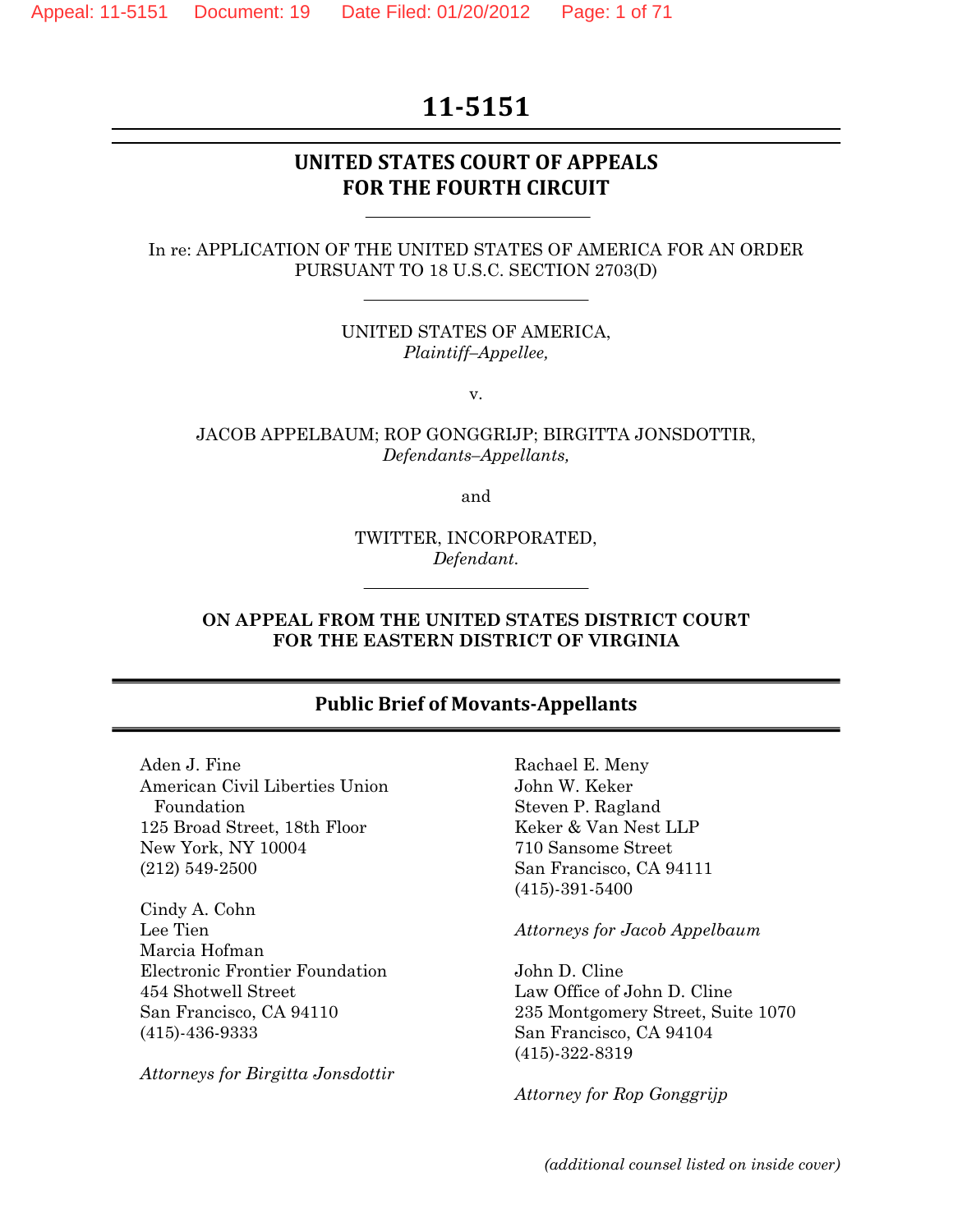Rebecca K. Glenberg American Civil Liberties Union of Virginia Foundation, Inc. 530 E. Main Street, Suite 310 Richmond, VA 23219 (804)-644-8080

K.C. Maxwell Law Office of K.C. Maxwell 235 Montgomery Street, Suite 1070 San Francisco, CA 94104 (415)-322-8817

Nina J. Ginsberg DiMuroGinsberg, P.C. 908 King Street, Suite 200 Alexandria, VA 22314 (703)-684-4333

*Attorney for Birgitta Jonsdottir* *Attorneys for Rop Gonggrijp* John K. Zwerling Stuart Sears Zwerling, Leibig & Moseley, P.C. 180 North Alfred Street Alexandria, VA 22314 (703)-684-8000

*Attorneys for Jacob Appelbaum*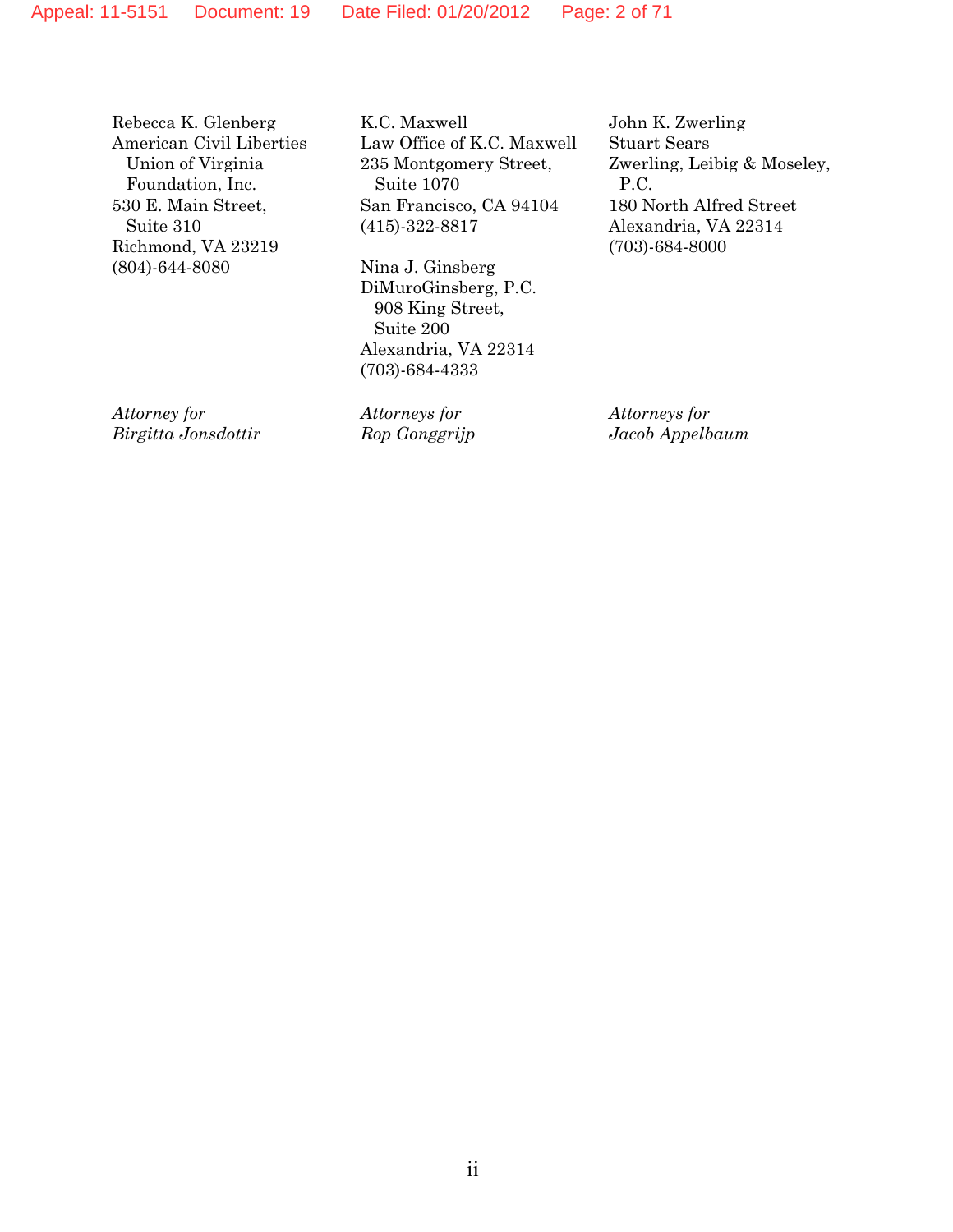# TABLE OF CONTENTS

|                | $\mathsf{A}$ .  |                                                                                                                 |  |  |  |  |
|----------------|-----------------|-----------------------------------------------------------------------------------------------------------------|--|--|--|--|
|                | Β.              |                                                                                                                 |  |  |  |  |
|                | $\mathcal{C}$ . |                                                                                                                 |  |  |  |  |
|                | D.              |                                                                                                                 |  |  |  |  |
|                |                 | $1_{-}$                                                                                                         |  |  |  |  |
|                |                 | $2_{\cdot}$                                                                                                     |  |  |  |  |
|                | Ε.              |                                                                                                                 |  |  |  |  |
|                | $F_{\cdot}$     |                                                                                                                 |  |  |  |  |
|                |                 |                                                                                                                 |  |  |  |  |
|                |                 |                                                                                                                 |  |  |  |  |
|                |                 |                                                                                                                 |  |  |  |  |
| $\mathbf{I}$ . |                 | THE DISTRICT COURT APPLIED THE WRONG STANDARD OF<br>REVIEW IN EVALUATING THE MAGISTRATE'S ORDERS. 17            |  |  |  |  |
| II.            |                 | THE DISTRICT COURT ERRONEOUSLY PERMITTED THE<br>JUDICIAL ORDERS TO COMPANIES OTHER THAN TWITTER                 |  |  |  |  |
|                | A.              | There Is A Right Of Access To The Sealed Judicial Orders And<br>Motions Under Both The Common Law And The First |  |  |  |  |
|                |                 |                                                                                                                 |  |  |  |  |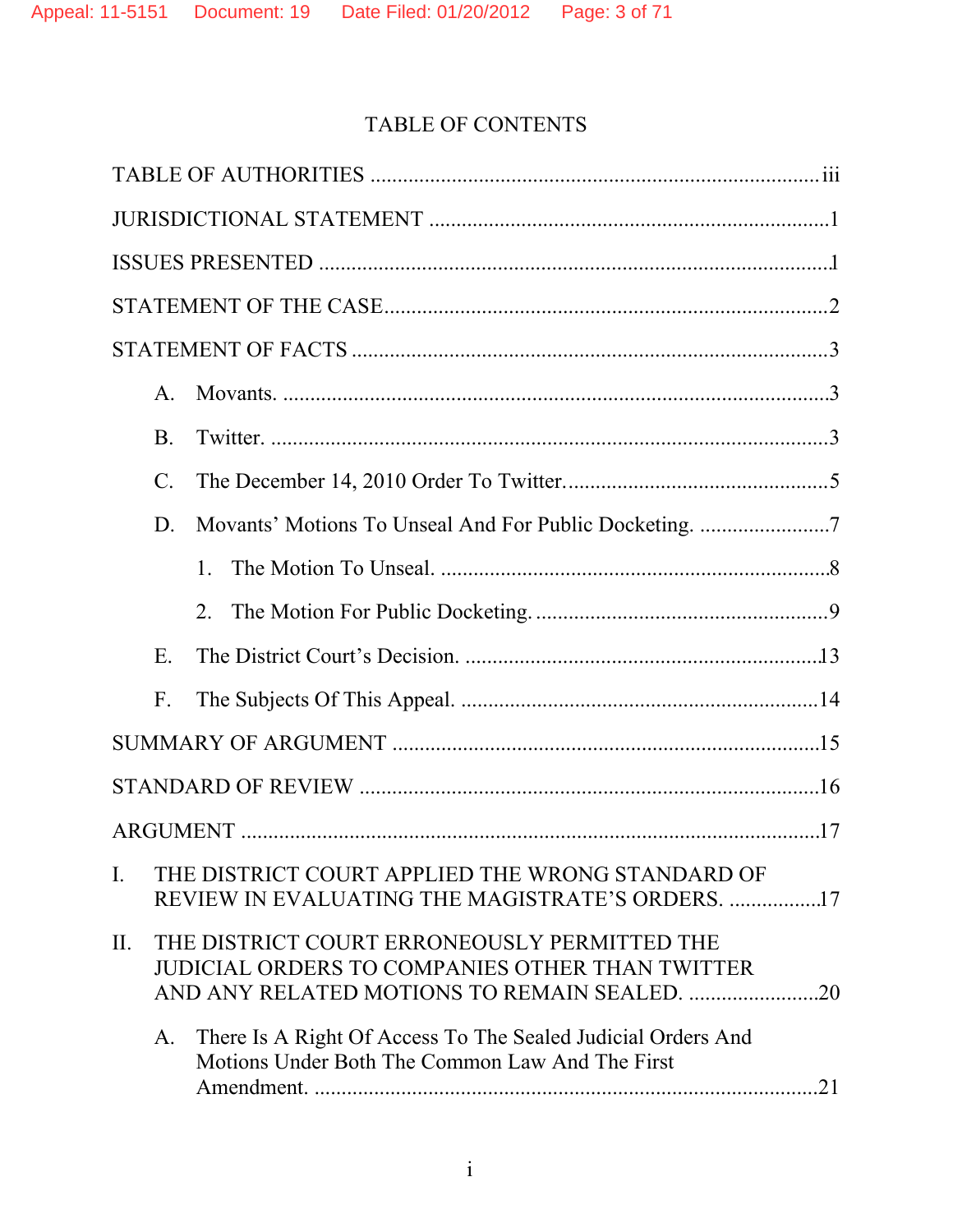| Β. |                | The Government Did Not Meet Its Burden To Overcome The                                                                     |     |
|----|----------------|----------------------------------------------------------------------------------------------------------------------------|-----|
|    | 1.             | The Unsealing Of The Twitter Order Removed The Justification<br>For Continued Sealing Of The Other § 2703 Orders And       | .29 |
|    | 2.             | The Generic Interests In Secrecy Proffered By The Government                                                               |     |
|    | 3.             | The District Court Did Not Properly Credit The Public's<br>Significant Interest In Obtaining Access To The Sealed Judicial | 35  |
|    |                | 4. The District Court Erred By Failing To Require An Individualized                                                        |     |
|    | 5 <sub>1</sub> | The District Court Failed To Consider Alternatives To Sealing Or                                                           |     |
|    |                | III. THE DISTRICT COURT ERRED IN FAILING TO REQUIRE PUBLIC<br>DOCKETING OF THE SEALED JUDICIAL ORDERS AND                  |     |
|    |                |                                                                                                                            |     |
|    |                |                                                                                                                            |     |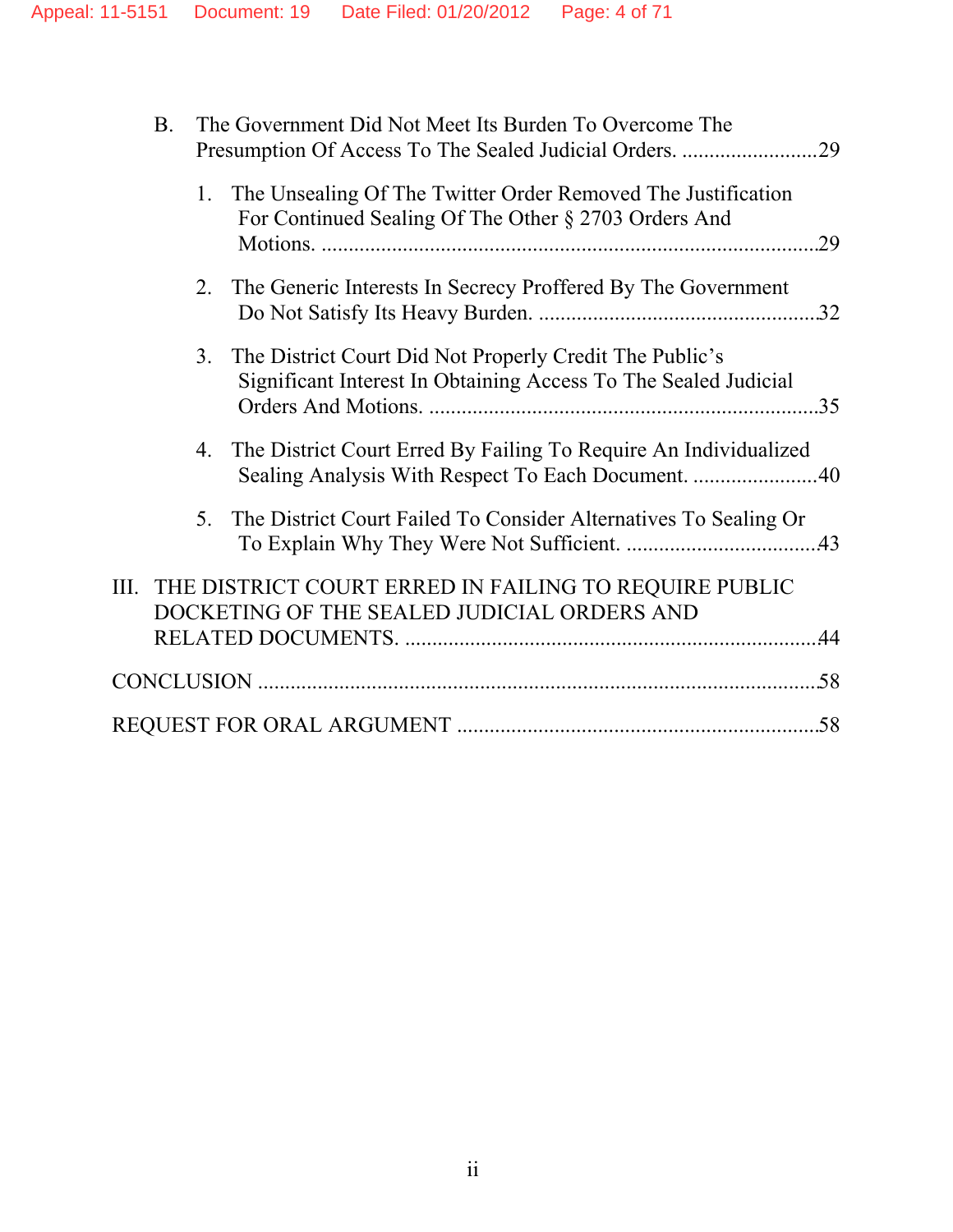# **TABLE OF AUTHORITIES**

## **Cases**

| Giovani Carandola, Ltd. v. Bason, 303 F.3d 507 (4th Cir. 2002)39      |  |
|-----------------------------------------------------------------------|--|
|                                                                       |  |
|                                                                       |  |
| Hicklin Eng'g L.C. v. Bartell and Bartell Assocs.,                    |  |
| In re Charlotte Observer (United States v. Bakker),                   |  |
|                                                                       |  |
| In re Providence Journal Co., Inc., 293 F. 3d 1 (1st Cir. 2002) 17    |  |
| In re Sealing and Non-Disclosure of Pen/Trap/2703(d) Orders,          |  |
| In re Search Warrant for Secretarial Area Outside the Office of       |  |
| In re State-Record Co., Inc., 917 F.2d 124 (4th Cir. 1990) 46, 47, 55 |  |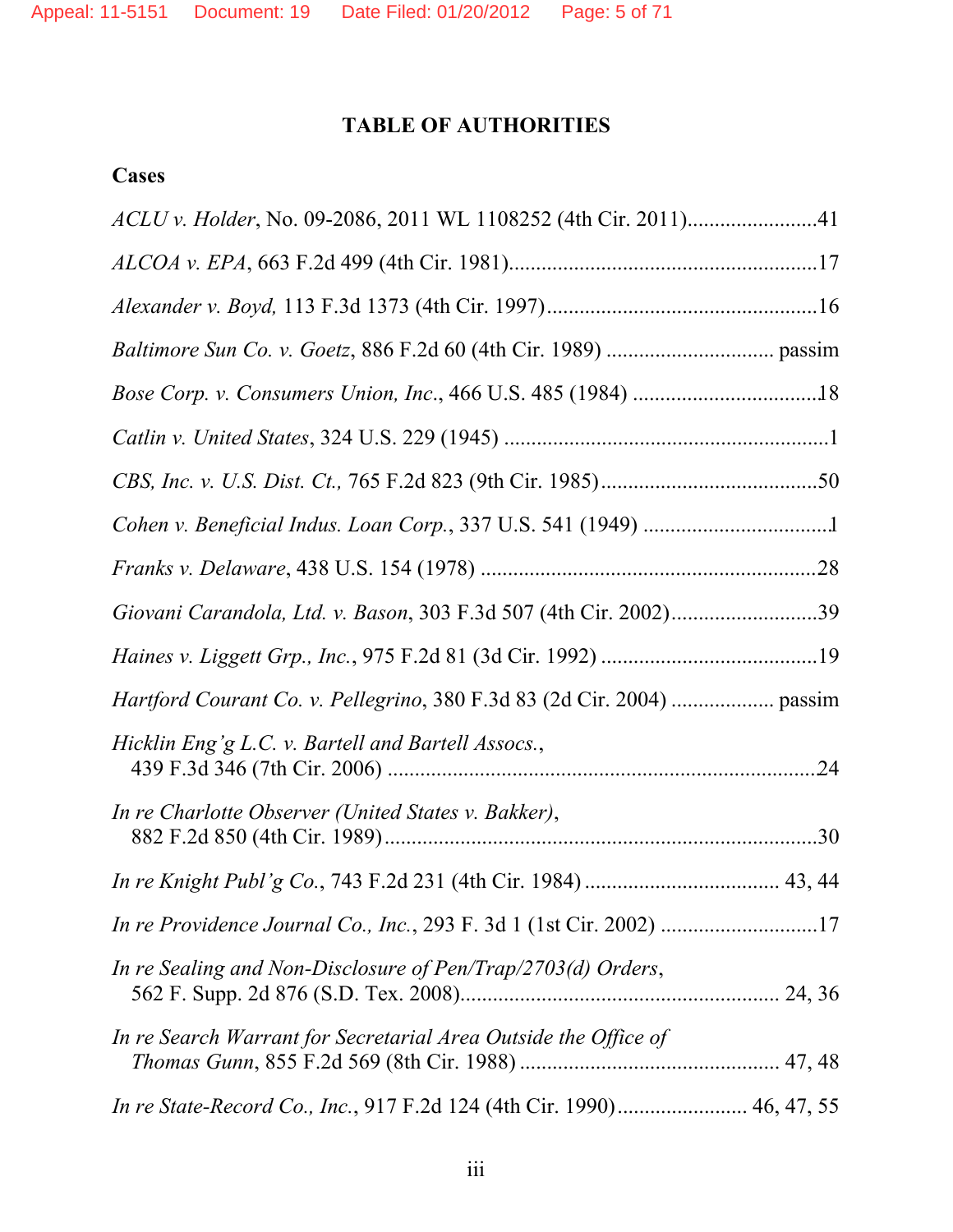| Leucadia, Inc. v. Applied Extrusion Techs., Inc., 998 F.2d 157 (3d Cir. 1993)35                                              |  |
|------------------------------------------------------------------------------------------------------------------------------|--|
| Media Gen. Operations, Inc. v. Buchanan,                                                                                     |  |
|                                                                                                                              |  |
|                                                                                                                              |  |
|                                                                                                                              |  |
|                                                                                                                              |  |
| Press-Enter. Co. v. Super. Ct. of Cal.,                                                                                      |  |
| Press-Enter. Co. v. Superior Ct. of Cal.,                                                                                    |  |
| Rushford v. New Yorker Magazine, Inc., 846 F.2d 249 (4th Cir. 1988) 20, 24, 40                                               |  |
| Stone v. Univ. of Md. Med. Sys. Corp., 855 F.2d 178 (4th Cir. 1988) passim                                                   |  |
|                                                                                                                              |  |
|                                                                                                                              |  |
|                                                                                                                              |  |
|                                                                                                                              |  |
| United States v. Mitchell, 551 F.2d 1252 (D.C. Cir. 1976),<br>rev'd on other grounds sub nom. Nixon v. Warner Commc'ns Inc., |  |
| United States v. Moussaoui, 65 F. App'x 881 (4th Cir. 2003)  22, 27, 36                                                      |  |
| United States v. Ochoa-Vasquez, 428 F.3d 1015 (11th Cir. 2005)45                                                             |  |
|                                                                                                                              |  |
| United States v. Soussoudis (In re Wash. Post Co.),                                                                          |  |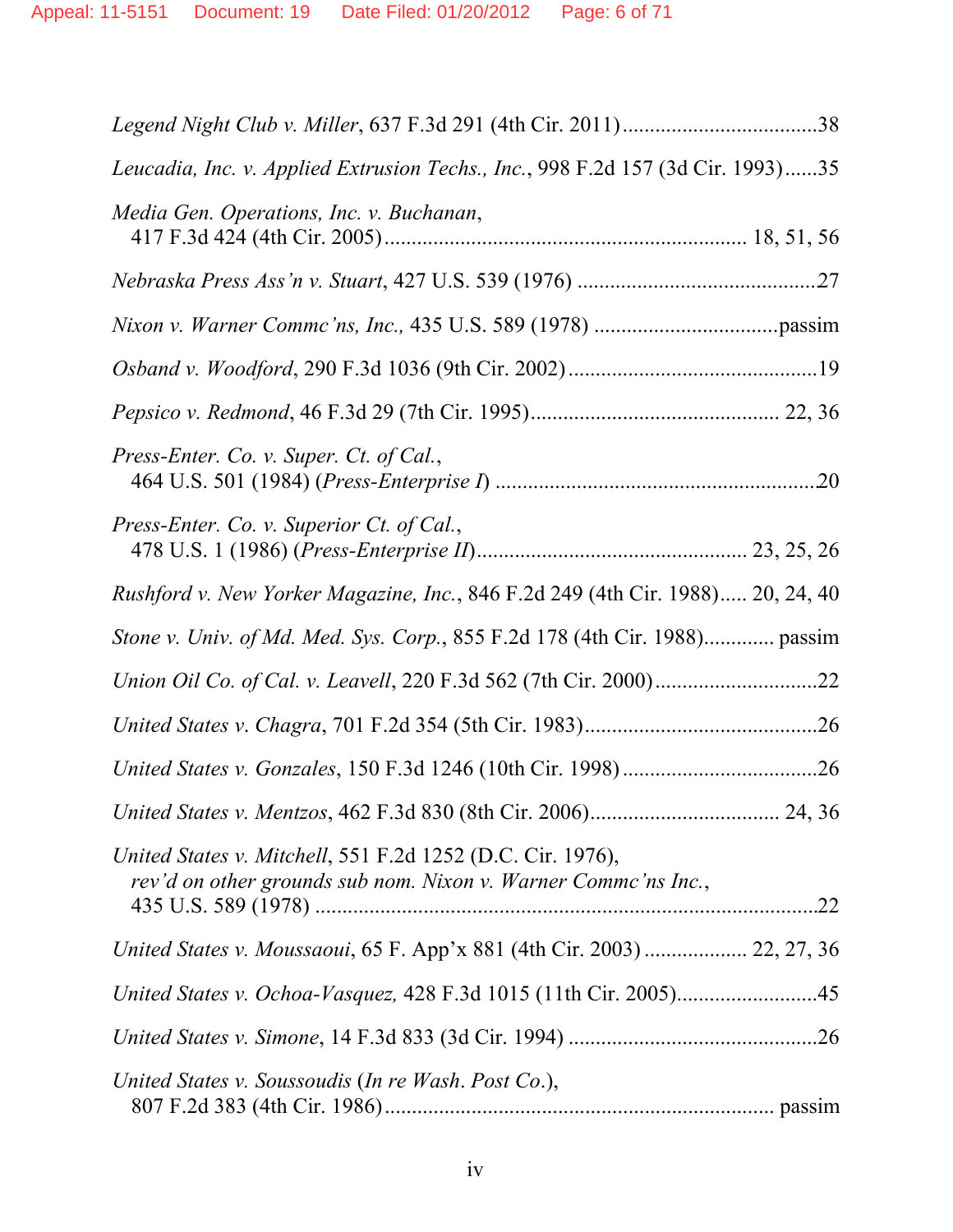| Va. Dep't of State Police v. Wash. Post, 386 F.3d 567 (4th Cir. 2004) passim                                                                                                                                       |
|--------------------------------------------------------------------------------------------------------------------------------------------------------------------------------------------------------------------|
| Wash. Post Co. v. Hughes<br>(In re Application & Affidavit for a Search Warrant),                                                                                                                                  |
| <b>Statutes</b>                                                                                                                                                                                                    |
|                                                                                                                                                                                                                    |
|                                                                                                                                                                                                                    |
|                                                                                                                                                                                                                    |
|                                                                                                                                                                                                                    |
|                                                                                                                                                                                                                    |
|                                                                                                                                                                                                                    |
|                                                                                                                                                                                                                    |
| Electronic Communications Privacy Act,                                                                                                                                                                             |
| <b>Other Authorities</b>                                                                                                                                                                                           |
| Aaron Smith, <i>Twitter Update 2011</i> , Pew Internet & American Life Project, (June<br>2011), available at http://www.pewinternet.org/Reports/2011/Twitter-Update-                                               |
| Barton Gellman, Twitter, Wikileaks and the Broken Market for Consumer Privacy,<br>Time Magazine: Techland (Jan. 14, 2011, 2:30PM),<br>http://techland.time.com/2011/01/14/twitter-wikileaks-and-the-broken-market- |
| David Batty, US Orders Twitter To Hand Over WikiLeaks Members' Private                                                                                                                                             |

*ECPA Reform and the Revolution in Cloud Computing: Hearing Before the Subcomm. on the Constitution, Civil Rights, and Civil Liberties of the H. Comm. on the Judiciary*, 111th Cong. (Sept. 23, 2010) ................................................... 38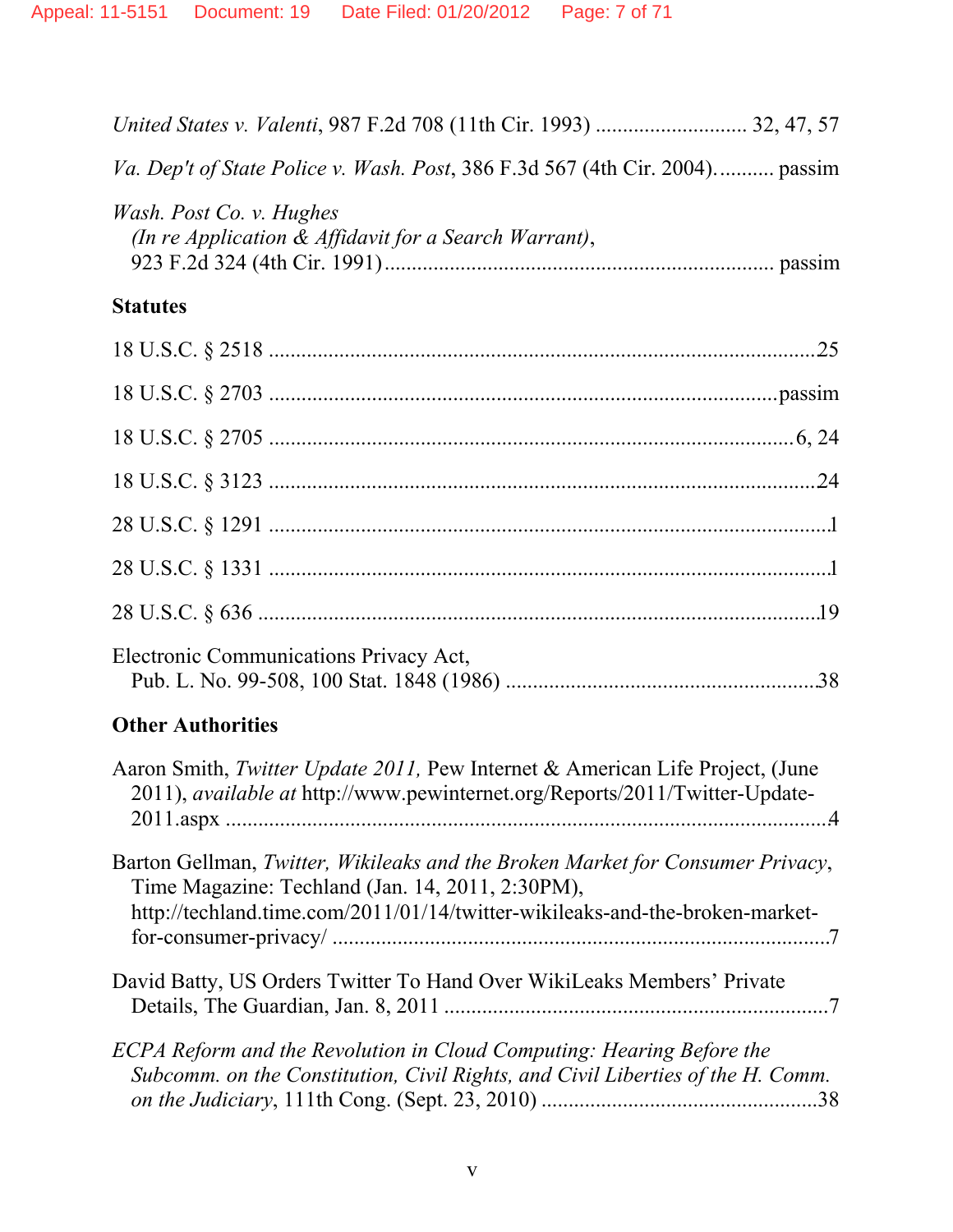| Electronic Communications Privacy Act Amendments Act of 2011, S. 1011, 112th                                                                                                                        |
|-----------------------------------------------------------------------------------------------------------------------------------------------------------------------------------------------------|
| Espionage Act and the Legal and Constitutional Issues Raised by WikiLeaks:<br>Hearing Before the H. Comm. On the Judiciary,<br>37                                                                   |
| Graeme McMillan, How Many People Actually Use Twitter? Good Question,<br>Time Magazine Techland Blog (Aug. 29, 2011),<br>http://techland.time.com/2011/08/29/how-many-people-actually-use-twitter-  |
| In WikiLeaks' Wake, Administration Tightens Information Security, OMB Watch,                                                                                                                        |
| Jack Goldsmith, Seven Thoughts on Wikileaks,<br>Lawfare Blog (Dec. 10, 2010, 4:38PM),<br>http://www.lawfareblog.com/2010/12/seven-thoughts-on-wikileaks/ 36                                         |
| Judicial Conference Policy on Sealed Cases, Sept. 13, 2011, available at<br>http://www.uscourts.gov/uscourts/News/2011/docs/                                                                        |
| Marc A. Thiessen, Obama Administration Is Weak in the Face of WikiLeaks,<br>Wash. Post, Nov. 29, 2010, <i>available at http://www.washingtonpost.com/wp-</i>                                        |
| Mem. on Sealed and Conf. Materials, United States Court of Appeals for the<br>.49                                                                                                                   |
| Michael Zachary, Rules 58 and 79(a) of the Federal Rules of Civil Procedure:<br>Appellate Jurisdiction and the Separate Judgment and Docket Entry                                                   |
| Neil MacFarquhar, Twitter and Facebook are Backbone of Saudi Dissent, N.Y.<br>Times, June 15, 2011, at A6, <i>available at</i><br>http://www.nytimes.com/2011/06/16/world/middleeast/16saudi.html 4 |
| Notice to the Bar, United States Court of Appeals for the Third Circuit                                                                                                                             |
| Obama Calls WikiLeaks' "Deplorable," Reuters, Dec. 11, 2010, available at<br>http://www.reuters.com/article/idUSTRE6BA24B20101211 37                                                                |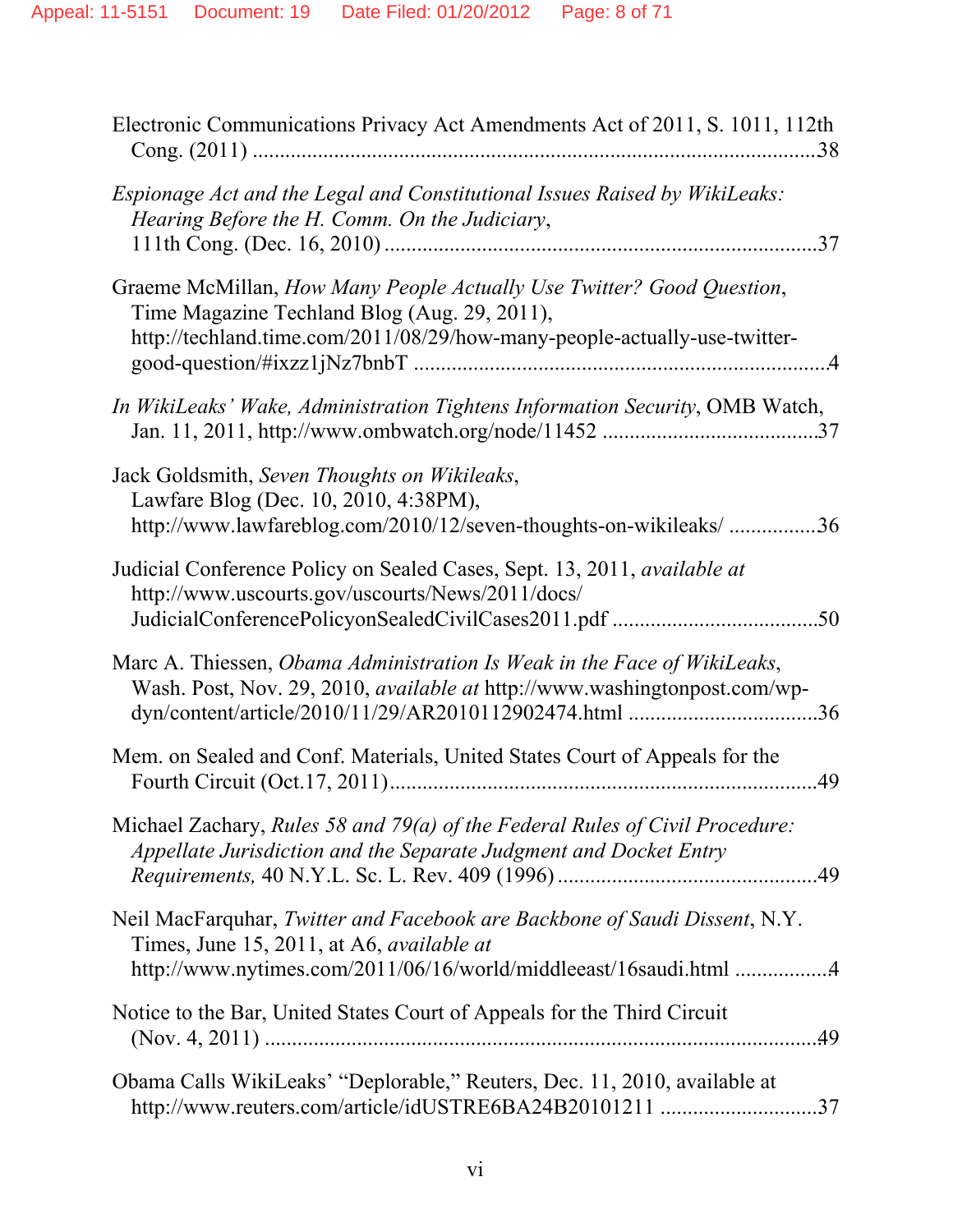| <i>Online Activities, 2000-2009, Pew Internet &amp; American Life Project,</i><br>http://pewinternet.org/Static-Pages/Trend-Data/Online-Activities-20002009.aspx                                                                                                                     |
|--------------------------------------------------------------------------------------------------------------------------------------------------------------------------------------------------------------------------------------------------------------------------------------|
| Paul Lanois, Caught in the Clouds: The Web 2.0, Cloud Computing, and Privacy?,                                                                                                                                                                                                       |
| Report of the Proceedings of the Judicial Conference of the United States,<br>March 17, 2009, at 11, <i>available at</i><br>http://www.uscourts.gov/FederalCourts/JudicialConference/Proceedings/Proceed<br>ings.aspx?doc=/uscourts/FederalCourts/judconf/proceedings/2009-03.pdf 57 |
| Scott Shane & John F. Burns, U.S. Subpoenas Twitter Over WikiLeaks Supporters,<br>N.Y. Times, Jan. 9, 2011, at A1, <i>available at</i>                                                                                                                                               |
| Tim Reagan & George Cort, Fed. Judicial Ctr.,                                                                                                                                                                                                                                        |
| Top 500 Global Sites, Alexa, http://www.alexa.com/topsites                                                                                                                                                                                                                           |
| <b>Rules</b>                                                                                                                                                                                                                                                                         |
|                                                                                                                                                                                                                                                                                      |
|                                                                                                                                                                                                                                                                                      |
|                                                                                                                                                                                                                                                                                      |
|                                                                                                                                                                                                                                                                                      |
|                                                                                                                                                                                                                                                                                      |
|                                                                                                                                                                                                                                                                                      |
|                                                                                                                                                                                                                                                                                      |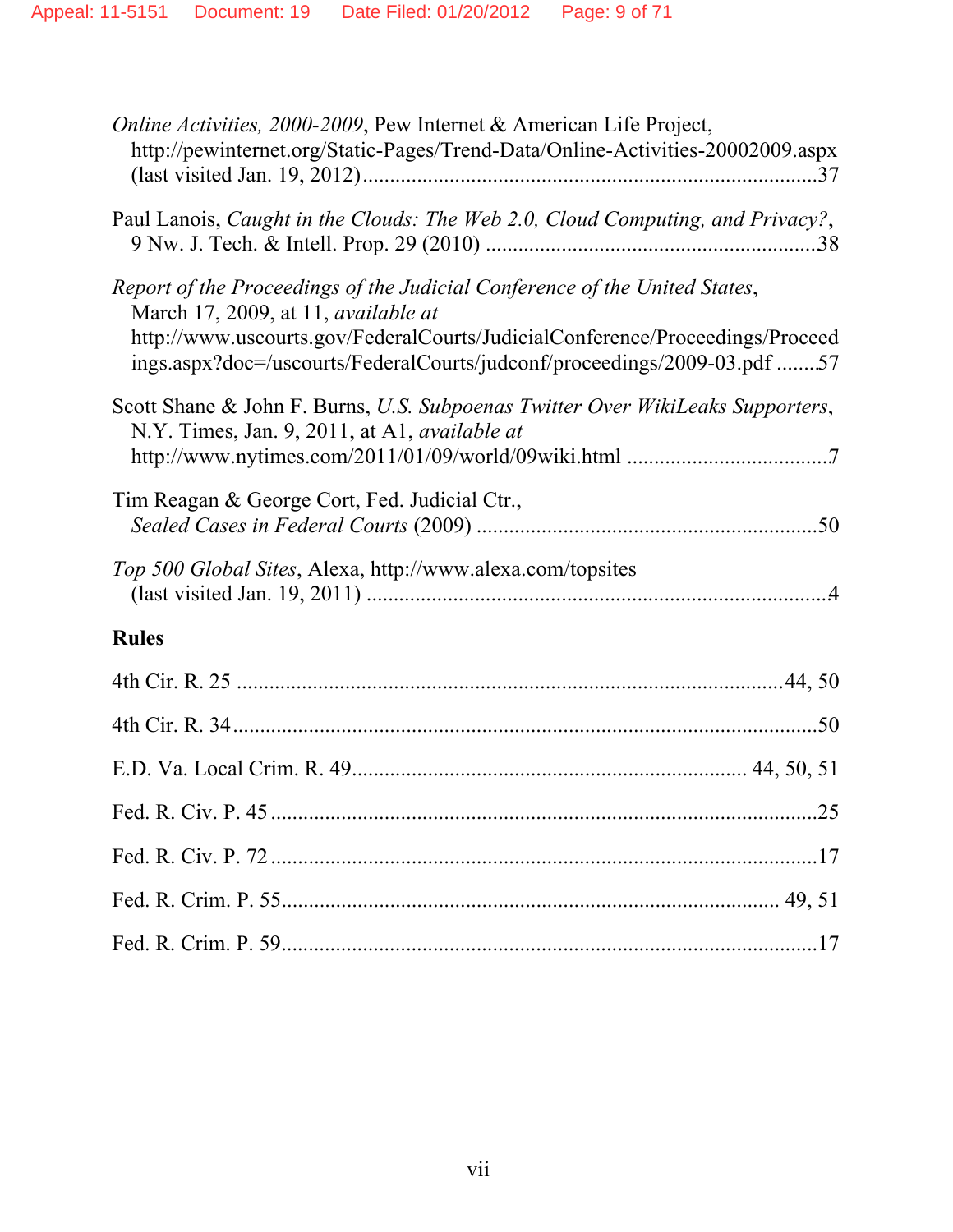#### **JURISDICTIONAL STATEMENT**

 The district court had jurisdiction pursuant to 28 U.S.C. § 1331. This Court has jurisdiction pursuant to 28 U.S.C. § 1291 because the district court's November 10, 2011 order is a final decision ending the litigation on the merits of Movants' motion to unseal and motion for public docketing by denying the relief requested. *Catlin v. United States*, 324 U.S. 229, 233 (1945). In the alternative, the district court's order is an appealable collateral order under *Cohen v. Beneficial Indus. Loan Corp.*, 337 U.S. 541 (1949). *See Va. Dep't of State Police v. Wash. Post*, 386 F.3d 567, 574 (4th Cir. 2004).<sup>1</sup>

Movants filed a timely notice of appeal on November 23, 2011. JA-283.

#### **ISSUES PRESENTED**

1. Did the district court erroneously continue to seal judicial orders requiring the disclosure of information about Movants' Internet communications where the Magistrate and the government previously conceded that unsealing an order to Twitter was in the best interest of the government's investigation and where the government failed to establish that disclosing any other judicial orders or

-

<sup>&</sup>lt;sup>1</sup> Although a petition for a writ of mandamus is ordinarily the "preferred method of review" of orders sealing records, *see, e.g.*, *United States v. Soussoudis* (*In re Wash*. *Post Co*.), 807 F.2d 383, 388 (4th Cir. 1986), a notice of appeal was filed here because the district court order being appealed also includes the denial of Movants' motion to vacate the Twitter Order. If this Court believes that mandamus is nevertheless the appropriate method of review here, it should treat the appeal as a petition for mandamus. *Id*.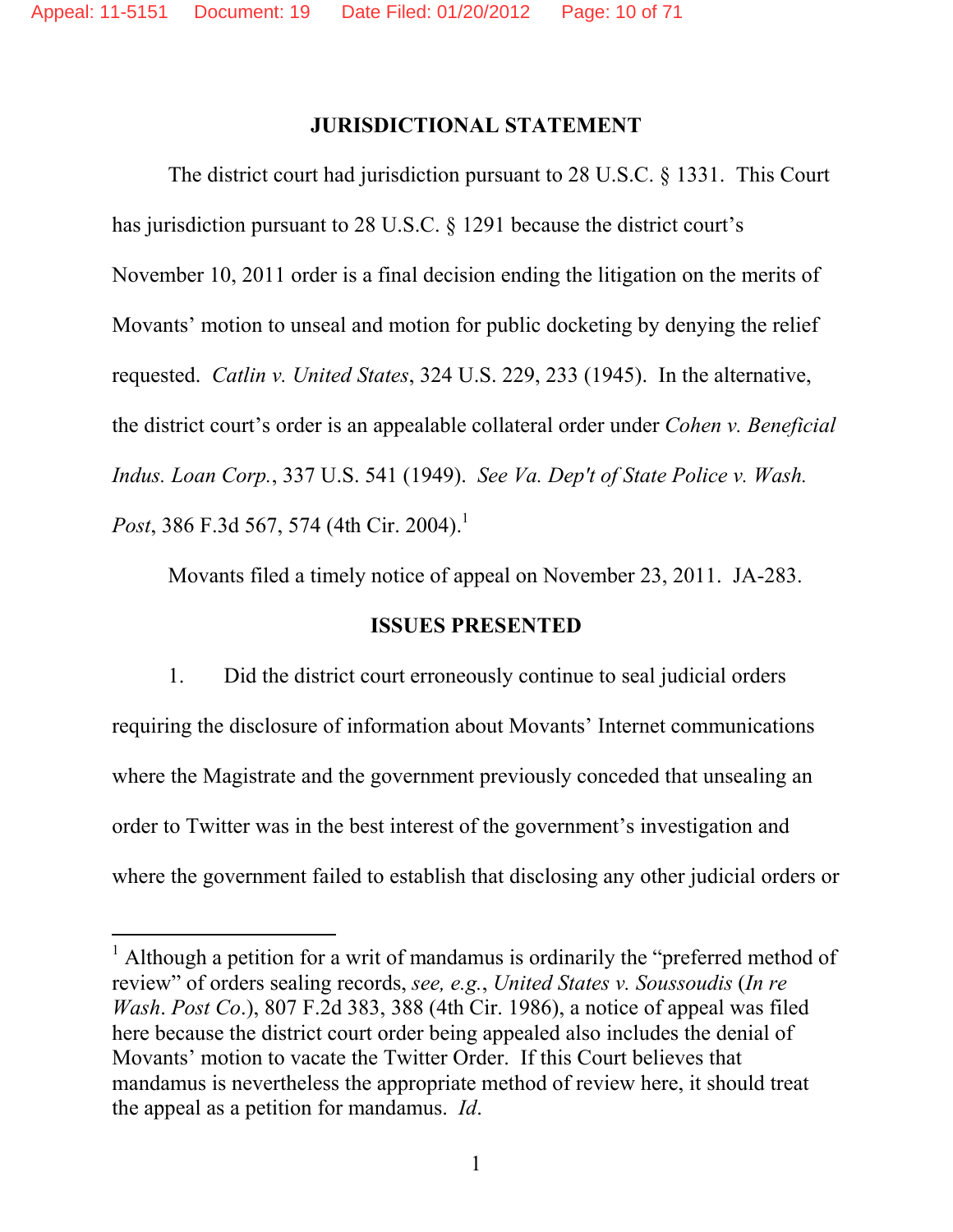related motions, redacted if necessary, would cause any harm to its investigation sufficient to overcome the significant public interest in access to these judicial orders and motions?

2. Did the district court err in holding that there need not be a public docket sheet identifying the name and date of any judicial orders to companies other than Twitter and any related court filings?

#### **STATEMENT OF THE CASE**

Movants-Appellants Jacob Appelbaum, Rop Gonggrijp, and Birgitta Jonsdottir ("Movants") initiated this action by filing a motion to challenge an order issued by the Magistrate pursuant to 18 U.S.C. § 2703(d), which required Twitter to provide private, non-public information to the government concerning Movants' communications, associations, and locations (the "Twitter Order"). They also challenged the sealing of judicial documents related to the Twitter Order and similar judicial orders to companies other than Twitter, and the absence of any public docketing concerning these judicial orders.

The Magistrate (Buchanan, M.J.) denied Movants' motions in three separate orders. Movants filed Objections to each of the Magistrate's orders. The district court (O'Grady, J.) denied those Objections. This appeal followed.

Movants' appeal addresses only the sealing and public docketing portions of the district court's order.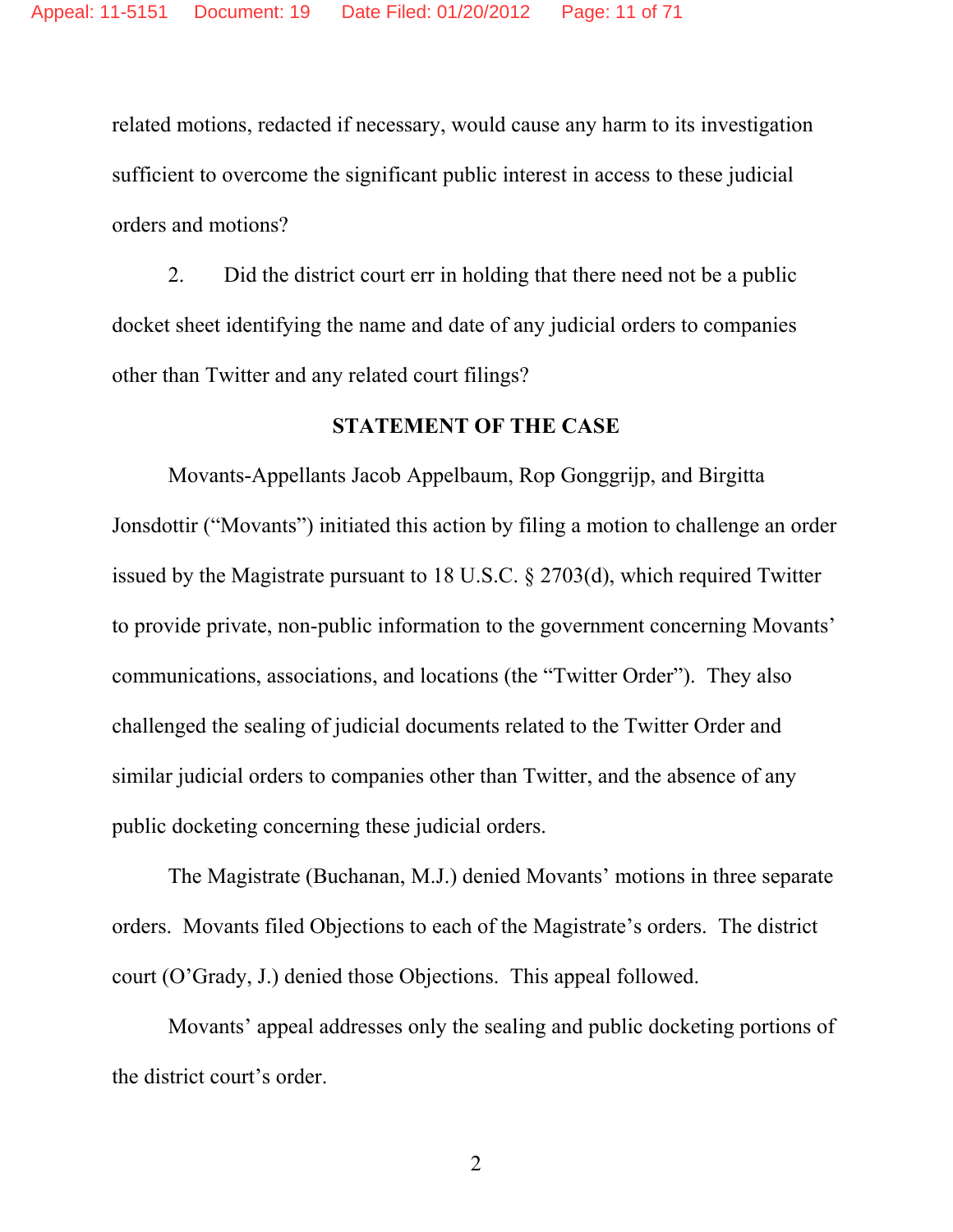#### **STATEMENT OF FACTS**

## **A. Movants.**

 Birgitta Jonsdottir is an elected Member of the Parliament of Iceland. She used Twitter.com as part of her political campaign for Parliament and, since her election, has used it to publish "tweets" about her political positions, activities, and work as a Member of Parliament.

Jacob Appelbaum is a well-known computer security researcher and photographer who is a U.S. citizen. He regularly uses Twitter to post messages on numerous topics, including Internet censorship, human rights issues, Internet security, and other political and social issues in the U.S. and abroad.

 Rop Gonggrijp is a Dutch activist and businessman. He is the founder or cofounder of several technology companies, and is well-known in the Netherlands and abroad as an expert in computer and telecommunications security. He uses Twitter to post messages through his blog, http://rop.gonggri.jp/.

#### **B. Tw itter.**

Twitter is an online micropublishing tool that permits individuals to communicate with other people around the world, on any subject, in messages of 140 characters or less. Twitter is one of the fastest growing forms of communication in the world, with over 360 million reported registered users as of August 2011, including individuals, corporations, governmental entities, and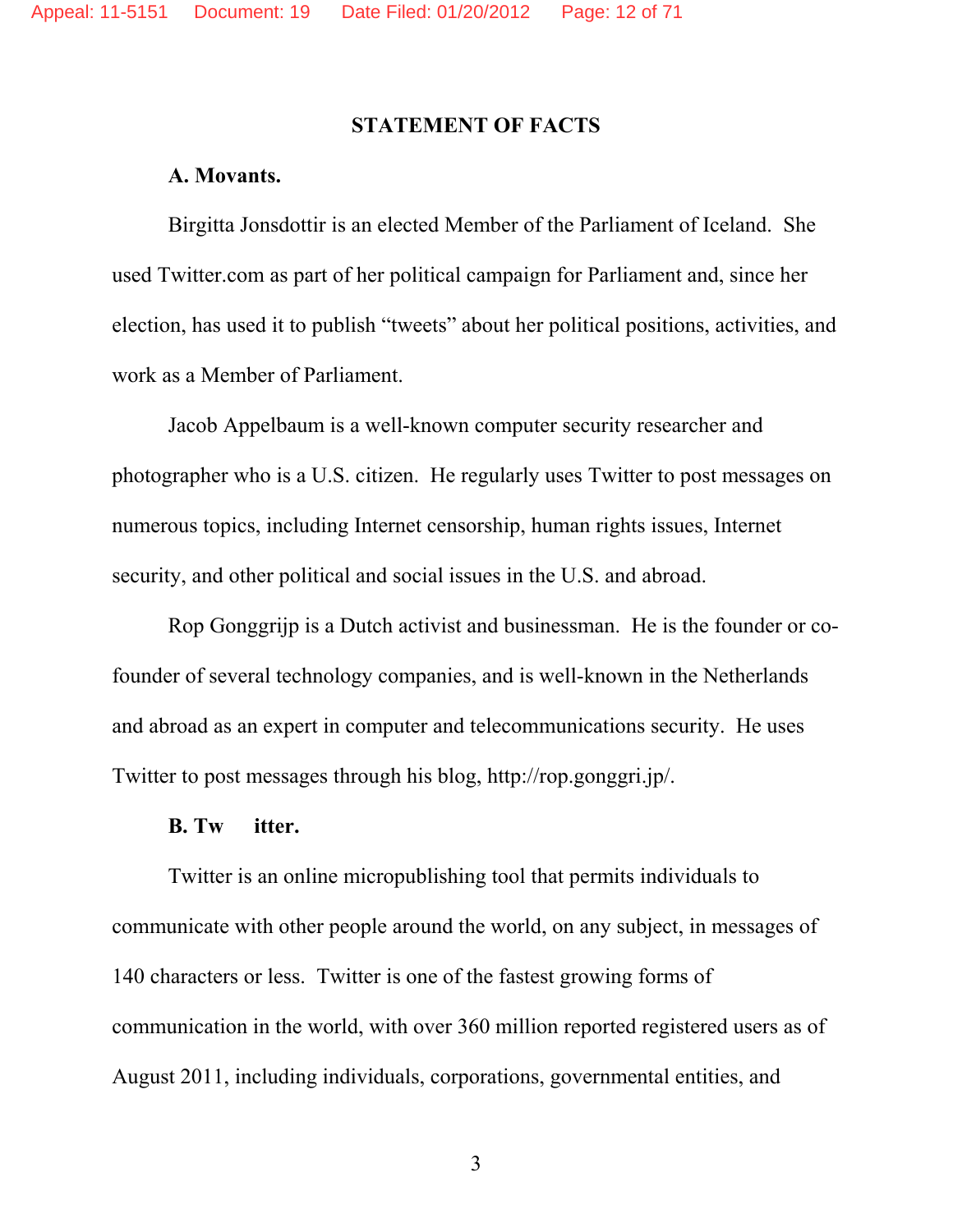elected officials.<sup>2</sup> By some estimates it is the tenth largest website in the world.<sup>3</sup> Twitter has been an especially vital form of communication for individuals who either do not have means of access to more traditional media or who live in repressive societies where freedom of speech is not protected, most recently in Syria, Egypt, and Saudi Arabia.<sup>4</sup>

 To publish material on Twitter, an individual needs to sign up for a Twitter account. Once that account is opened, a subscriber can publish messages using the account ("tweets"), sign up to receive others' tweets (those one is "following"), and have others follow his or her tweets (one's "followers"). In addition to a tweet's content, the time and date of each tweet also appears publicly. The location from where the tweet was made, which may be derived from the Internet Protocol address collected by Twitter, is not publicly available. In addition to public tweets, Twitter users may also use Twitter to communicate privately with

 $\overline{a}$ 

<sup>2</sup> Graeme McMillan, *How Many People Actually Use Twitter? Good Question*, Time Magazine Techland Blog (Aug. 29, 2011),

http://techland.time.com/2011/08/29/how-many-people-actually-use-twitter-goodquestion/#ixzz1jNz7bnbT.

<sup>3</sup> *Top 500 Global Sites*, Alexa, http://www.alexa.com/topsites (last visited Jan. 19, 2011); *see also* Aaron Smith, *Twitter Update 2011,* Pew Internet & American Life Project, (June 2011), *available at*

http://www.pewinternet.org/Reports/2011/Twitter-Update-2011.aspx (13% of Internet users use Twitter as of June 2011, up from 8% in November 2010).

<sup>4</sup> Neil MacFarquhar, *Twitter and Facebook are Backbone of Saudi Dissent*, N.Y. Times, June 15, 2011, at A6, *available at*

http://www.nytimes.com/2011/06/16/world/middleeast/16saudi.html.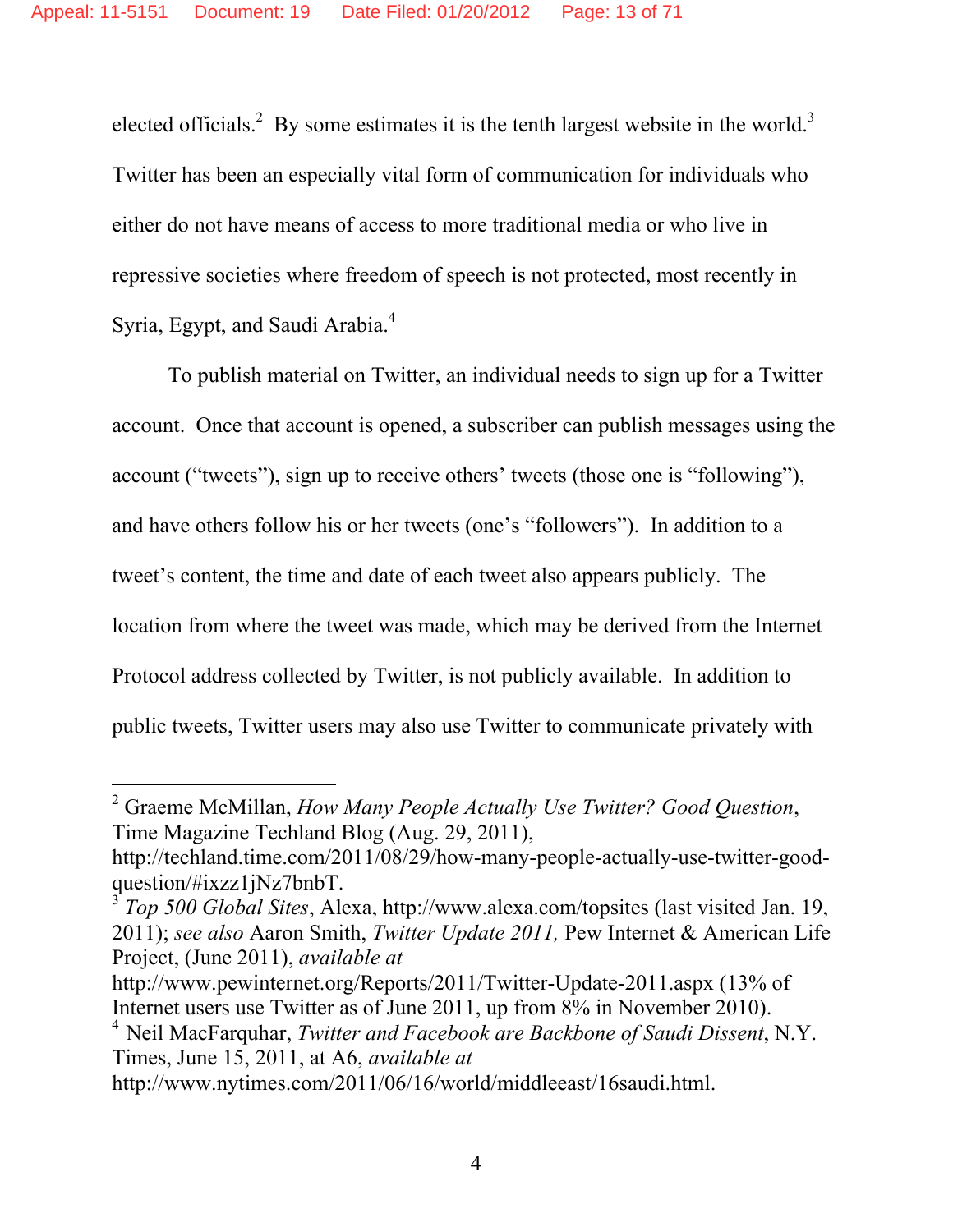other Twitter users via direct messages ("DMs"). All information regarding those DMs, including their content, their sender and recipient, and their time and date, is not publicly available.

### **C. The December 14, 2010 Order To Twitter.**

In response to an Application by the United States and apparently as part of the investigation into WikiLeaks, the Magistrate issued an Order on December 14, 2010 that requires Twitter to disclose private information concerning the communications activities of several of its subscribers, including Movants (the "Twitter Order"). *See* JA-19–21 (Twitter Order). The Twitter Order demands information concerning certain individuals, and four identified Twitter accounts:  $\omega$ wikileaks,  $\omega$ ioerror,  $\omega$ birgittaj, and  $\omega$ rop\_g. Movants are the holders of the last three accounts. Among other things, the Order requires Twitter to disclose Movants' (1) personal contact information, (2) financial data, (3) account activity information, including the date, time, and length of connections, as well as the source and destination Internet Protocol address(es),<sup>5</sup> and (4) DM information, including the email addresses and IP addresses of everyone with whom the user sent and received DMs. JA-21. The Order covers all activity on the accounts,

-

 $<sup>5</sup>$  An Internet Protocol ("IP") address is a unique numerical address that identifies</sup> individual computers or other devices as they interact over the Internet. IP addresses can be used to determine where a computer is located when it is connected to the Internet.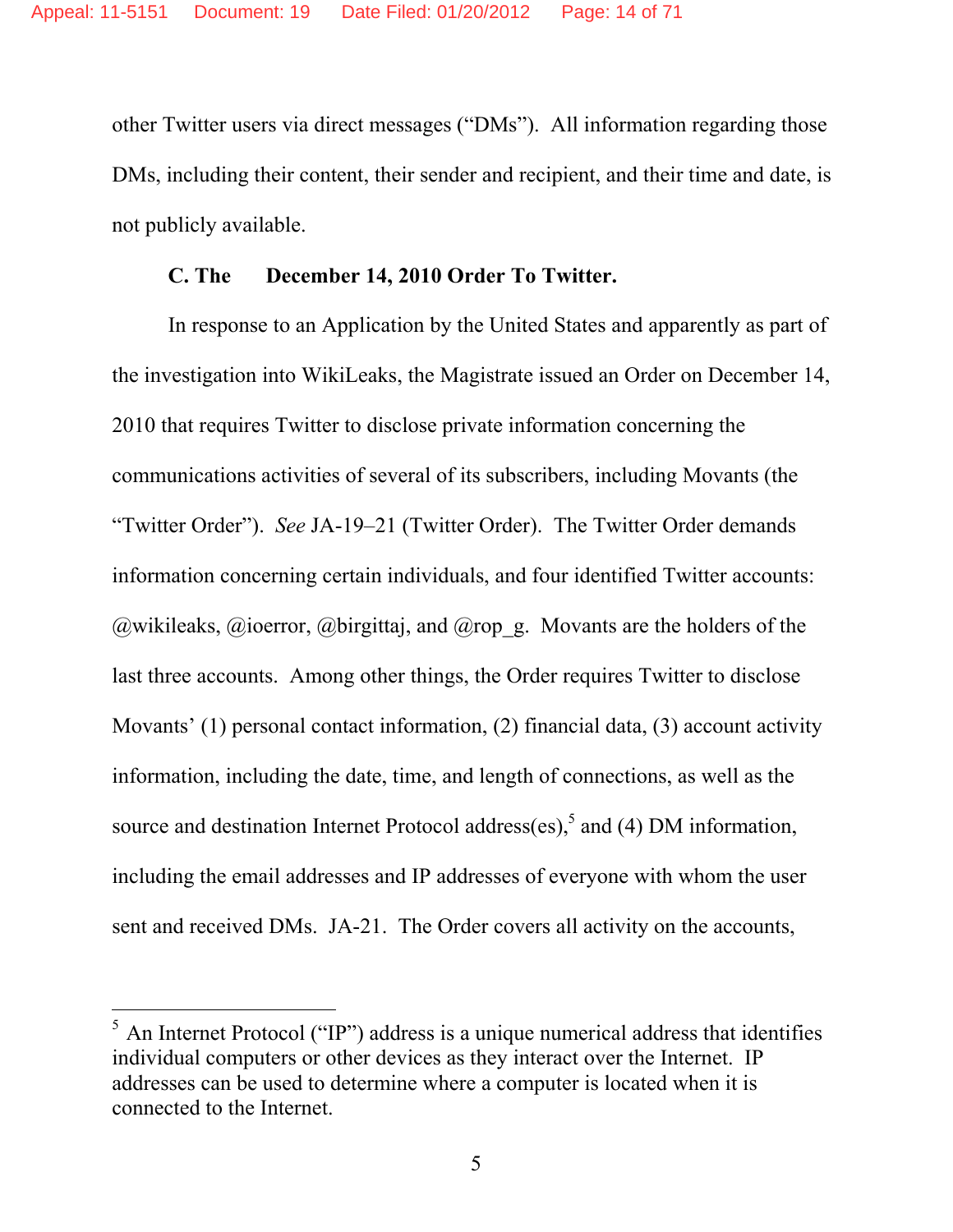regardless of subject matter, for the time period from November 1, 2009 to the present.

The Twitter Order was issued pursuant to 18 U.S.C. § 2703(d), which controls government access to "record[s] or other information pertaining to a subscriber to or customer of an "electronic communication service or remote computing service." *Id.* § 2703(c). This information may be obtained with a warrant, administrative subpoena, or § 2703(d) court order. *Id.* § 2703(a)-(b), (d).

The statute does not contain a provision permitting the sealing of orders issued pursuant to its terms. Prior notice to the affected subscriber, however, is not statutorily required if the government only seeks disclosure of "a record or other information pertaining to a subscriber to or customer of [an electronic communication or remote computing] service." *Id.* § 2703(c). Where the government is not required to provide notice, the government may obtain a court order commanding the communications provider not to notify anyone of the existence of the warrant, subpoena, or court order "for such period as the court deems appropriate," if the court determines that notification "will result in" a specifically defined adverse result. *Id.* § 2705(b).

The Twitter Order and all related court documents were filed under seal. The Order expressly prohibited Twitter from disclosing it to anyone, presumably pursuant to a finding under § 2705(b). JA-20. Shortly after its issuance, however,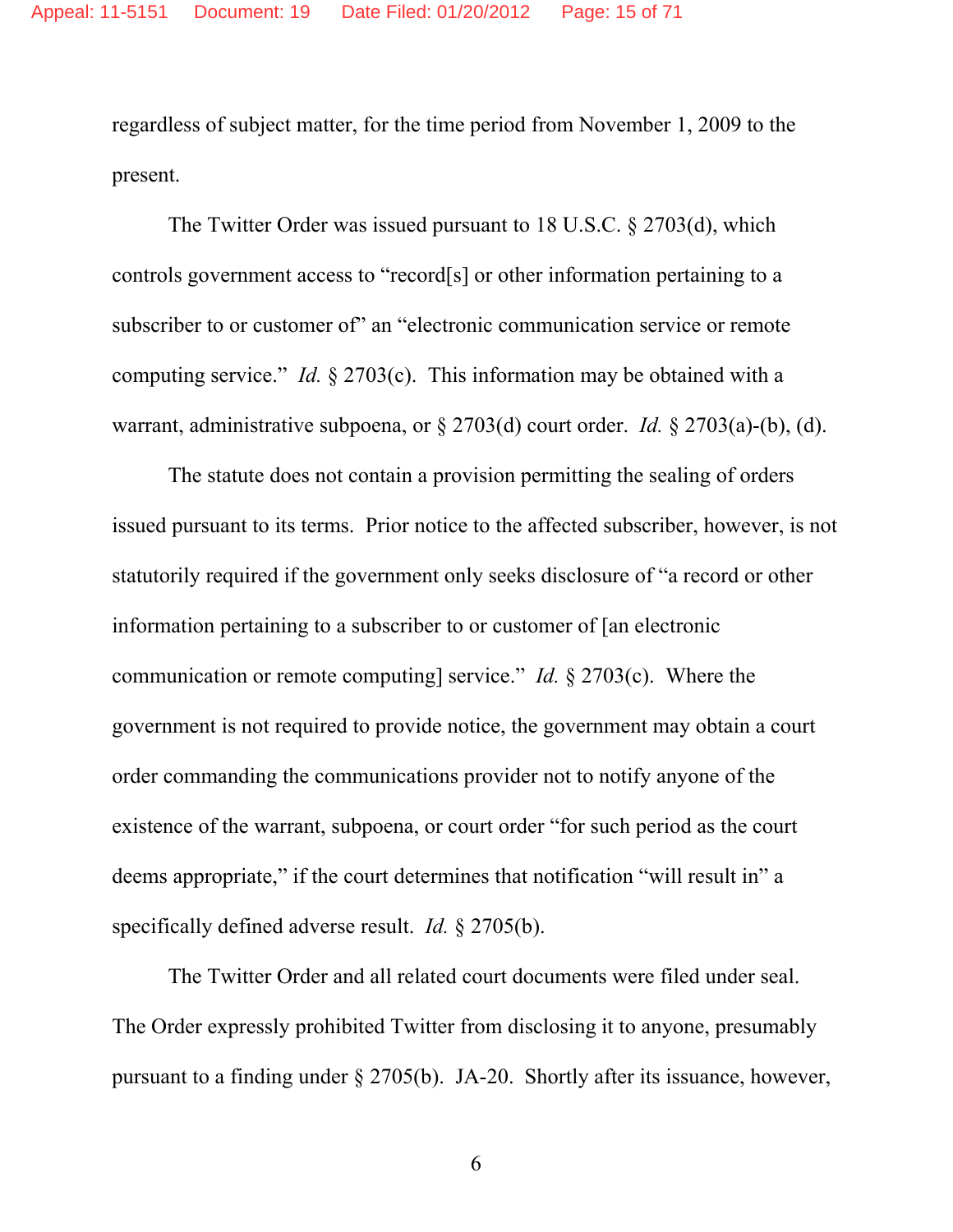the government filed a motion to unseal it. JA-65. That motion is still under seal, despite the government's agreement that it should no longer be under seal. JA-65. On January 5, 2011, the Magistrate granted the government's motion and issued an Order unsealing the Twitter Order (the "Unsealing Order"). JA-23. The Unsealing Order states that "it is in the best interest of the investigation to unseal the Court's Order of December 14, 2010 and authorize Twitter to disclose that Order to its subscribers and customers." JA-23.

### **D. Movants' Motions To Unseal And For Public Docketing.**

On January 7, 2011, following issuance of the Unsealing Order, Twitter sent the Twitter Order to Movants, along with emails informing Movants that Twitter would be forced to comply with the Order unless Movants took appropriate legal actions. JA-25. The disclosure of the Twitter Order was front-page news around the world.<sup>6</sup> Widespread interest focused on whether similar orders had been issued to other companies concerning Movants and the other targeted individuals.<sup>7</sup>

 $\overline{a}$ 

Twitter To Hand Over WikiLeaks Members' Private Details, The Guardian, Jan. 8, 2011.

<sup>7</sup> *See, e.g.*, Barton Gellman, *Twitter, Wikileaks and the Broken Market for Consumer Privacy*, Time Magazine: Techland (Jan. 14, 2011, 2:30PM), http://techland.time.com/2011/01/14/twitter-wikileaks-and-the-broken-market-forconsumer-privacy/.

<sup>6</sup> *See, e.g.*, Scott Shane & John F. Burns, *U.S. Subpoenas Twitter Over WikiLeaks Supporters*, N.Y. Times, Jan. 9, 2011, at A1, *available at* http://www.nytimes.com/2011/01/09/world/09wiki.html; David Batty, US Orders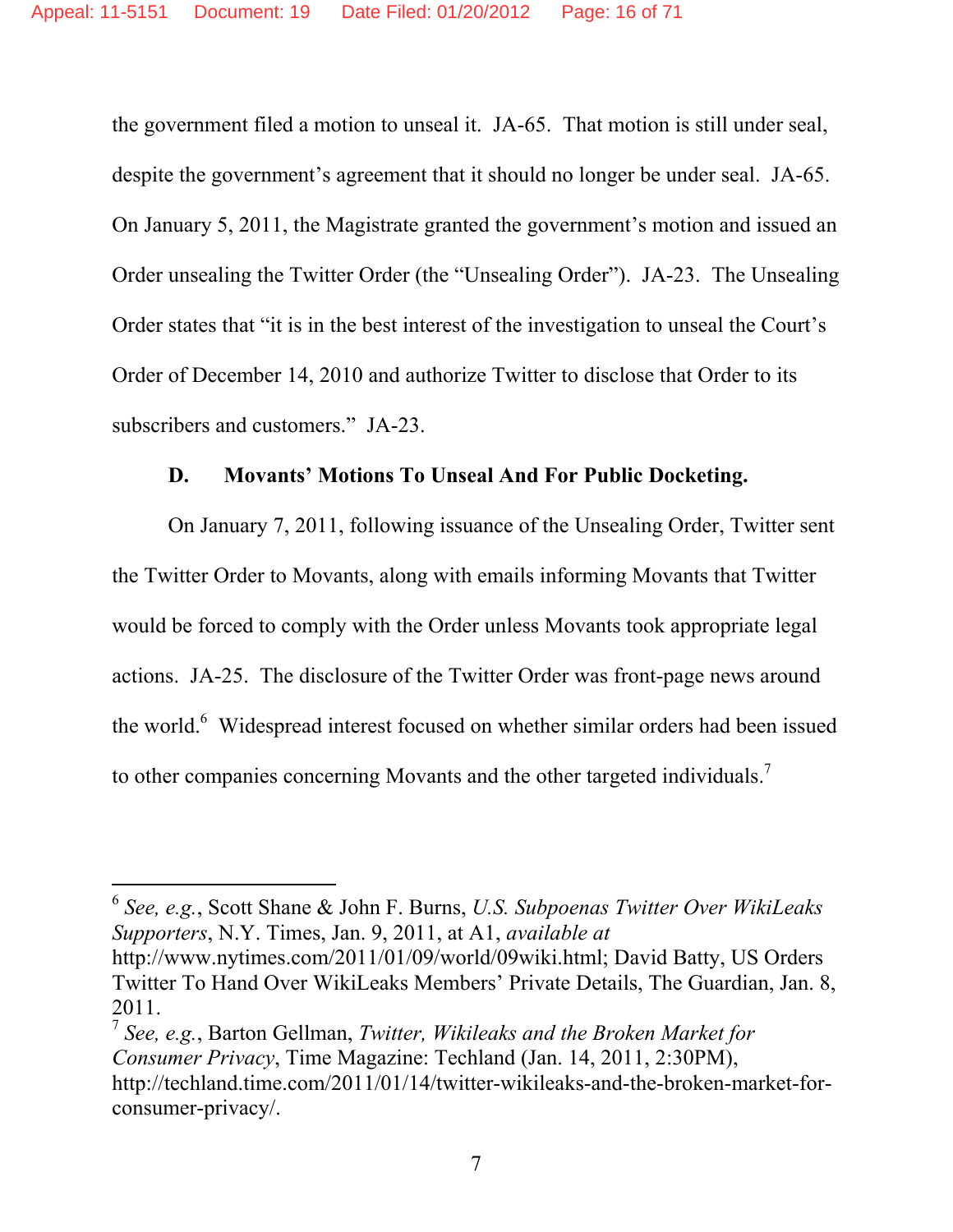On January 26, 2011, Movants filed a motion to vacate the Twitter Order. They also filed a motion to unseal any remaining sealed judicial documents concerning the Twitter Order and any § 2703 orders and related documents involving companies other than Twitter, and to require public docketing. Movants filed these motions using the docket number, "10-GJ-3793," listed on the Twitter Order and the Unsealing Order.

#### **1. The Motion To Unseal.**

The Clerk's Office *sua sponte* placed Movants' motions under seal. Because they contained no non-public information, Movants moved to unseal them. The government opposed, but on February 7, 2011, the Magistrate issued an order unsealing Movants' papers and stating that further requests to seal must be accompanied by a motion and notice of hearing. JA-57. The Magistrate then issued another order, on February 9, 2011, stating that other than the documents unsealed by the February 7 order, all other previously or subsequently filed documents would remain under seal until further order of the court. JA-60. The same day, the Magistrate issued another order requiring the parties to specify which, if any, pleadings should remain sealed. JA-59. In its subsequent filing, the government conceded that all but two remaining documents should be unsealed, including Movants' motions and the government's earlier motion to unseal the Twitter Order. JA-62–63.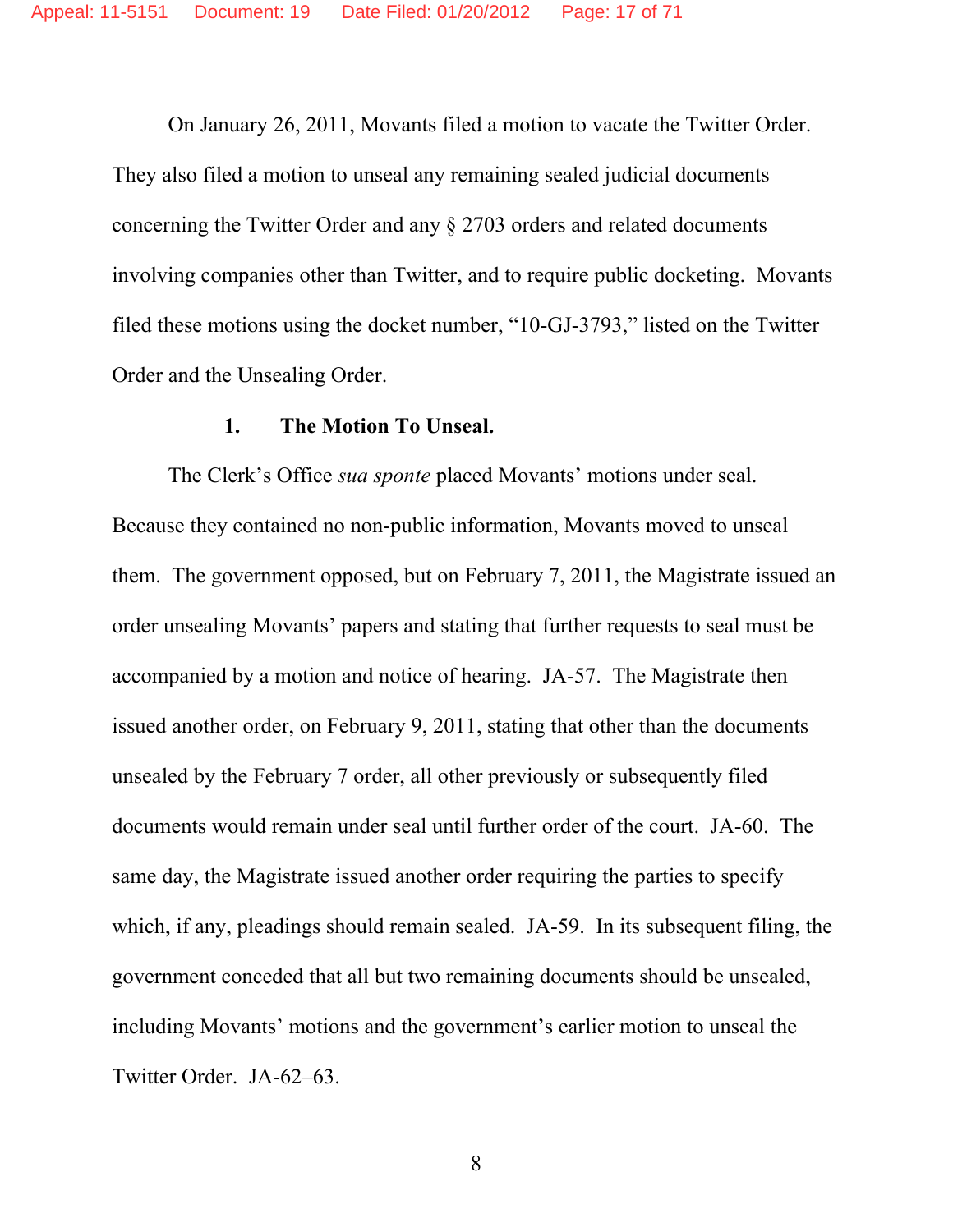Oral argument on Movants' motions was held on February 15, 2011. The Magistrate issued a Memorandum Opinion and an Order on March 11, 2011, denying the motion to vacate, and granting, in part, and denying, in part, the motion to unseal. JA-104–124. With respect to the motion to unseal, the Magistrate first held that all of the litigation papers related to Movants' motions should be unsealed, with the exception of the redaction of a government attorney's email address from one document. JA-124. The Magistrate then held that all documents other than those related to Movants' motions should remain sealed. JA 124. The Magistrate did not unseal the government's motion to unseal the Twitter Order despite the government's agreement to unseal it. The Magistrate took the public docketing issues under consideration.

On March 28, 2011, Movants filed timely Objections to the Magistrate's denial of their motion to vacate and their motion to unseal with the district court. The district court subsequently cancelled oral argument and informed the parties that it would rule on the papers.

### **2. The Motion For Public Docketing.**

Following the filing of Movants' motions under the original docket number 10-GJ-3793, the Court created a new docket number, 1:11-dm-00003, to handle the litigation documents regarding the motions. None of the documents existing prior to the filing of Movants' motions, including the Twitter Order, the government's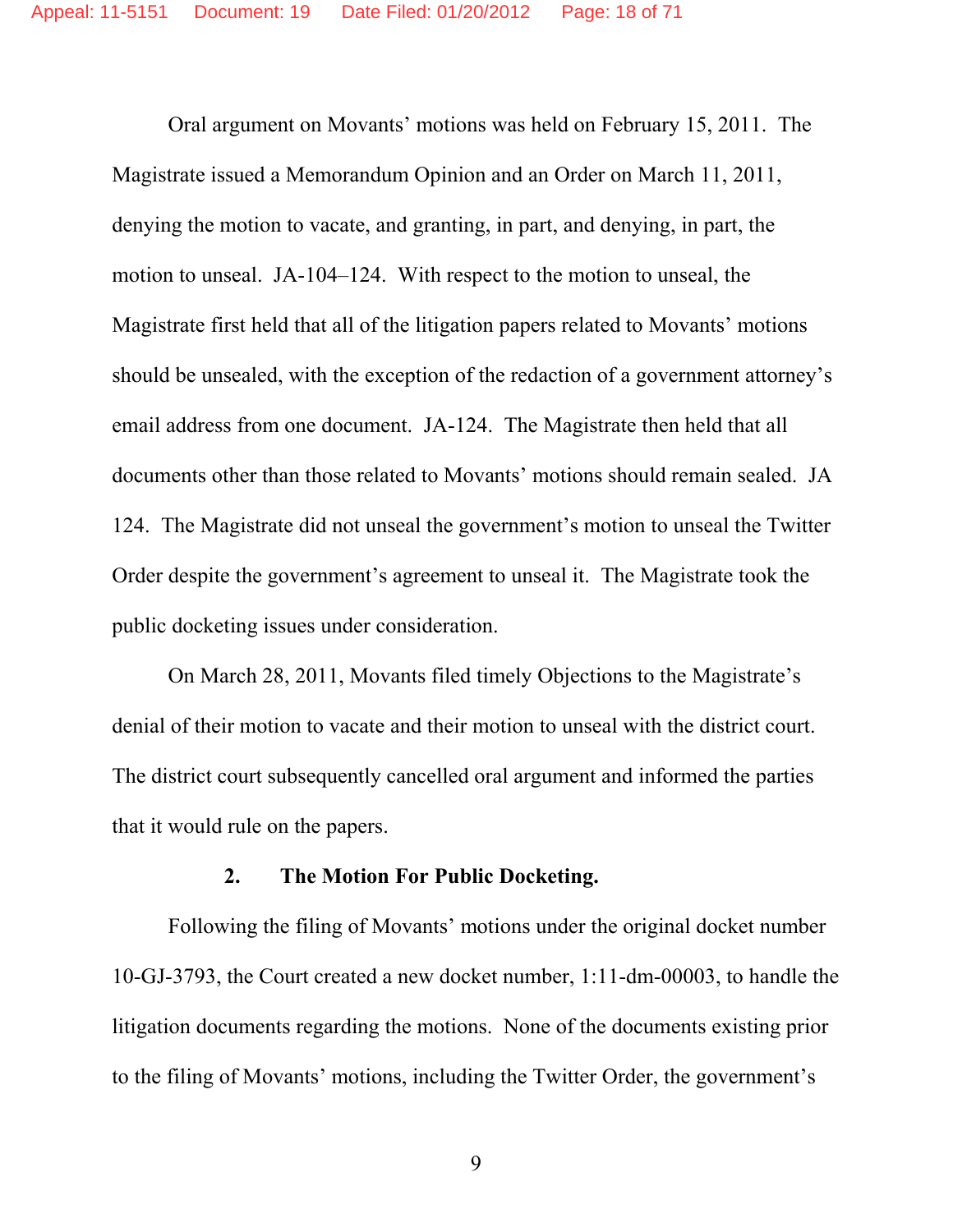Application for that Order, or the government's motion to unseal the Twitter Order, were filed or docketed in this new 1:11-dm-00003 docket. JA-1–15. A subsequent search of the Court's public docket revealed that three other dm docket numbers were created at the same time, immediately after the filing of Movants' motions: 1:11-dm-00001, 1:11-dm-00002, and 1:11-dm-00004. A short time later, 1:11-dm-00005 was also created. There are no publicly available docket entries for these other dm matters. Movants reasonably believe that these dockets were created in connection with orders to companies other than Twitter, with each order assigned to a different "dm" number.

On May 4, 2011, the Magistrate issued a one-page order concerning Movants' request for public docketing. It stated that "case 10-gj-3793 is hereby transferred to new case 1:11-ec-3, which shall remain under seal except as to the previously unsealed § 2703(d) Order of December 14, 2010 ("Twitter Order"), and docketed on the running list in the usual manner." JA-167.

Counsel for Movants was initially not permitted to view the "running list" referenced in the May 4 Order at the Clerk's Office, but eventually was permitted to view a one-page computer entry listing four "EC" cases—1:11-ec-00001, 1:11 ec-00002, 1:11-ec-00003, and 1:11-ec-00004. JA-168. There was no information on this one-page entry other than these docket numbers, the fact that they were all assigned to Magistrate Buchanan, and that the dockets had been created on the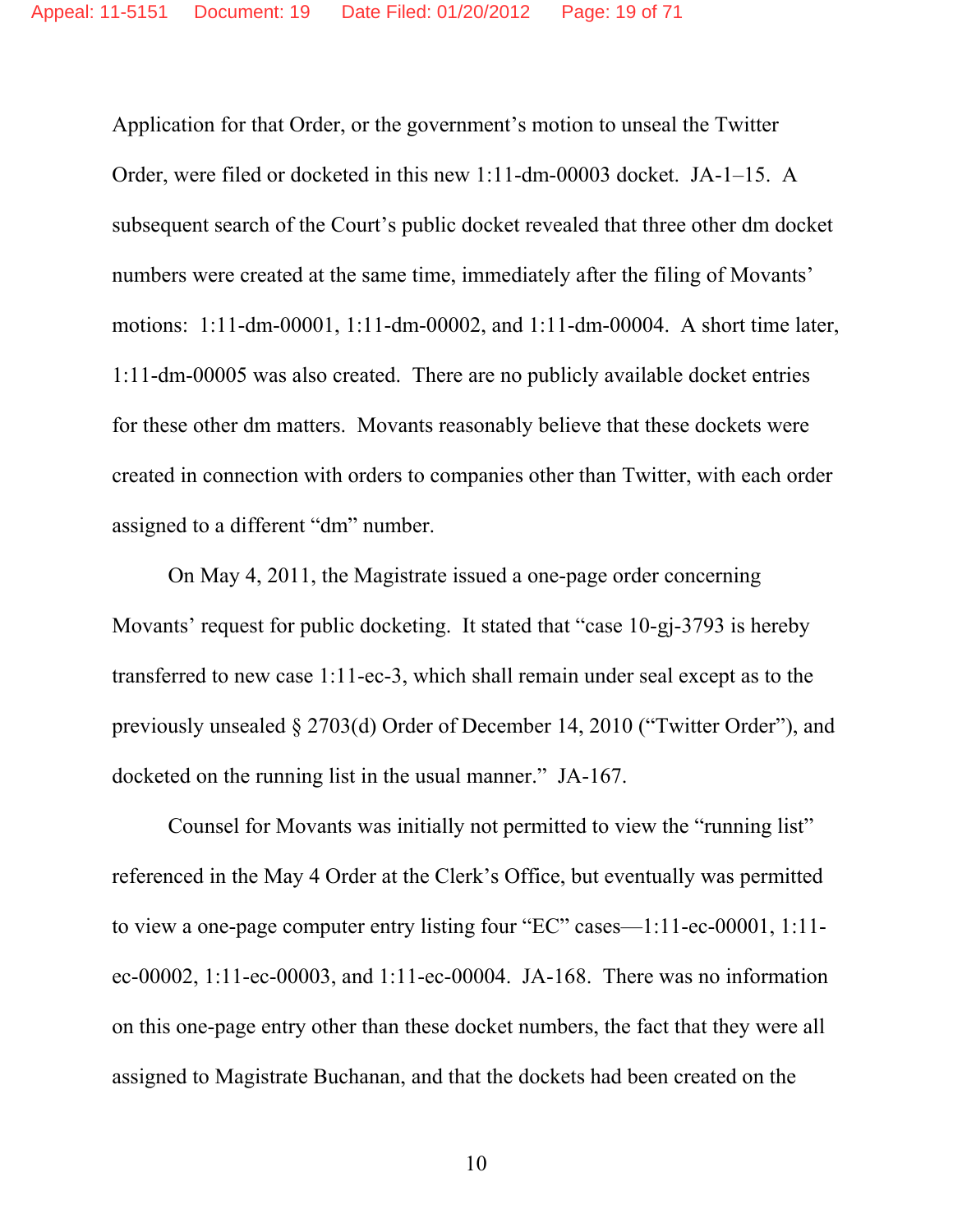days immediately before and after the May 4 Order. *Id.*

After Movants, through counsel, contacted the Clerk's Office and the Magistrate's chambers, Movants were informed that additional information would be publicly docketed on the running list. JA-169*.* The new list was identical to the one-page computer entry Movants had previously seen, except that two new notations had been added regarding the individual documents associated with the ec-3 (Twitter) docket, and the list now included references to an ec-5, ec-6, ec-7, ec-8, and ec-9 docket. JA-175–177. Unlike the ec-3 docket, the other EC dockets contain no individual docket entries or other information indicating what documents have been filed. All that appears for them is a case name, "USA v. Under Seal," the name of the judge assigned to the matter, the date the matter was put on the EC list, and miscellaneous case assignment information. As with the parallel dm-1, dm-2, dm-4, and dm-5 docket numbers created following the filing of Movants' original motions, Movants reasonably believe that the ec-1, ec-2, ec-4, and ec-5 dockets, all created between May 2 and May 6 and assigned to Magistrate Buchanan, concern § 2703-related orders to companies other than Twitter that were the subject of Movants' motion for unsealing and public docketing.

Because this running list did not contain all of the requested information, on May 19, 2011, Movants filed Objections to the Magistrate's May 4 Order. On June 1, 2011, the Magistrate issued another Memorandum Opinion and Order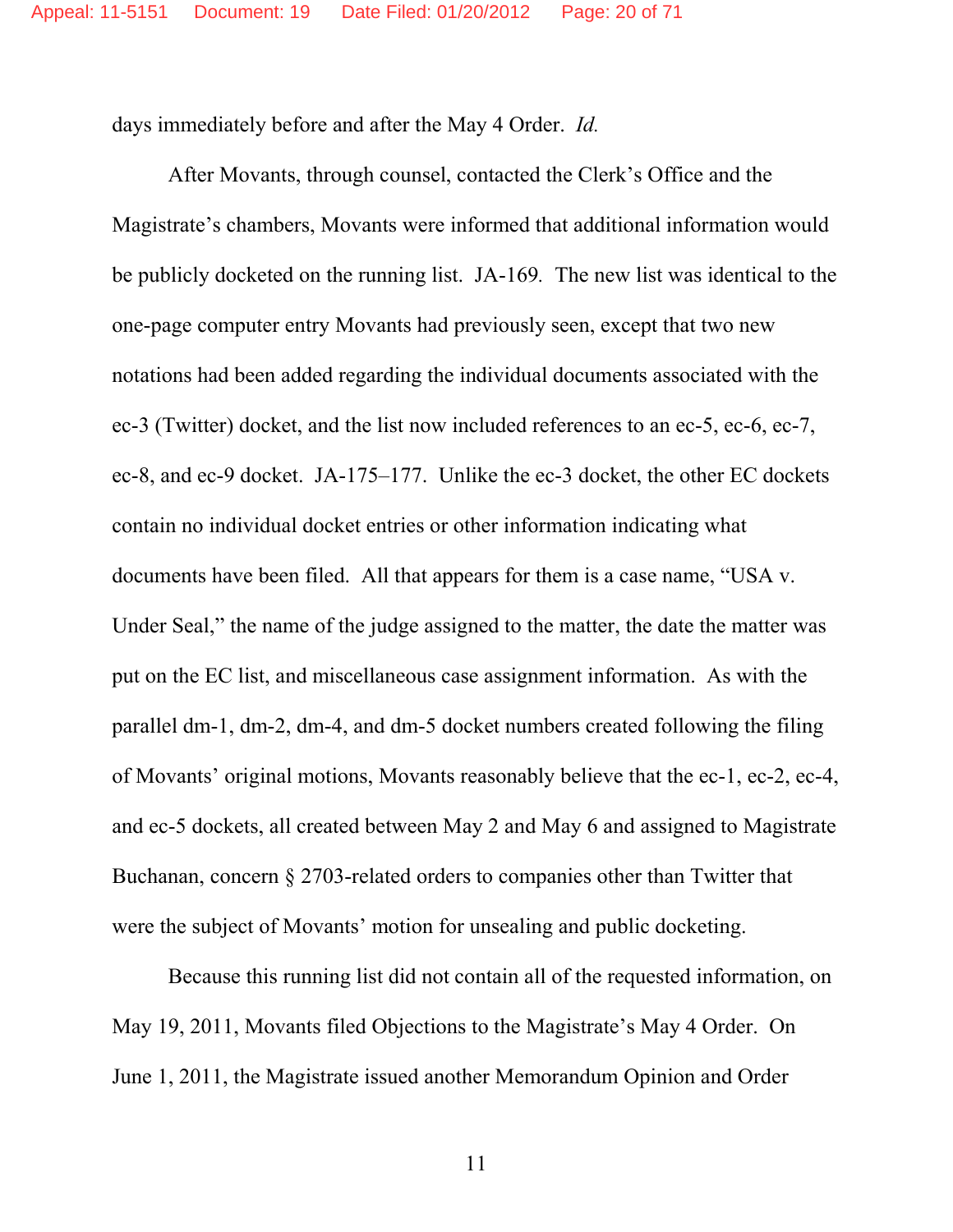(collectively, the "June 1 Order"). JA-206–07, 209. This new Order expressly denied Movants' request for public docketing of the non-Twitter documents. It held that while the court must create docket entries noting "that a sealing order has been entered," the court need not supply any information to the public beyond a case number for each matter and "whether a particular case is under seal." JA-206–07. The June 1 Order states that "[f]urther individual docket entries for all other types of documents filed in a sealed case would be of no real value to the public, other than providing fodder for rank speculation." *Id.*

On June 16, 2011, Movants filed Objections to the Magistrate's June 1 Order. Oral argument was cancelled by the district court, and the matter was taken under submission on the papers.



After briefing on all of the Objections was completed,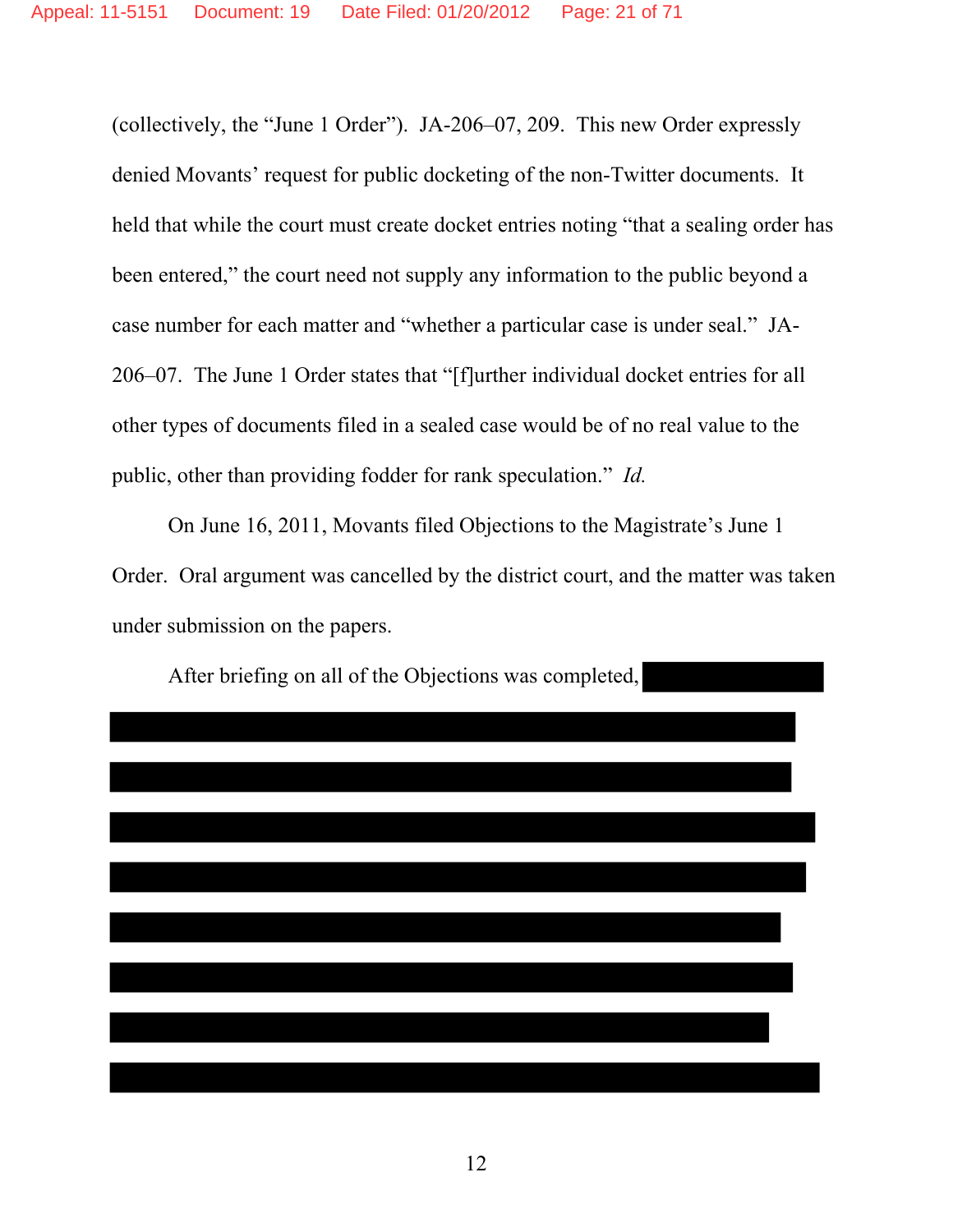

#### **E. The District Court's Decision.**

 On November 10, 2011, the district court issued a Memorandum Opinion and an Order denying all of Movants' Objections. The last nine pages of the sixtypage Memorandum Opinion, JA-274–82, address the motion for unsealing and public docketing.

With respect to the motion to unseal, the court found that there was no First Amendment right of access to the sealed documents because the government's application and affidavits contain "sensitive information" about the details of the government's criminal investigation, JA-276–77, and publicly disclosing the § 2703 affidavits would result in "no marked improvement" to the functioning of the judicial system, JA-277. The court similarly found that there was no common law right of access to any of the sealed documents, including the other § 2703 orders, and that the government's interest in protecting its ongoing investigation outweighed any interests for access. JA-278–81.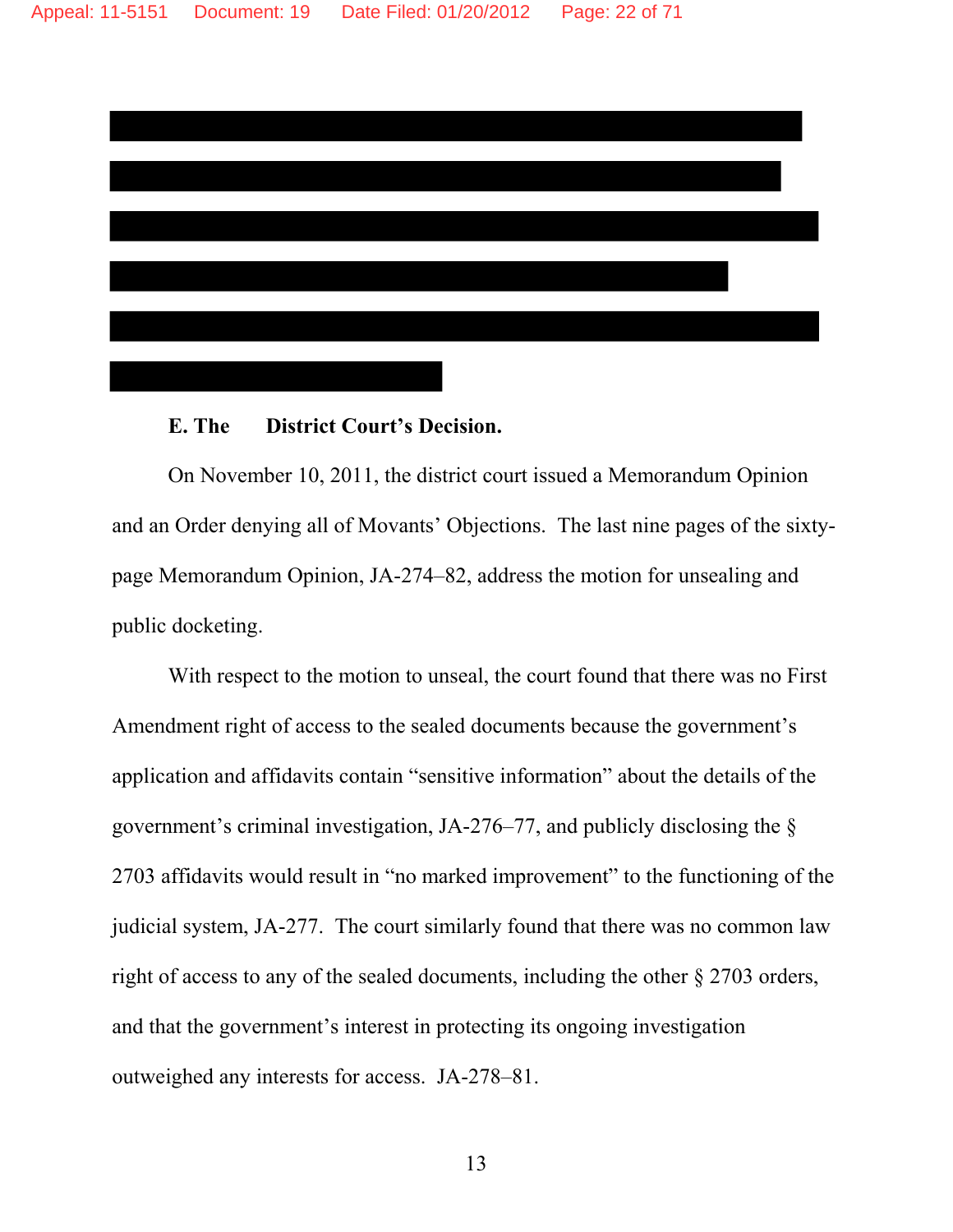With respect to public docketing, the district court held that providing individual docket entries on the docket sheet would harm the government's investigation, that it is not required by either the First Amendment or the common law, and that the existing EC running list was legally sufficient. JA-277–78, 281.<sup>8</sup>

### **F. The Subjects Of This Appeal.**

Movants filed a timely Notice of Appeal of the district court's denial of their motion to vacate the Twitter Order, the motion to unseal, and the motion for public docketing, on November 23, 2011. This appeal now only focuses on one section of the motion to unseal: the judicial orders issued to companies other than Twitter and any motions and resulting orders concerning such orders.<sup>9</sup> Movants also appeal the district court's denial of the request for public docketing.10



 Before the district court, Movants sought the unsealing of all judicial records related to the Twitter Order and the other § 2703 orders, including § 2703 applications and affidavits. Movants are not requesting the unsealing of those applications or affidavits on appeal.

 $10$  Movants filed a motion in the district court for a stay of its order denying the motion to vacate pending this appeal, but the district court denied that motion. JA-14. As a result, despite their belief that the Twitter Order is unconstitutional and not statutorily authorized, Movants are no longer appealing those issues.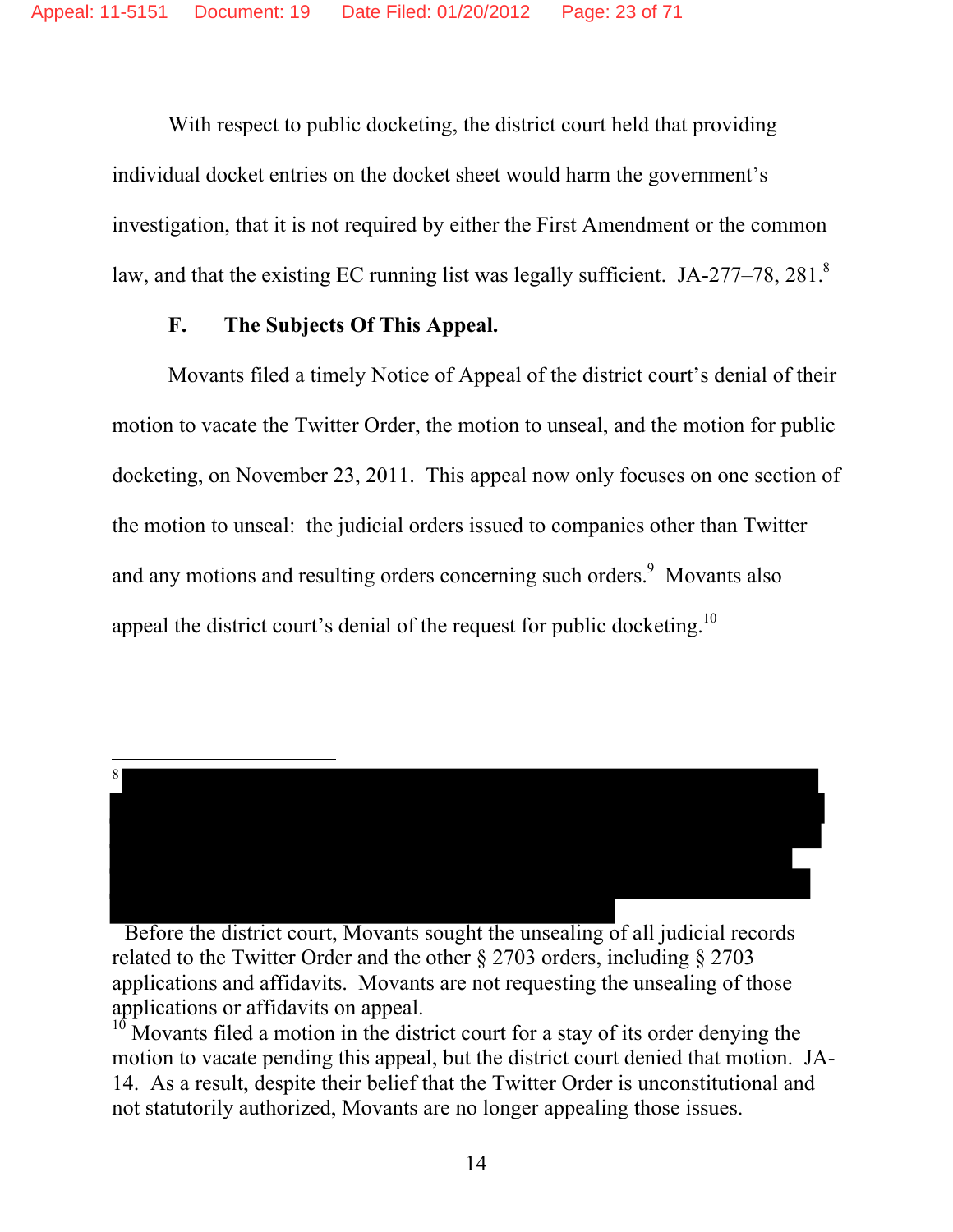#### **SUMMARY OF ARGUMENT**

Public access to judicial records and judicial dockets is a core right enshrined both in the common law and the First Amendment. This presumption of access is at its apex with respect to judicial orders and motions, the sealed documents at issue here. The district court erred in denying the unsealing of these judicial orders and motions, as well as the case docket. The court also erred in failing to conduct a *de novo* review of the Magistrate's ruling.

 With regard to unsealing, the government failed to meet its heavy burden to overcome the presumption of access to judicial orders and motions for three principal reasons. First, the government did not demonstrate a significant, let alone compelling, interest in continued sealing of these orders and motions because it removed the core reason for secrecy—tipping off the target of an investigation when it unsealed the Twitter Order. Second, the public has a significant interest in access to these judicial orders and motions because they concern subjects of immense national interest—the government's investigation of WikiLeaks and the government's growing use of electronic surveillance measures. Finally, the government failed to establish why redacted versions of the judicial orders and motions would not eliminate any purported need for sealing.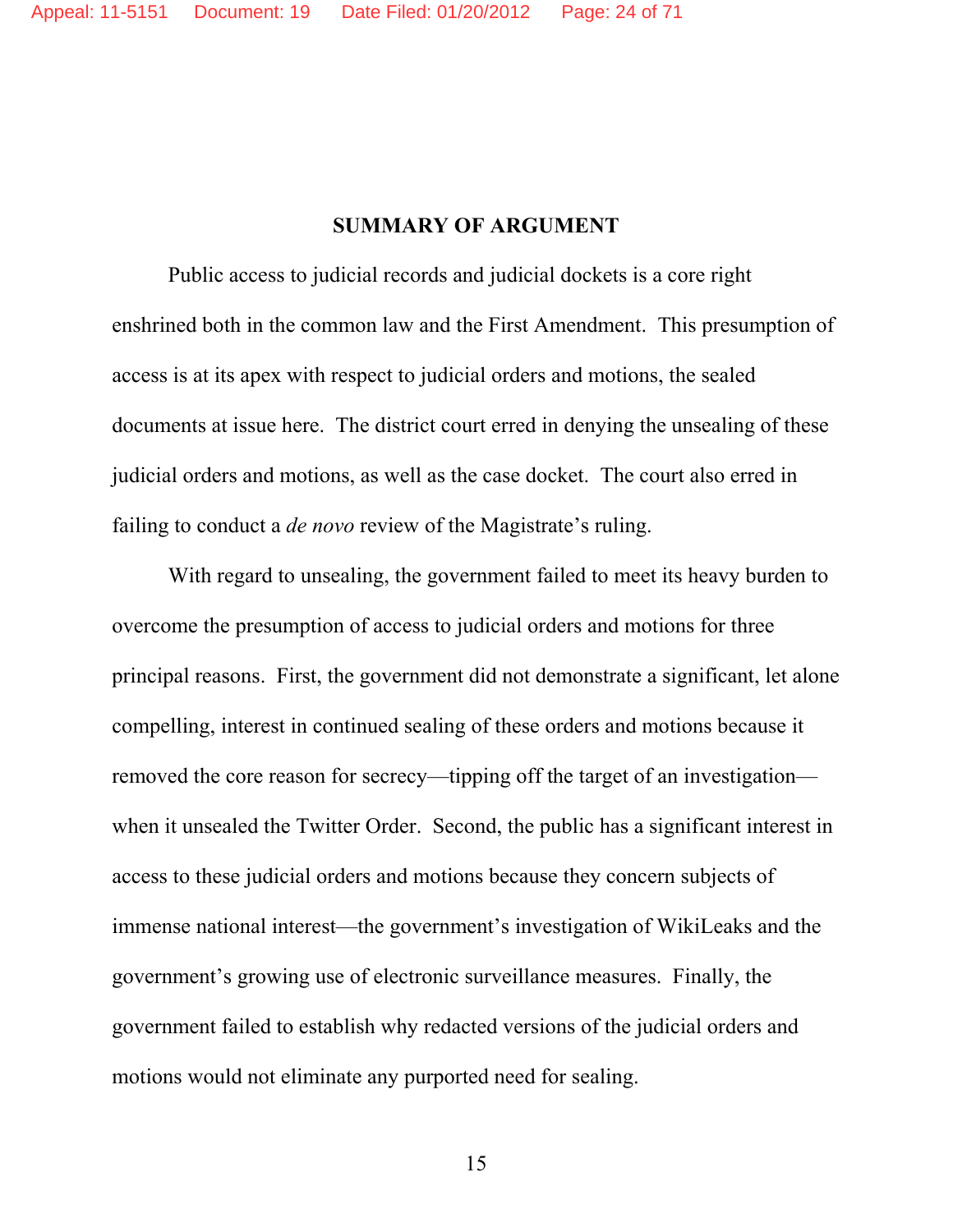The district court similarly erred in failing to require public docketing of these sealed judicial orders and related documents. Public docketing is an essential component of the right of access. This Court has therefore repeatedly made clear that even sealed judicial records must be publicly docketed in a manner sufficient to provide the public with notice and an opportunity to challenge the sealing, even in the context of an ongoing criminal investigation. The district court's refusal to require public docketing here cannot be reconciled with this clear caselaw.

In these specific circumstances, with these specific documents, both the common law and the First Amendment right of access mandate that these judicial orders and motions be unsealed and publicly docketed.

#### **STANDARD OF REVIEW**

The district court's denial of the right of access under the First Amendment is reviewed *de novo*. *Va. Dep't of State Police*, 386 F.3d at 575.

The denial of access under the common law is reviewed for abuse of discretion. *Id.*; *Nixon v. Warner Commc'ns, Inc.,* 435 U.S. 589, 598-99 (1978). Questions of law that arise in the course of this review are reviewed *de novo. See, e.g.*, *Alexander v. Boyd,* 113 F.3d 1373, 1381 (4th Cir. 1997). In addition, because "'only the most compelling reasons can justify non-disclosure of judicial records' that come within the scope of the common-law right of access . . . this review is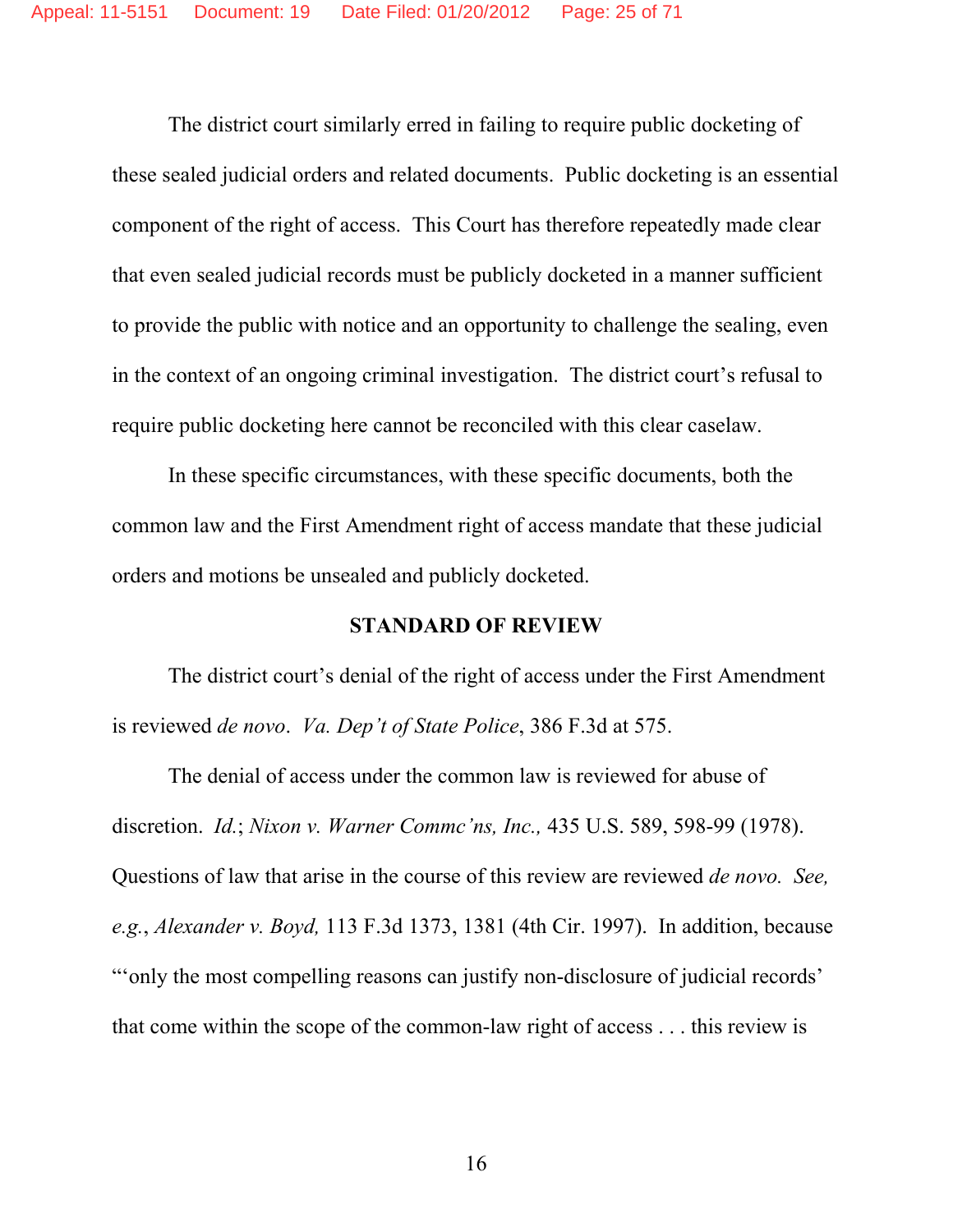more rigorous than garden-variety abuse of discretion review." *In re Providence Journal Co., Inc.*, 293 F. 3d 1, 10 (1st Cir. 2002) (citations omitted).

#### **ARGUMENT**

## **I. THE DISTRICT COURT APPLIED THE WRONG STANDARD OF REVIEW IN EVALUATING THE MAGISTRATE'S ORDERS.**

The district court erred in applying a "clearly erroneous or contrary to law" standard of review to the Magistrate's denial of Movants' motions. *De novo*  review was required for three principal reasons.

First, objections to a magistrate's order that dispose of an entire underlying matter are considered "dispositive" and reviewed *de novo*. *See, e.g.*, *ALCOA v. EPA*, 663 F.2d 499, 501-02 (4th Cir. 1981); Fed. R. Civ. P. 72(b); Fed. R. Crim. P. 59(b). Because the Magistrate's orders resolved Movants' requests for unsealing and public docketing, they are "dispositive" of this entire action. *See, e.g.*, *ALCOA*, 663 F.2d at 501-02 (holding that a Magistrate's order is dispositive where the motion before the Magistrate set forth all of the relief requested in the proceeding).

Second, the district court ignored controlling caselaw from this Court regarding the proper standard of review of the Magistrate's sealing decision. In *Wash. Post Co. v. Hughes (In re Application & Affidavit for a Search Warrant)*, 923 F.2d 324 (4th Cir. 1991) (Wilkinson, J.), the Court held that although a magistrate is authorized to issue search warrants, as with § 2703 orders, magistrate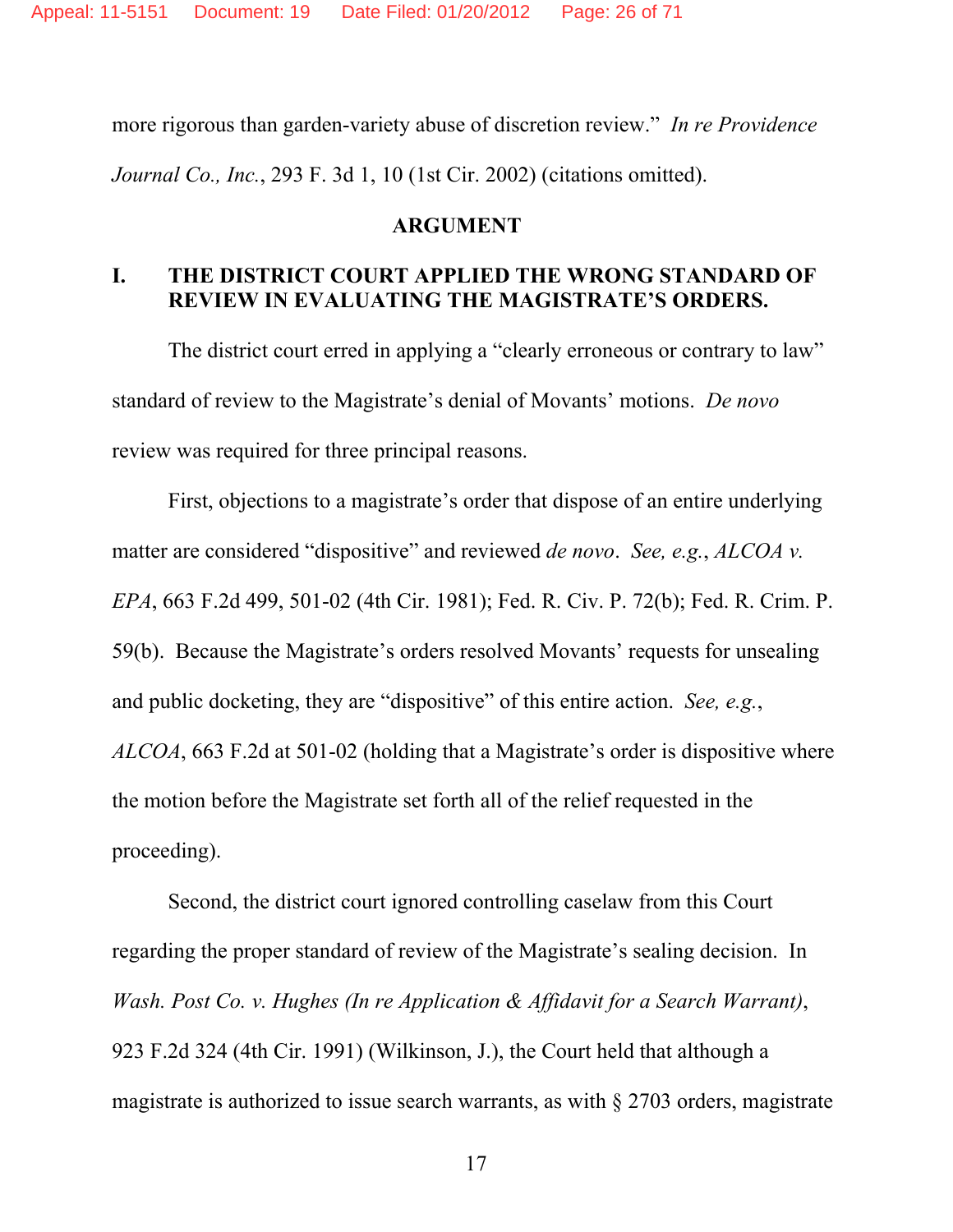judges do not have "indefinite authority over the disposition of district court documents." *Id.* at 326 n.2. To the contrary, the ultimate decision to grant or deny access is left to the discretion of the "trial court," which, according to the Court, means the district court judge, not a magistrate judge, even where the magistrate has the initial power to make the sealing decision. *Id.* (quoting *Baltimore Sun Co. v. Goetz*, 886 F.2d 60, 64 (4th Cir. 1989)).<sup>11</sup> Because discretion lies in the district court, not in a magistrate, *de novo* review of the Magistrate's decision was required.<sup>12</sup>

Finally, in cases raising First Amendment questions like here, the reviewing court has an "obligation to make an independent examination of the whole record" to ensure that the decision does not violate First Amendment rights. *Bose Corp. v. Consumers Union, Inc*., 466 U.S. 485, 499 (1984). The standard of review for the denial of Movants' First Amendment right of access is, therefore, *de novo*, whether an appellate court is reviewing a district court opinion or the district court is

-

<sup>&</sup>lt;sup>11</sup> The district court attempted to distinguish *In re Application & Affidavit* by suggesting that the case only addressed "whether voir dire could be properly referred to a magistrate judge." JA-238. That is not correct. The issue was whether search warrant affidavits could be sealed. The Court expressly discussed whether discretion vests in the magistrate, who first issued the sealing order, or the district court, which unsealed the documents. The Court concluded that it was the latter.

<sup>12</sup> The district court's reliance on *Media Gen. Operations, Inc. v. Buchanan*, 417 F.3d 424 (4th Cir. 2005), as the basis for a deferential review standard was erroneous. As the district court acknowledged, *Media General* "did not involve the standard of review for a district judge reviewing a magistrate's decision regarding § 2703 orders." JA-238.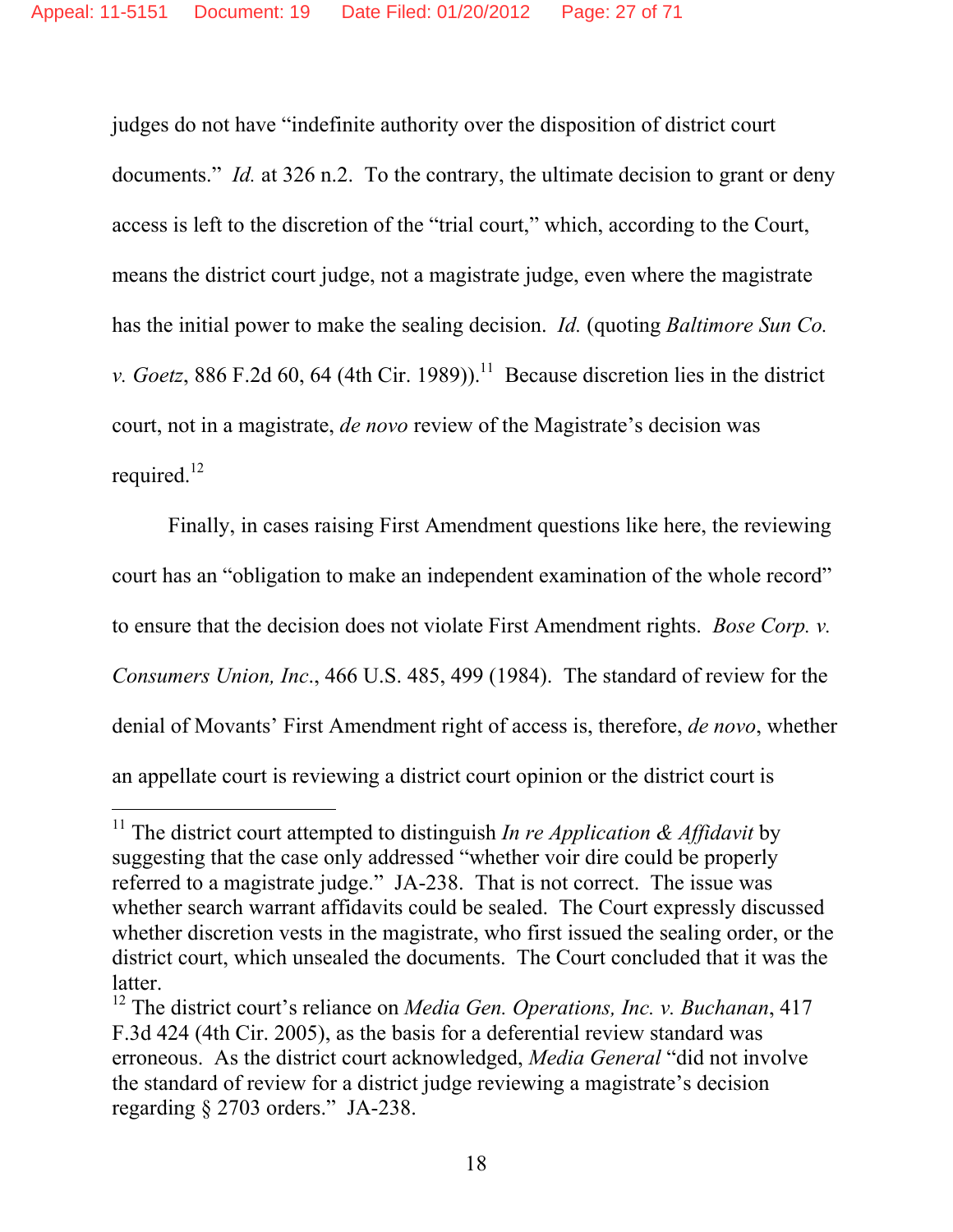reviewing a magistrate decision. *Va. Dep't of State Police*, 386 F.3d at 575 (holding that denials of the First Amendment right of access receive *de novo* review). $^{13}$ 

Even if the district court were correct that a "contrary to law" standard applies, when courts review magistrate decisions on questions of law, they use a *de novo* standard. *See, e.g.*, *Osband v. Woodford*, 290 F.3d 1036, 1041 (9th Cir. 2002); *Haines v. Liggett Grp., Inc.*, 975 F.2d 81, 91 (3d Cir. 1992).

In a footnote, the district court claims that its conclusion regarding the standard of review does not matter because it also conducted a *de novo* review and reached the same result. JA-231. The district court's substantive analysis concerning the motion to unseal and docketing issues demonstrates, however, that the court did not conduct a *de novo* review. *See, e.g.*, JA-279 ("The Court sees no reason to disturb Magistrate Judge Buchanan's findings."). By applying the wrong standard, the district court failed to examine the Magistrate's decision with the required scrutiny.

-

 $13$  The district court erred for another reason. After reviewing the Magistrate Act, the court concluded that "magistrate judge jurisdiction was proper under §  $636(b)(3)$ ," and, thus, in the court's view, "no rule of procedure governs the standard of review here." JA-234. This Court has addressed that precise question, however: "duties additionally assigned to magistrates under 28 U.S.C. § 636(b)(3) are reviewed *de novo*." *In re Matter of Application and Affidavit for a Search Warrant*, 923 F.2d at 326 n.2.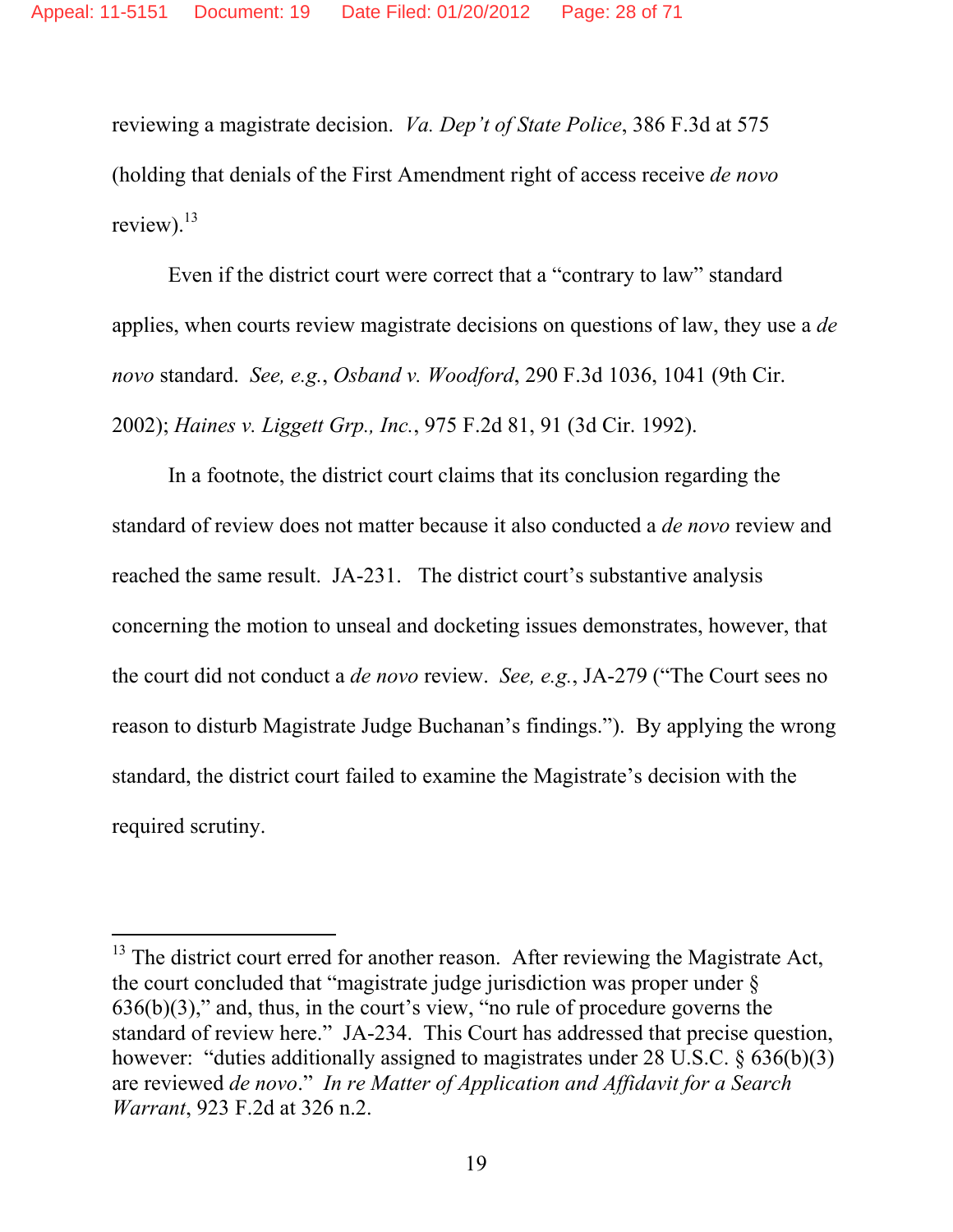## **II. THE DISTRICT COURT ERRONEOUSLY PERMITTED THE JUDICIAL ORDERS TO COMPANIES OTHER THAN TWITTER AND ANY RELATED MOTIONS TO REMAIN SEALED.**

That the judicial process should be open to the public is a principle enshrined in both the common law and the Constitution. *See, e.g.*, *Nixon,* 435 U.S. at 597 ("[T]he courts of this country recognize a general right to inspect and copy . . . judicial records and documents."); *Va. Dep't of State Police*, 386 F.3d at 575 ("The right of public access to documents or materials filed in a district court derives from two independent sources: the common law and the First Amendment.").

This presumption of access under the common law right may only be overcome if the government establishes "'some significant interest that outweighs the presumption'" and that its "'countervailing interests heavily outweigh the public interests in access.'" *Va. Dep't of State Police*, 386 F.3d at 575 (quoting *Rushford v. New Yorker Magazine, Inc.*, 846 F.2d 249, 253 (4th Cir. 1988)). Where, as here, the First Amendment right of access is also implicated, "[t]he presumption of openness may be overcome only by an overriding interest based on findings that closure is essential to preserve higher values and is narrowly tailored to serve that interest." *Press-Enter. Co. v. Super. Ct. of Cal.*, 464 U.S. 501, 510 (1984) (*Press-Enterprise I*).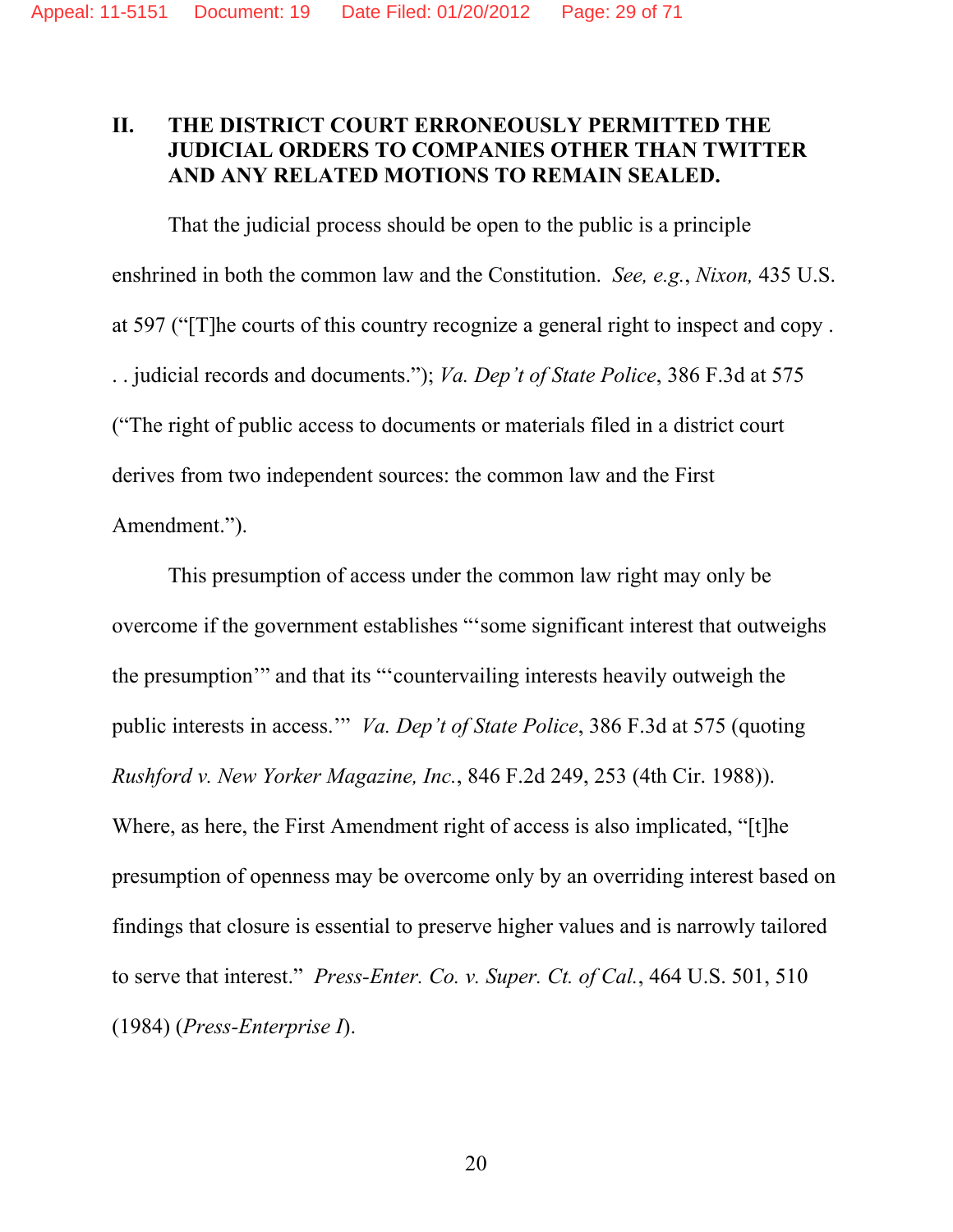"Regardless of whether the right of access arises from the First Amendment or the common law, it 'may be abrogated only in unusual circumstances.'" *Va. Dep't of State Police*, 386 F.3d at 576 (quoting *Stone v. Univ. of Md. Med. Sys. Corp.*, 855 F.2d 178, 182 (4th Cir. 1988)). This is not an unusual circumstance. To the contrary, the Twitter Order has already been unsealed and the judicial orders and motions at issue here, most of which have likely been complied with already, do not contain any sensitive, confidential information. Given that, the government cannot demonstrate any harm from unsealing, let alone significant harm, sufficient to heavily outweigh the public's significant interests in access.

## **A. There Is A Right Of Access To The Sealed Judicial Orders And Motions Under Both The Common Law And The First Amendment.**

Although § 2703 orders implicate novel technologies and legal processes, the presumption of access to judicial records is well established. Judicial transparency serves "the citizen's desire to keep a watchful eye on the workings of public agencies . . . [and] the operation of government." *Nixon*, 435 U.S. at 598 (internal citations omitted). As this Court has explained: "The value of openness in judicial proceedings can hardly be overestimated. 'The political branches of government claim legitimacy by election, judges by reason. Any step that withdraws an element of the judicial process from public view makes the ensuing decision look more like fiat, which requires compelling justification.'" *United*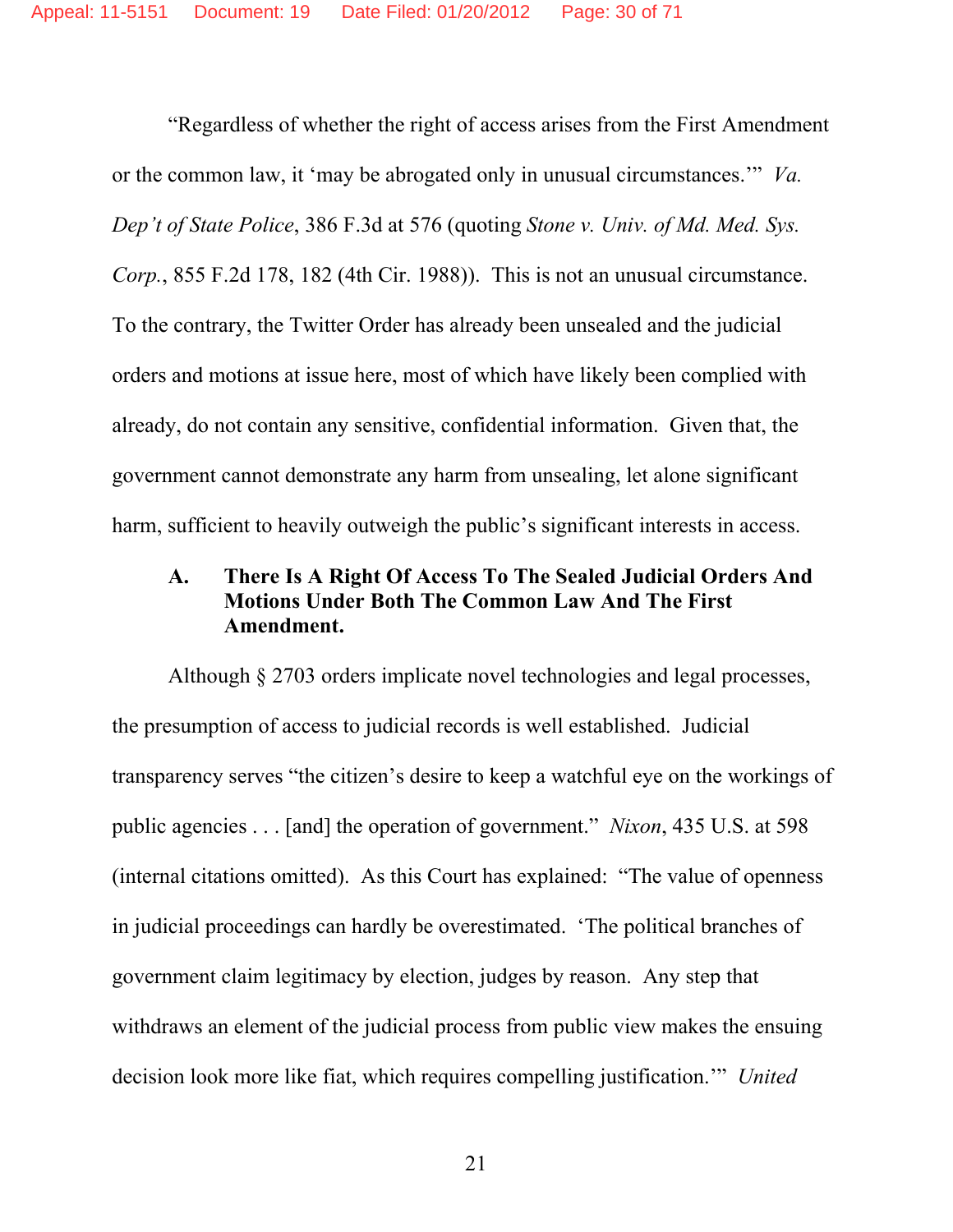*States v. Moussaoui*, 65 F. App'x 881, 885 (4th Cir. 2003) (quoting *Union Oil Co. of Cal. v. Leavell*, 220 F.3d 562, 568 (7th Cir. 2000)).

The public's interest in access "may be magnified" "[i]n the context of the criminal justice system": "The public has legitimate concerns about methods and techniques of police investigation: for example, whether they are outmoded or effective, and whether they are unnecessarily brutal or instead cognizant of suspects' rights." *In re Application & Affidavit for a Search Warrant*, 923 F.2d at 330-31. Put simply, the right of access is "fundamental to a democratic state." *United States v. Mitchell*, 551 F.2d 1252, 1258 (D.C. Cir. 1976), *rev'd on other grounds sub nom.; Nixon v. Warner Commc'ns Inc.*, 435 U.S. 589 (1978).

 The common law right attaches to the judicial orders and motions at issue here. This Court has made clear that "the common law presumption in favor of access attaches to *all* 'judicial records and documents.'" *Stone*, 855 F.2d 178, 180 (Wilkinson, J.) (emphasis added) (quoting *Nixon*, 435 U.S. at 597); *see also Va. Dep't of State Police*, 386 F.3d at 575 (same). That is especially the case with respect to orders, like the § 2703 orders at issue here, issued by federal judges, *see, e.g.*, *Pepsico v. Redmond*, 46 F.3d 29, 31 (7th Cir. 1995) ("Opinions are not the litigants' property. They belong to the public, which underwrites the judicial system that produces them."), but it is also true with respect to motions, like those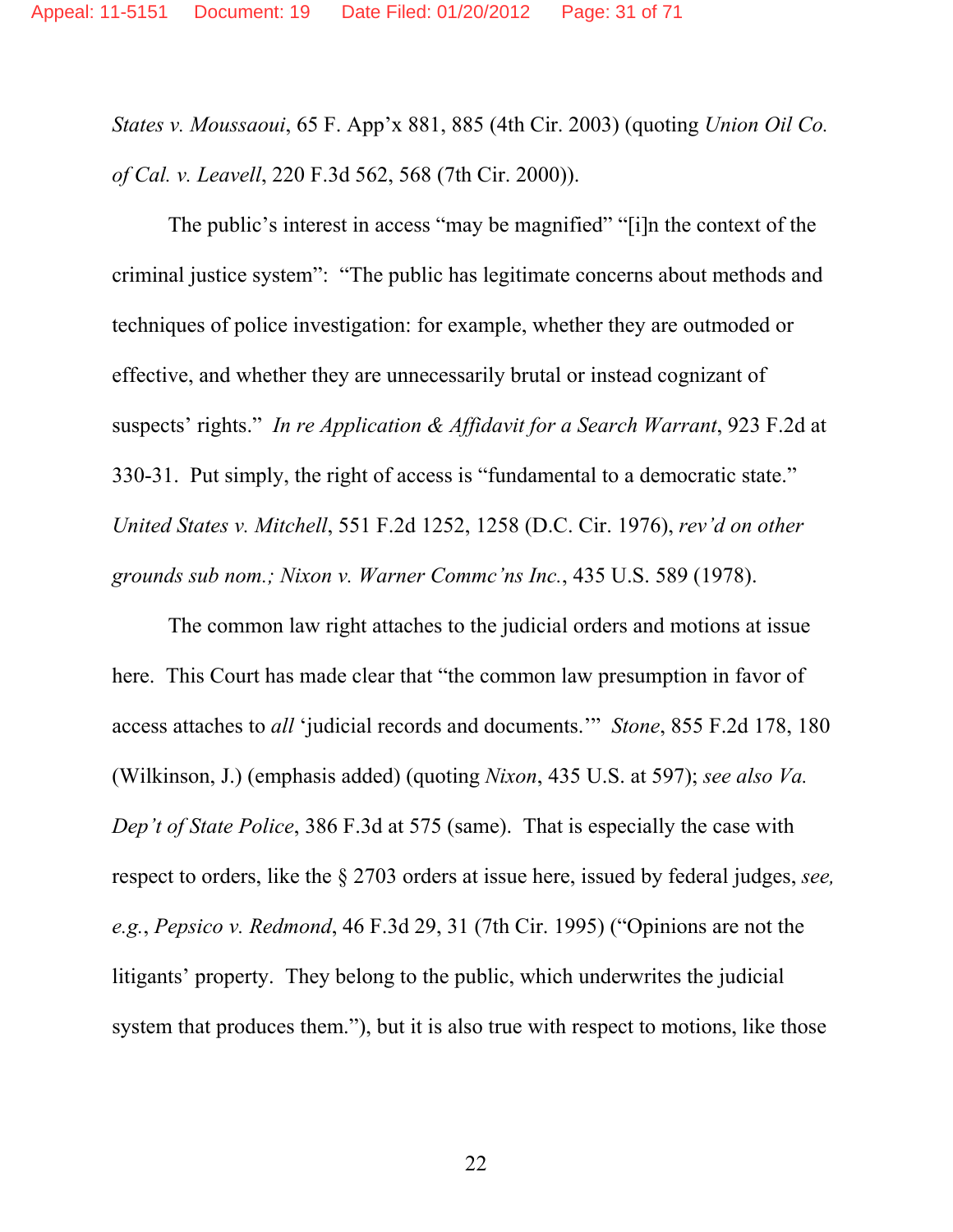at issue here, filed by litigants upon which the court relies in performing its adjudicatory functions, *see, e.g.*, *Stone*, 855 F.2d at 180-81.

 The First Amendment right of access also applies to these documents. To determine if the First Amendment right attaches, courts conduct a two-pronged "experience" and "logic" analysis. *See, e.g.*, *Press-Enter. Co. v. Superior Ct. of Cal.*, 478 U.S. 1, 8-9 (1986) (*Press-Enterprise II*). The district court misstated this legal standard, holding that the right applies only "where (1) the place and process to which access is sought has historically been open to the press and general public; *and* (2) public access plays a significant positive role in the functioning of the particular process." JA-275 (emphasis added). The Supreme Court, however, has established that "experience and logic" are "complementary considerations," not dispositive elements that must each always be present. *Press-Enterprise II*, 478 U.S. at 8-9, 11 n.3 (holding that a First Amendment right attached to the pretrial proceedings at issue even though they had "no historical counterpart," because the "importance of the . . . proceeding"—the logic prong—was clear).

 Regardless, both the experience and logic prongs establish that there is a First Amendment right of access to the other § 2703 orders and motions. First, there is an exceedingly long history of access to judicial opinions and orders. Because the judiciary's very legitimacy stems from its issuance of reasoned decisions, judicial orders are core judicial records, subject to the right of access.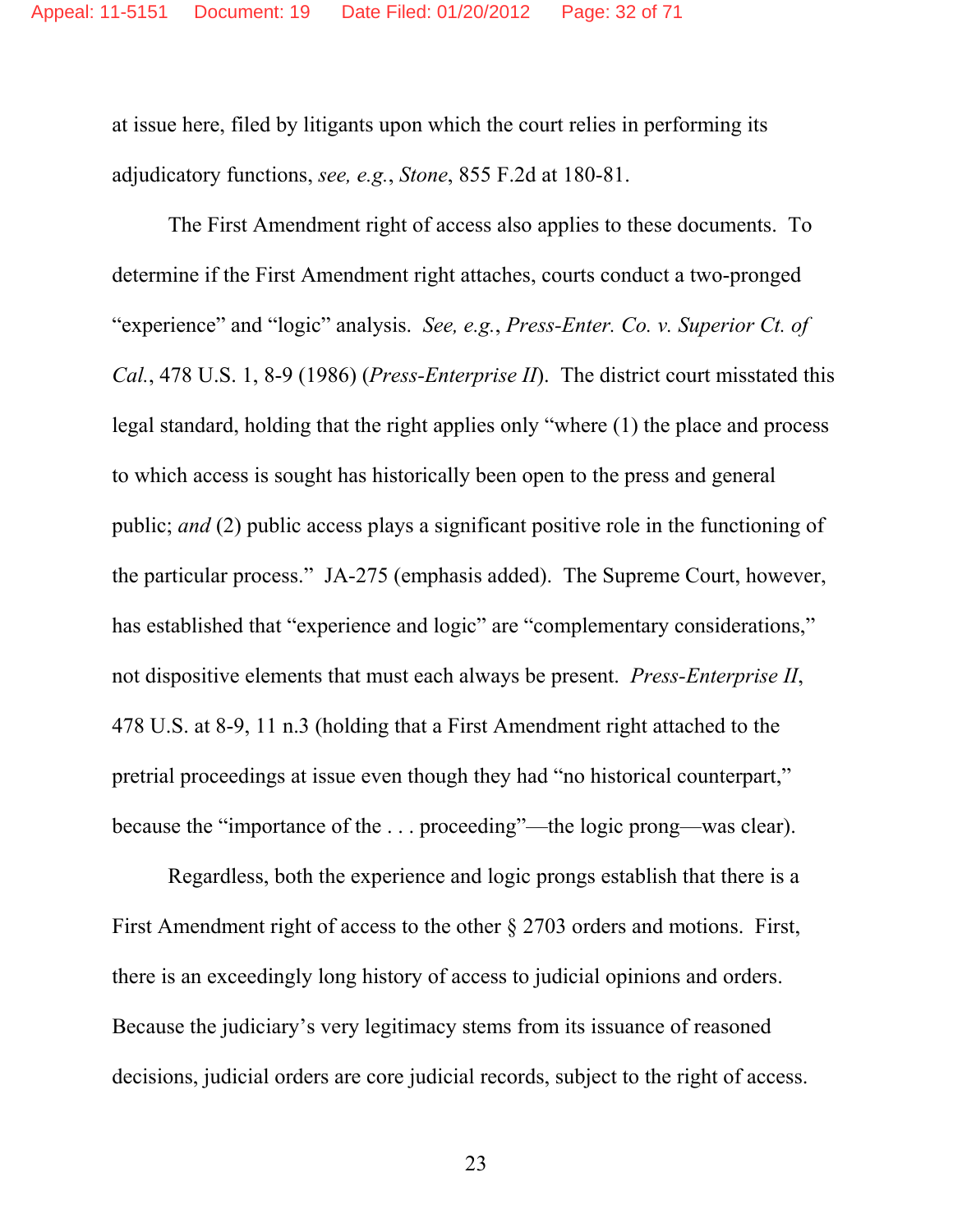*See, e.g.*, *United States v. Mentzos*, 462 F.3d 830, 843 n.4 (8th Cir. 2006), *cert. denied*, 549 U.S. 1359 (2007) (denying motion to file opinion under seal "because the decisions of the court are a matter of public record"); *Hicklin Eng'g L.C. v. Bartell and Bartell Assocs.*, 439 F.3d 346, 348-49 (7th Cir. 2006) ("The Supreme Court issues public opinions in all cases, even those said to involve state secrets… We hope never to encounter another sealed opinion.") (internal citations omitted); *In re Sealing and Non-Disclosure of Pen/Trap/2703(d) Orders*, 562 F. Supp. 2d 876, 891 (S.D. Tex. 2008) (rejecting permanent sealing of § 2703(d) orders because "documents authored or generated by the court itself" are in the "top drawer of judicial records," a drawer that is "hardly ever closed to the public").<sup>14</sup>

As with other judicial orders, the default under  $\S 2703(d)$  is that orders are openly accessible. It is only if the government makes a separate request and satisfies a specific standard, *see* 18 U.S.C. § 2705, that these orders can be secreted. That is in stark contrast to the other judicial orders to which the government has compared these orders—pen registers, trap and trace orders, and wiretap orders—which are sealed by statutory default. *See* 18 U.S.C. § 3123(d)(1) (stating that pen registers/trap and trace orders shall "be sealed until otherwise

 $\overline{a}$ 

 $14$  There is a similarly long tradition of access to documents, such as the motions at issue here, filed in civil or criminal proceedings that courts rely on to make determinations. *See Rushford v. New Yorker Magazine, Inc.*, 846 F.2d 249, 253 (4th Cir. 1988) (holding that there is a First Amendment right of access to documents submitted in civil proceedings); *In re Wash. Post Co.*, 807 F.2d at 390 (same for documents filed in criminal proceedings).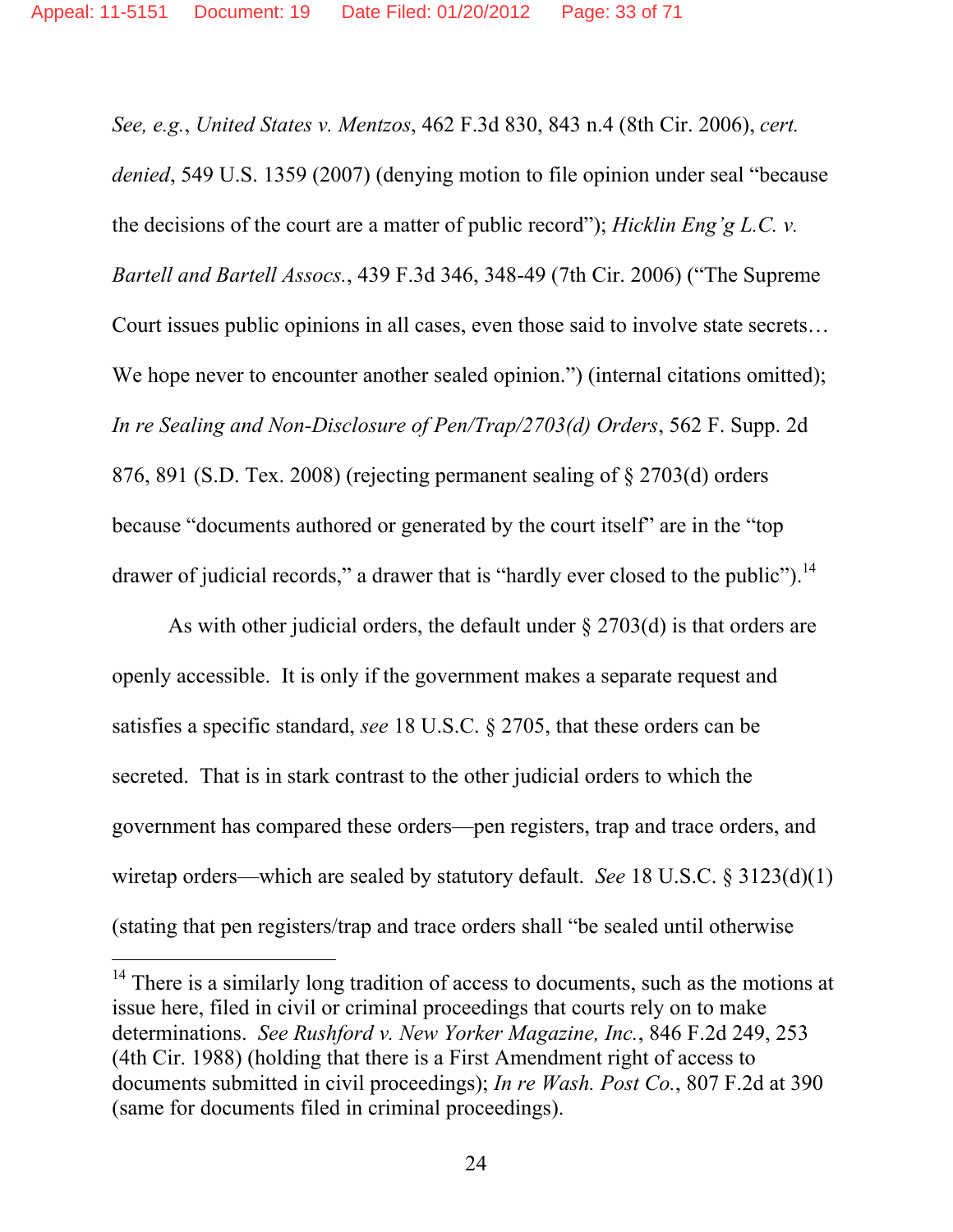ordered by the court"); 18 U.S.C. § 2518(8)(b) ("Applications made and orders granted under this chapter [of the Wiretap Act] shall be sealed by the judge.").<sup>15</sup>

Despite the statutory default of accessibility, there is not yet a long tradition of access to § 2703 orders for two principal reasons. First, § 2703 orders are relatively new proceedings, existing since only 1986, and only coming into prominence within the last ten years with the growth of the Internet and cell-phone use. Second, because, despite the statutory default, the government appears routinely to request the sealing of these orders pre-issuance, and then rarely moves to unseal them, making it impossible for anyone to ever know these orders exist or to challenge their sealing.

In any event, where, as here, a relatively new process is at issue, courts focus on the "logic" prong. Otherwise, the First Amendment right of access would artificially be limited to processes that existed in a prior era. *Press-Enterprise II*, 478 U.S. at 11 n.3 (noting that First Amendment right attached to the pretrial proceedings at issue there even though they had "no historical counterpart," where the "importance of the . . . proceeding"—the logic prong—was clear); *see also* 

-

<sup>&</sup>lt;sup>15</sup> The government has previously claimed that grand jury subpoenas are also an example of judicial "orders" that are not publicly accessible, but that argument is misplaced. Grand jury subpoenas may be treated as "court orders" for the purpose of holding recipients in contempt of court—just like normal civil subpoenas issued under Fed. R. Civ. P. 45—but they are not issued by a federal judge, they are not part of the court's records, and they do not express a judge's rationale for reaching a decision that affects the substantive rights of anyone.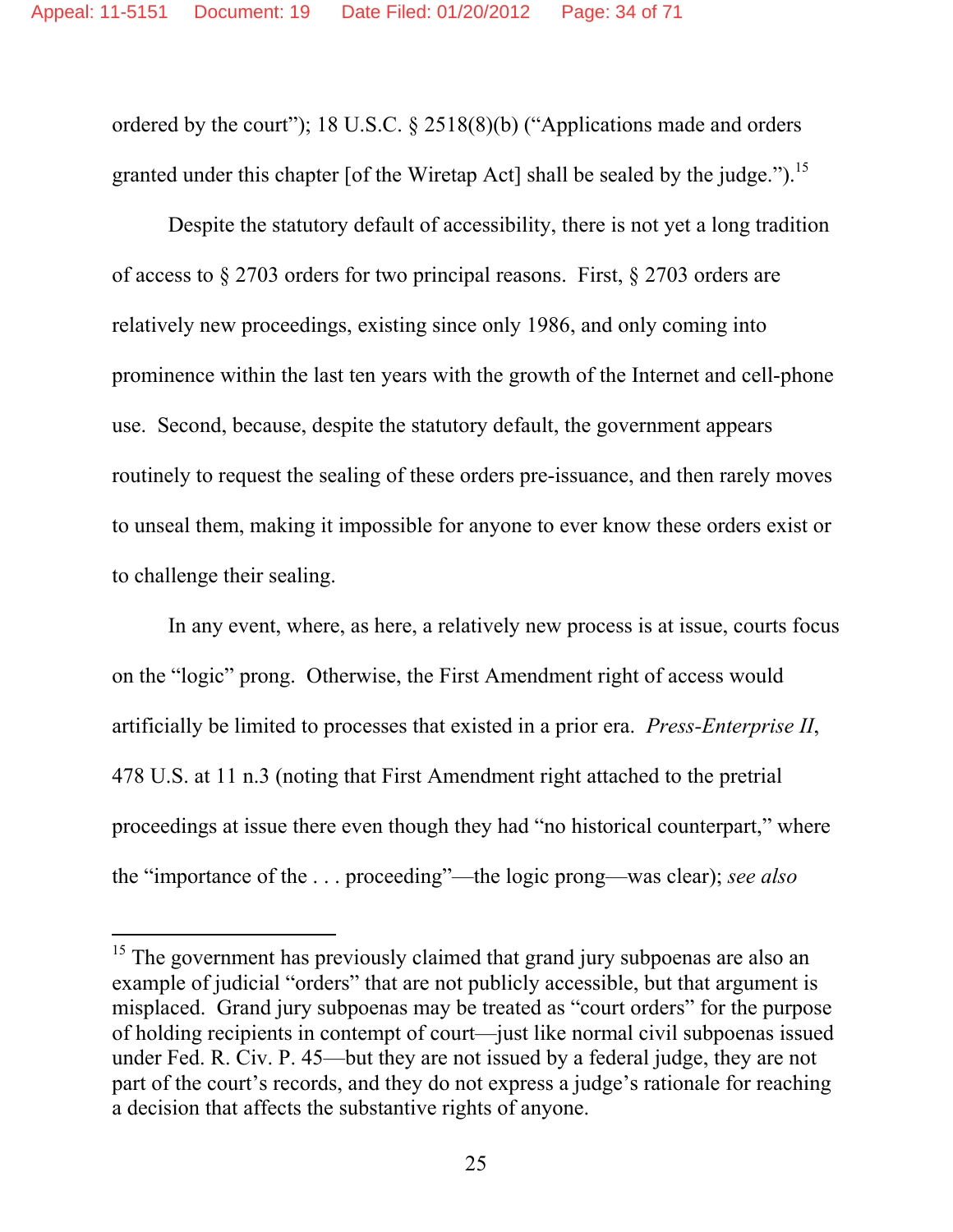*United States v. Gonzales*, 150 F.3d 1246, 1258 (10th Cir. 1998); *United States v. Simone*, 14 F.3d 833, 838 (3d Cir. 1994). *United States v*. *Chagra*, 701 F.2d 354, 363 (5th Cir. 1983).

The "logic" prong of the analysis focuses on whether access to the sealed documents would serve a "significant positive role in the functioning of the particular process in question." *Press-Enterprise II*, 478 U.S. at 8-9. The district court failed to conduct this analysis with respect to the other § 2703 orders. Instead, it focused exclusively on the government's § 2703 *applications and affidavits*, which Movants do not seek on appeal, JA-276–77; *see, e.g.*, JA-277 ("The Court can see no marked improvement that would result from recognition of a new First Amendment right of access to § 2703 application affidavits."). Had the court separately analyzed the judicial orders, as it was required to do, *see Stone*, 855 F.2d at 181; *see infra* at 40-42, it would have recognized that none of the secrecy concerns that it had with applications and affidavits were implicated by access to these § 2703 *orders* and motions, because they do not contain information such as the nature or background of the investigation, or the evidence underlying the investigation that may be found in the affidavits.

Proof of this is seen in the Magistrate's ruling unsealing the § 2703 order to Twitter, which found that unsealing was "in the best interest of the investigation" and in the unsealing of Movants' motions by the Magistrate, with the government's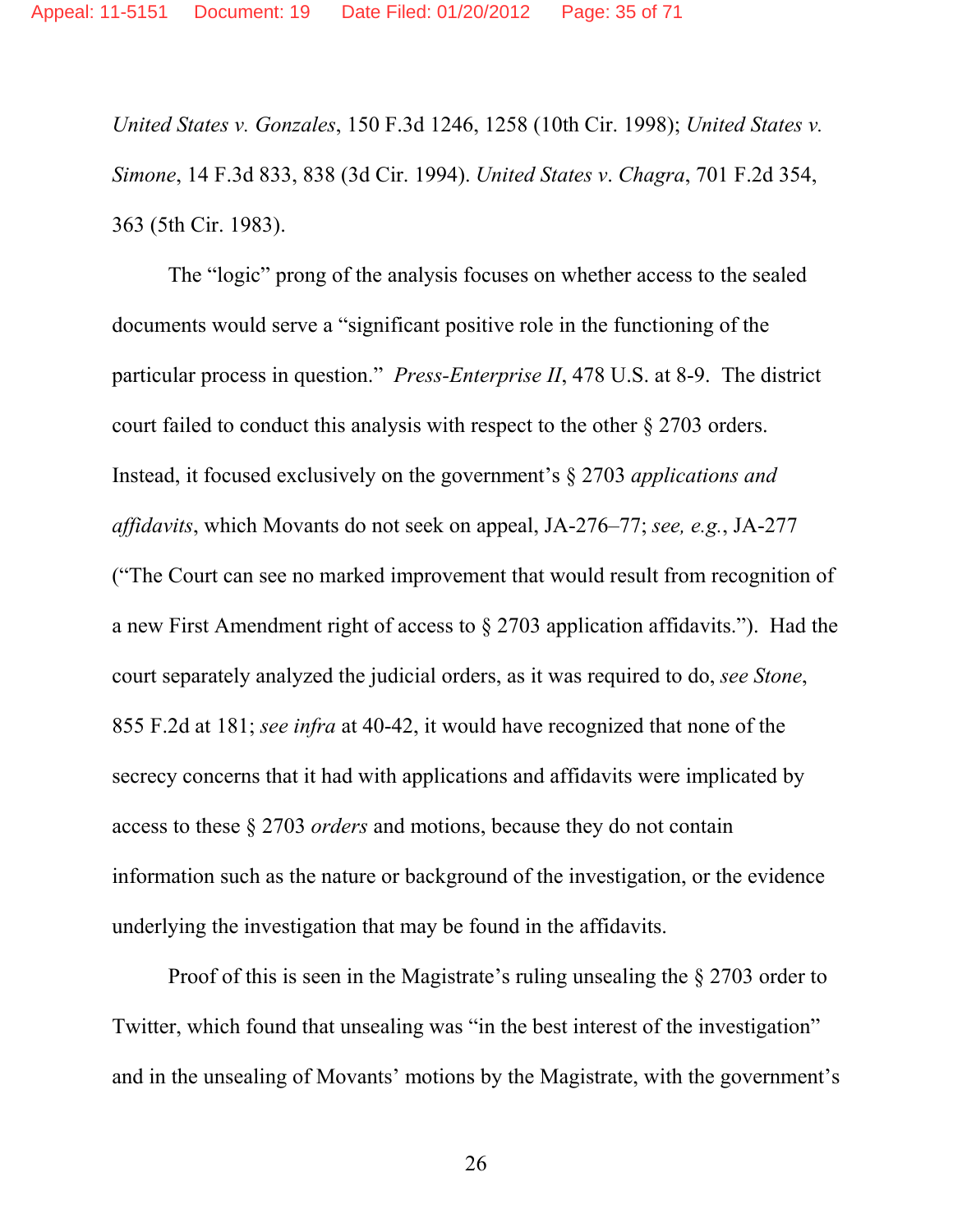agreement. Indeed, even a cursory look at the Twitter Order,

16

The district court's failure to consider the impact of making these § 2703 orders and motions accessible caused it to overlook the significant benefits that this openness would have. As both the Supreme Court and this Court have recognized, transparency concerning these judicial documents would ensure fairness, decrease bias, improve public perception of the justice system, and enhance the chances that the orders are well-justified and not overbroad. *See, e.g.*, *Nixon,* 435 U.S. at 598 (explaining that the law's recognition of the importance of judicial transparency serves "the citizen's desire to keep a watchful eye on the workings of public agencies . . . [and] the operation of government."); *Moussaoui*, 65 F. App'x at 885 ("The value of openness in judicial proceedings can hardly be overestimated.").

These reasons are especially potent here because the core of what is sought to be kept sealed are judicial orders and opinions—the very foundation of our judicial system. *See, e.g.*, *Nebraska Press Ass'n v. Stuart*, 427 U.S. 539, 587 (1976) (Brennan, J., concurring) ("Secrecy of judicial action can only breed

-

 $16$  To the extent the names of the recipients of the orders or the subjects of the orders are deemed sensitive, the solution is to redact that information from the publicly available versions of the documents, not to seal the entire documents. *See infra* at 43-44.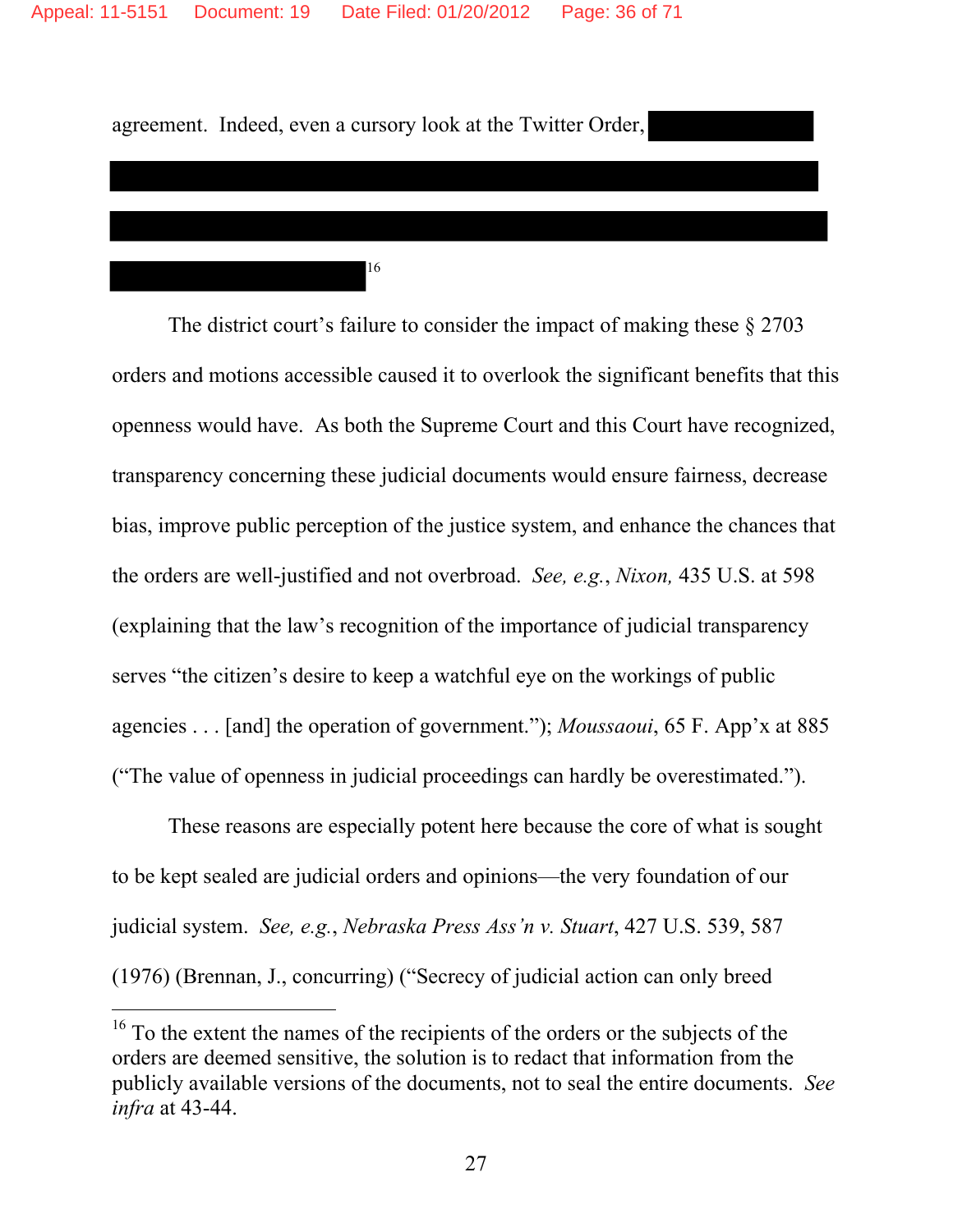ignorance and distrust of courts and suspicion concerning the competence and impartiality of judges; free and robust reporting, criticism, and debate can contribute to public understanding of the rule of law.").

The Court's decision in *Baltimore Sun Co. v. Goetz*, 886 F.2d 60 (4th Cir. 1989), relied on heavily by the district court, is not to the contrary. In that case, the Court held that there is no First Amendment right of access to search warrant affidavits because of the centuries-old history of sealing those documents, even though there is a common law right to them. *Id.* at 64-65. That holding, however, concerns affidavits, not orders. Affidavits are sealed for the "common sense reason" to avoid tipping off the target of the search until after the warrant is executed "lest he destroy or remove the evidence." *Id.* at 64 (quoting *Franks v. Delaware*, 438 U.S. 154, 169 (1978)). But here, the government has already approved the disclosure of the existence of its investigation, and the concerns about destruction of evidence are misplaced, especially since all of the other orders have likely been complied with already. Because § 2703 orders are generally issued to third-party service providers for records under their exclusive control, such as the log files at issue in the Twitter Order, there is no serious danger that tipping off the subject of the search will lead to the destruction or removal of evidence.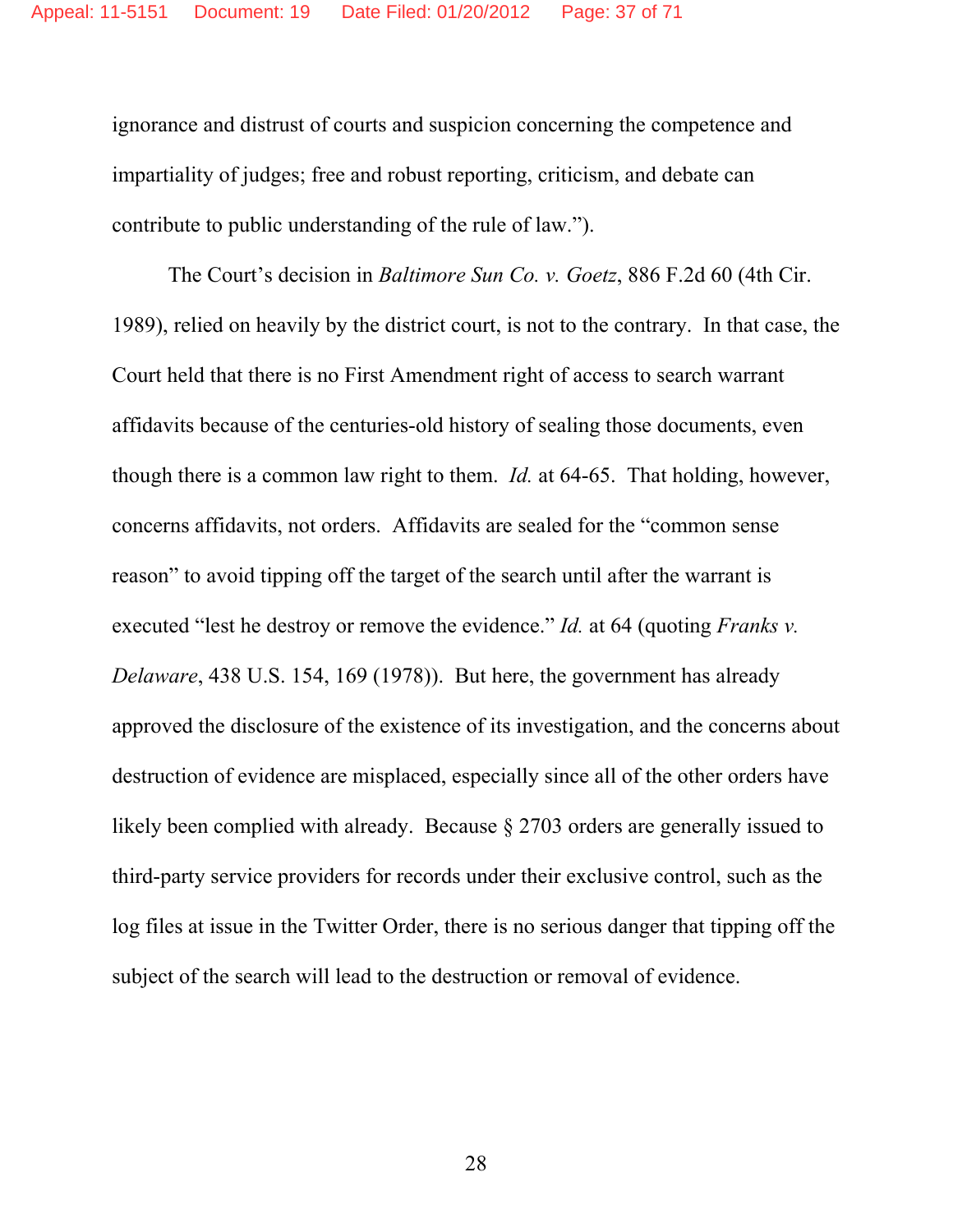## **B. The Government Did Not Meet Its Burden To Overcome The Presumption Of Access To The Sealed Judicial Orders.**

The district court erred in holding that the government met its burden with respect to either the common law or First Amendment right of access. First, the government did not demonstrate any legitimate interest in keeping the other § 2703 orders and related motions sealed in these circumstances, let alone a compelling interest, sufficient to heavily outweigh the public's significant interest in access. Second, even if there were such an interest, the government failed to establish why the sealing of these judicial orders in their entirety was necessary and why redacted versions would not eliminate any need for sealing.

## **1. The Unsealing Of The Twitter Order Removed The Justification For Continued Sealing Of The Other § 2703 Orders And Motions.**

Although the government may frequently have a legitimate interest in maintaining the secrecy of an ongoing criminal investigation and in avoiding tipping off potential subjects, that rationale for sealing the other § 2703 orders and related motions disappeared here with the unsealing of the Twitter Order. First, the unsealing of that Order, at the government's request, confirmed the existence of the underlying criminal investigation. Second, it publicly disclosed that the government is seeking information about Movants in connection with the WikiLeaks investigation. Third, it revealed the specific information and the relevant time period being requested. Thus, unsealing the § 2703 orders to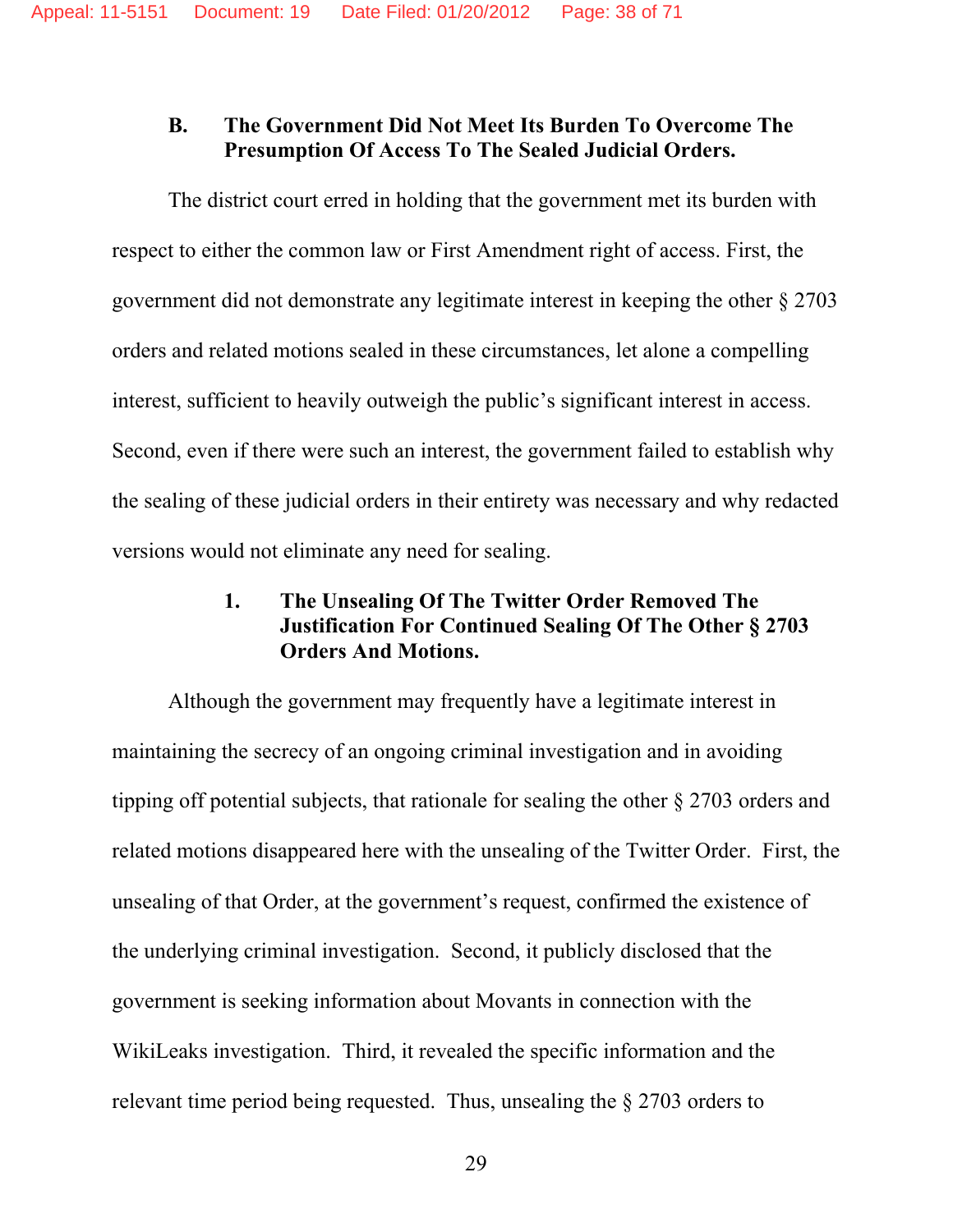Movants' other service providers now would not lead to any additional risk of exposing the existence of a secret investigation or tipping off witnesses. Any such risks, to the extent they ever existed, came to pass with the unsealing of the Twitter Order. There is, thus, no justification, let alone a compelling interest, for keeping the other orders and motions under seal now. *See, e.g., Va. Dep't of State Police*, 386 F.3d at 575 (holding that the government does not have a compelling interest in keeping information that is already publicly known secret); *In re Charlotte Observer (United States v. Bakker)*, 882 F.2d 850, 854-55 (4th Cir. 1989) (reversing sealing designed to prohibit the republication of information already in the public domain, and holding that "[w]here closure is wholly inefficacious to prevent a perceived harm, that alone suffices to make it constitutionally impermissible"). $17$ 

The district court ignored this caselaw, instead asserting that unsealing this information already in the public domain "would create perverse incentives," JA-279, because "[f]or example, a party could leak a controversial sealed document to the press, then point to the ensuing publicity as evidence that further sealing is unnecessary," *id*. Not only is this assertion completely at odds with the caselaw

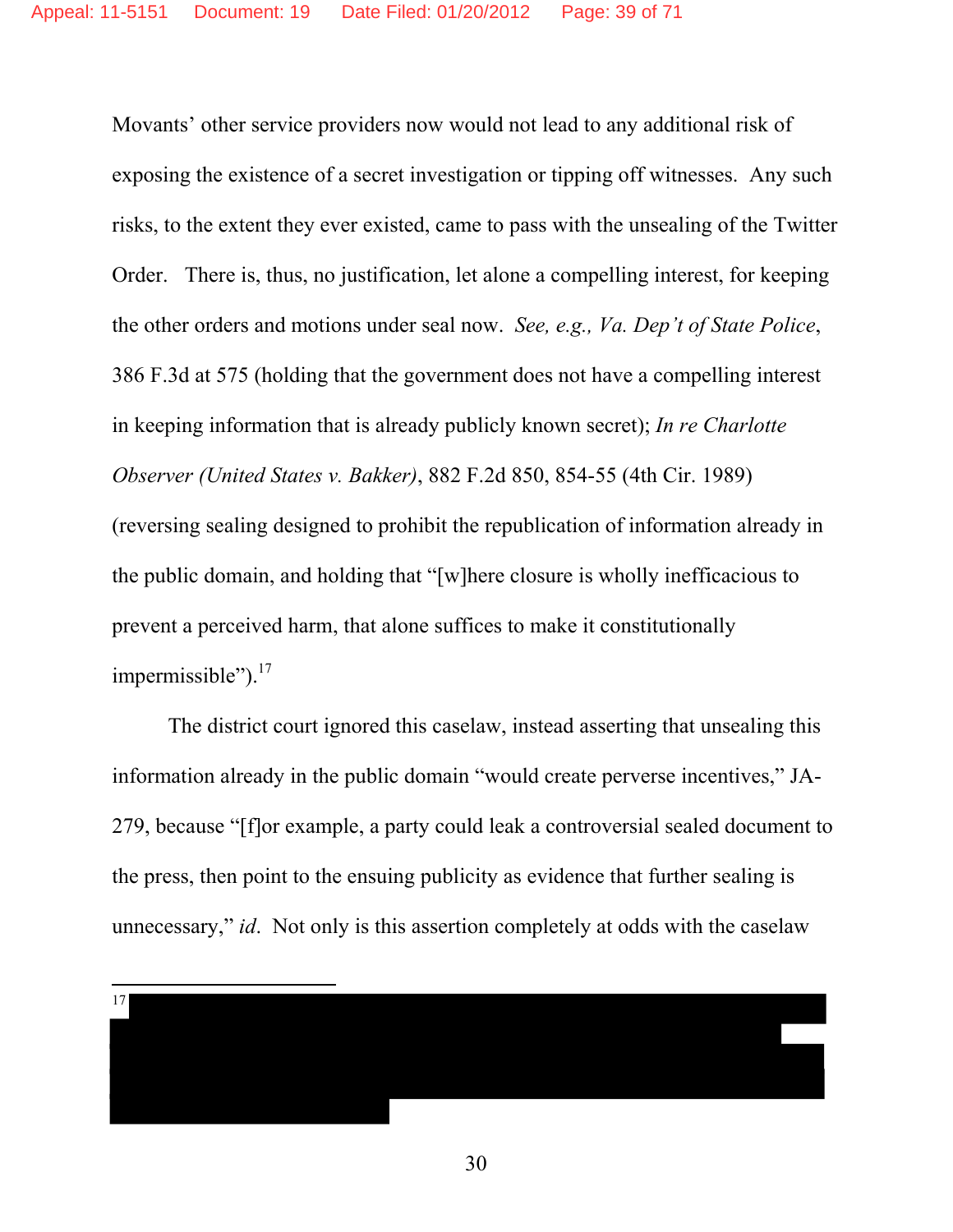from this Court and other circuits, the court's example is wildly misplaced here: the government, not Movants, disclosed the Twitter Order.

The district court also attempts to overcome the impact of the Twitter Order's unsealing by adopting the Magistrate's assertion that this "argument ignores the significant difference between revealing the existence of an investigation, and exposing critical aspects of its nature and scope." JA-279. That distinction is inapplicable to the judicial orders and motions at issue here, however, because, unlike the affidavits, they do not contain any sensitive information about the government's investigation.

The only potential interest for keeping the other § 2703 orders and motions sealed after the government unsealed the Twitter Order is that unsealing them could reveal the names of the other third-party recipients.Movants already know the identity of their other online service providers, however, so unsealing documents disclosing those names would not lead to any additional risk of the destruction of evidence; that risk, if it ever existed, was created by unsealing the Twitter Order. Even if the court concluded that the identities of the recipients can remain secret, the required solution is to unseal the documents with those names redacted. *See infra* at 42-43.

Finally, at a minimum, given that disclosing the Twitter Order was "in the best interest of the investigation," the government was required to come forward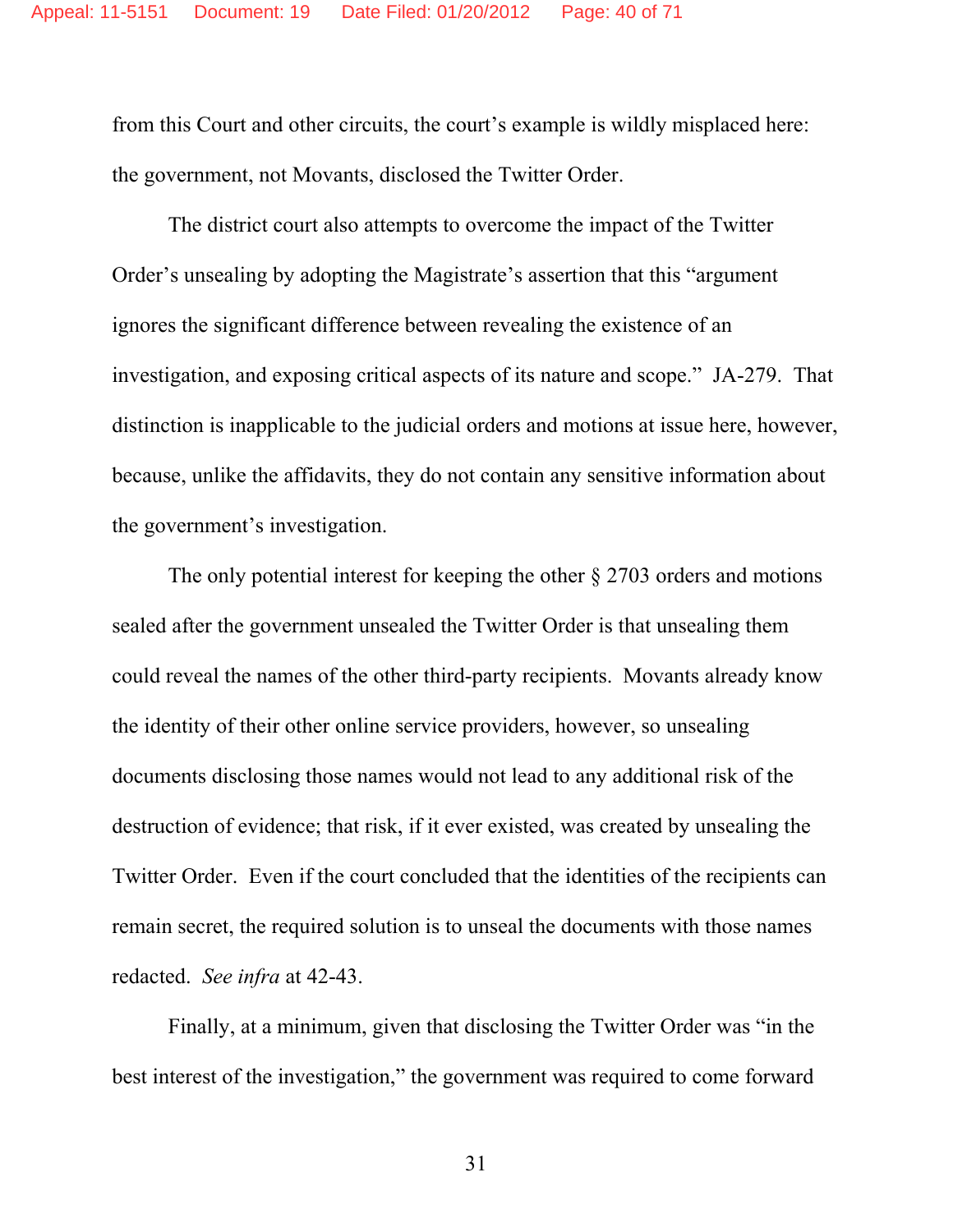with compelling reasons explaining why continued sealing of the other  $\S 2703$ orders is still justified. The government did not do so. Instead, it merely attempted to justify the Magistrate's failure to articulate why these judicial orders should remain sealed by asserting that even entertaining that challenge would confirm the orders' existence. That circular argument would mean that sealed dockets could never be challenged, because, following the government's logic, ruling on a motion to unseal a "secret" docket—where the existence of the matter has not officially been confirmed—would reveal the docket's (and the documents') existence. That is not the law. *See, e.g.*, *Hartford Courant Co. v. Pellegrino*, 380 F.3d 83, 93 (2d Cir. 2004) (striking down secret-docket system); *United States v. Valenti*, 987 F.2d 708, 715 (11th Cir. 1993) (invalidating use of sealed criminal dockets).

## **2. The Generic Interests In Secrecy Proffered By The Government Do Not Satisfy Its Heavy Burden.**

The district court held that sealing was appropriate because the government "clearly has a compelling interest in protecting its ongoing investigation here." JA-281. That general interest, while obviously true as a general proposition, does not justify sealing the specific § 2703 orders and motions at issue here, because they do not contain any sensitive information that would seriously harm the investigation if disclosed. The government does not dispute that, and neither the Magistrate nor the district court made a contrary finding. Instead, the government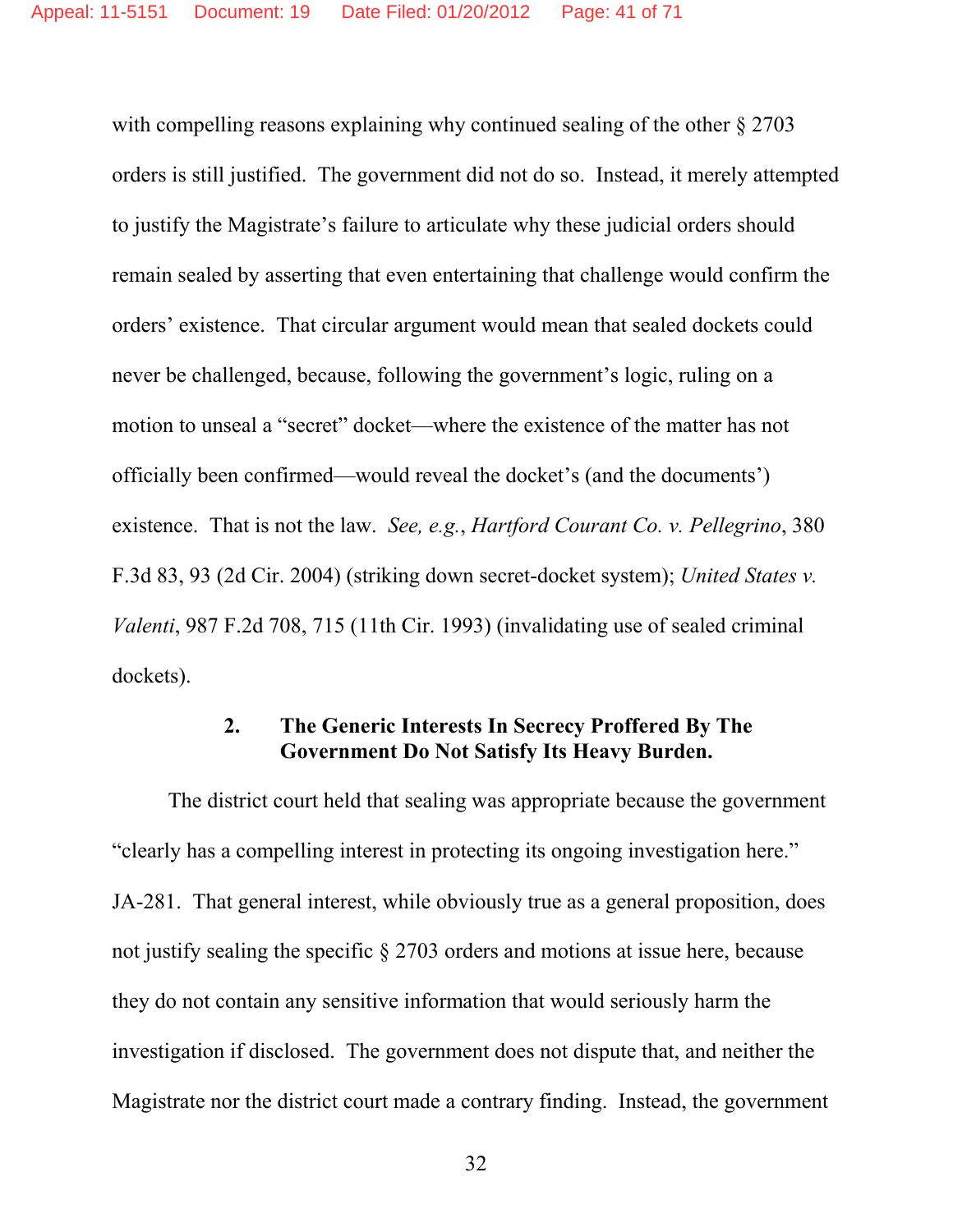summarily asserts that secrecy is necessary because this is a pre-indictment, ongoing criminal investigation. That is not sufficient to overcome the government's heavy burden, and it is at odds with prior decisions of this Court.

Because "not every release of information contained in an ongoing criminal investigation file will necessarily affect the integrity of the investigation," a generalized interest in "protecting the integrity of an ongoing law enforcement investigation" cannot justify sealing judicial documents. *Va. Dep't of State Police*, 386 F.3d at 577-79. Thus, "it is not enough [for the government] simply to assert this general principle without providing specific underlying reasons for the district court to understand how the integrity of the investigation reasonably could be affected by the release of such information" with respect to each document that the government wishes to keep secret. *Id* at 579*.* Instead, the government has the burden of presenting "specific facts and circumstances" to justify "the effort to restrict public access" to each specific document. *Id.*; *see also Baltimore Sun*, 886 F.2d at 64-66 (vacating the sealing of pre-indictment search warrant affidavits on the ground that sealing must be justified by more than just a finding that "the public interest in the investigation of crime" outweighs the media's interest in access).

The government has not come close to meeting this burden with respect to these specific § 2703 orders and motions. The generalized interests in secrecy it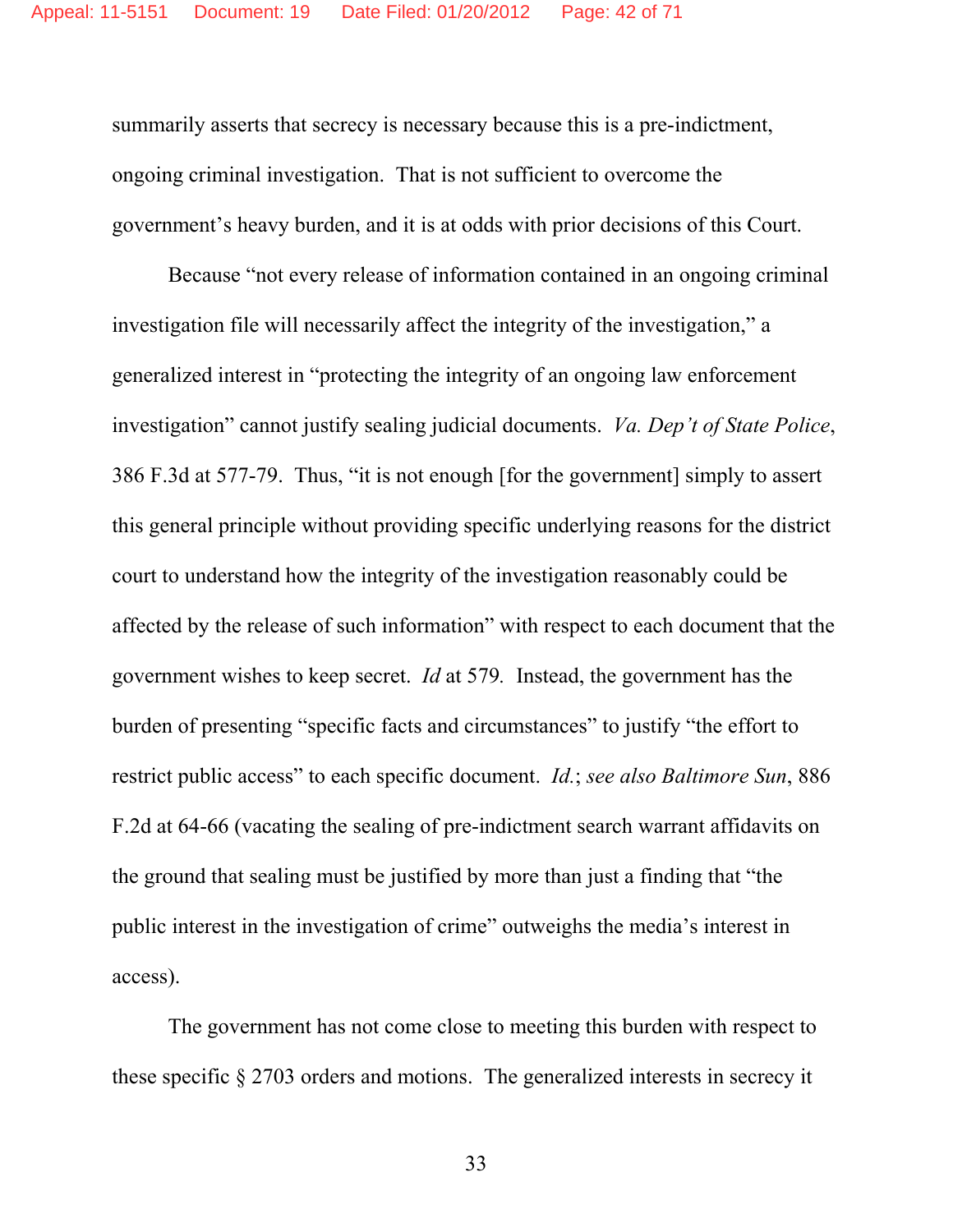has claimed are not even applicable to these specific circumstances or documents. The Magistrate cited the following general "reasons" for why documents related to ongoing investigations should be sealed, which the district court appears to have adopted: (1) "[s]ecrecy protects the safety of law enforcement officers;" (2) it "prevents destruction of evidence;" (3) it "protects witnesses from intimidation or retaliation;" and (4) it "prevents unnecessary exposure of those who may be the subject of an investigation, but are later exonerated." JA-121; JA-279 ("The Court sees no reason to disturb Magistrate Judge Buchanan's findings."). None of these rationales for secrecy are present here.

There is no risk to law enforcement from unsealing, and the government does not even assert that one exists. Nor is there a risk of destruction of evidence, *see supra* at 28, especially because the other orders have likely been complied with already. Protecting witnesses is also not an issue because these §2703 orders were presumably issued to third-party service providers, most of which are multinational corporations. Finally, the subjects of these orders, Movants, have already been publicly exposed, so there is no basis for claiming that sealing will protect them from unnecessary exposure.

Stripped of these traditional reasons for secrecy, the government's – and the district court's – argument boils down to a claim that all pre-indictment judicial records concerning ongoing investigations should *per se* be sealed. That is at odds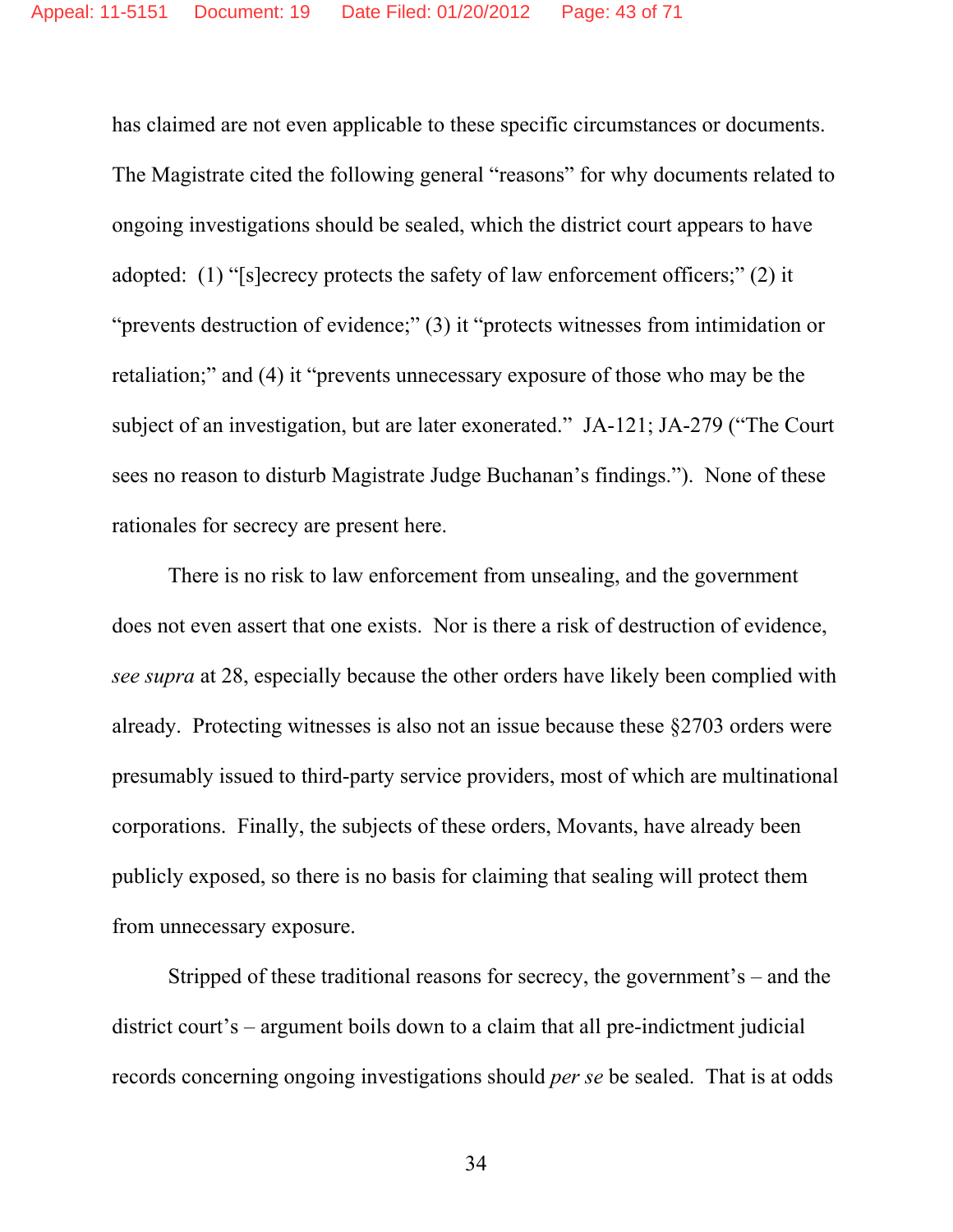with well-established caselaw from the Supreme Court and this Court establishing that there is a presumption of access to *all* judicial records. *Nixon,* 435 U.S. at 602; *Va. Dep't of State Police*, 386 F.3d at 575. In *Baltimore Sun*, this Court directly rejected this argument, specifically holding that there is a right of access to pre-indictment search warrant affidavits, and vacating the district court's sealing of those documents where the decision was based, as here, solely on a general finding that "the public interest in the investigation of crime outweighed the [media's] interest in access prior to return of the indictments." 886 F.2d at 66. Thus, *Baltimore Sun* makes clear that even pre-indictment, sealing may not be appropriate, and there must be a specific reason to justify sealing the specific documents at issue beyond general law enforcement interests. *Id.*; *see also Va. Dep't of State Police*, 386 F.3d at 579-80 (affirming district court's unsealing of documents related to an ongoing criminal investigation).

## **3. The District Court Did Not Properly Credit The Public's Significant Interest In Obtaining Access To The Sealed Judicial Orders And Motions.**

Even if the government had demonstrated some legitimate reason for keeping the other § 2703 orders sealed, it would not outweigh the strong public interest in having access to these judicial orders and related motions.  $18$  The district

-

 $18$  Movants have standing to assert the public's right of access to the sealed documents. *See Leucadia, Inc. v. Applied Extrusion Techs., Inc.*, 998 F.2d 157, 167-68 (3d Cir. 1993).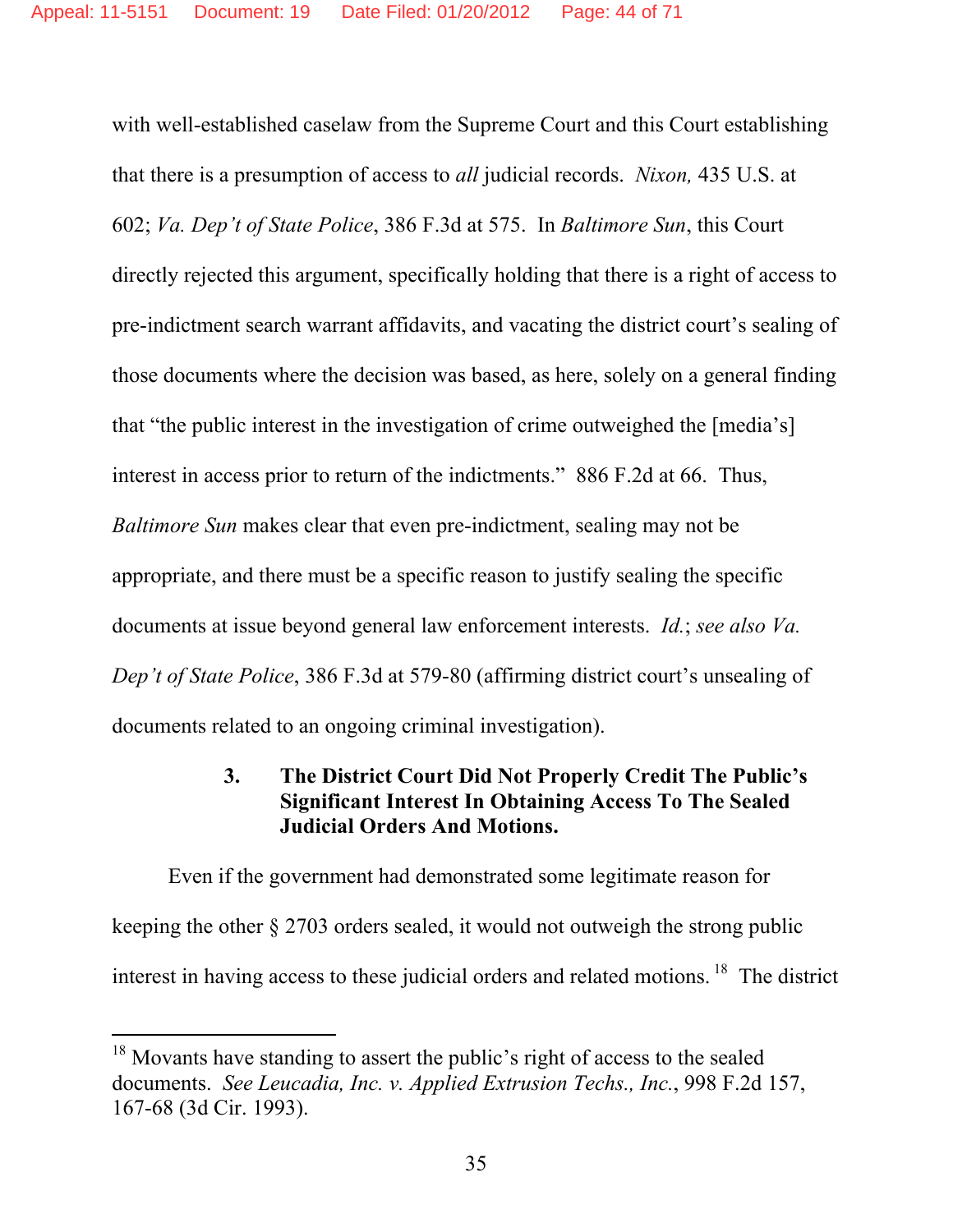court improperly relegated these interests to one sentence, *see* JA-281, and failed to weigh them properly against the government's interests.

As discussed earlier, the presumption of access to judicial records stems from the public's interest in serving as a "watchful eye" over the operation of government agencies and the courts, and in ensuring that our judicial system is fair, unbiased, trustworthy, and reaches the right results. *See, e.g.*, *Nixon,* 435 U.S. at 598; *Moussaoui*, 65 F. App'x at 885. That the documents at issue here are judicial orders—the foundation of our judicial system—only heightens the need for openness. *See, e.g.*, *Mentzos*, 462 F.3d at 843 n.4; *Pepsico*, 46 F.3d at 31; *In re Sealing and Non-Disclosure of Pen/Trap/2703(d) Orders*, 562 F. Supp. 2d at 891; *see supra* at 21-28.

The interest in openness is especially acute here because these specific judicial orders concern a matter of national importance—the ongoing debate about WikiLeaks' publications. The investigation of WikiLeaks has sparked a robust debate involving issues of national security, government secrecy, classified information, and the First Amendment.<sup>19</sup> Because of its importance, that debate has included Congressional hearings, proposed legislation, reconsideration of

 $\overline{a}$ 

<sup>19</sup> *See, e.g.*, Jack Goldsmith, *Seven Thoughts on Wikileaks*, Lawfare Blog (Dec. 10, 2010, 4:38PM), http://www.lawfareblog.com/2010/12/seven-thoughts-onwikileaks/; Marc A. Thiessen, *Obama Administration Is Weak in the Face of WikiLeaks*, Wash. Post, Nov. 29, 2010, *available at*  http://www.washingtonpost.com/wpdyn/content/article/2010/11/29/AR2010112902474.html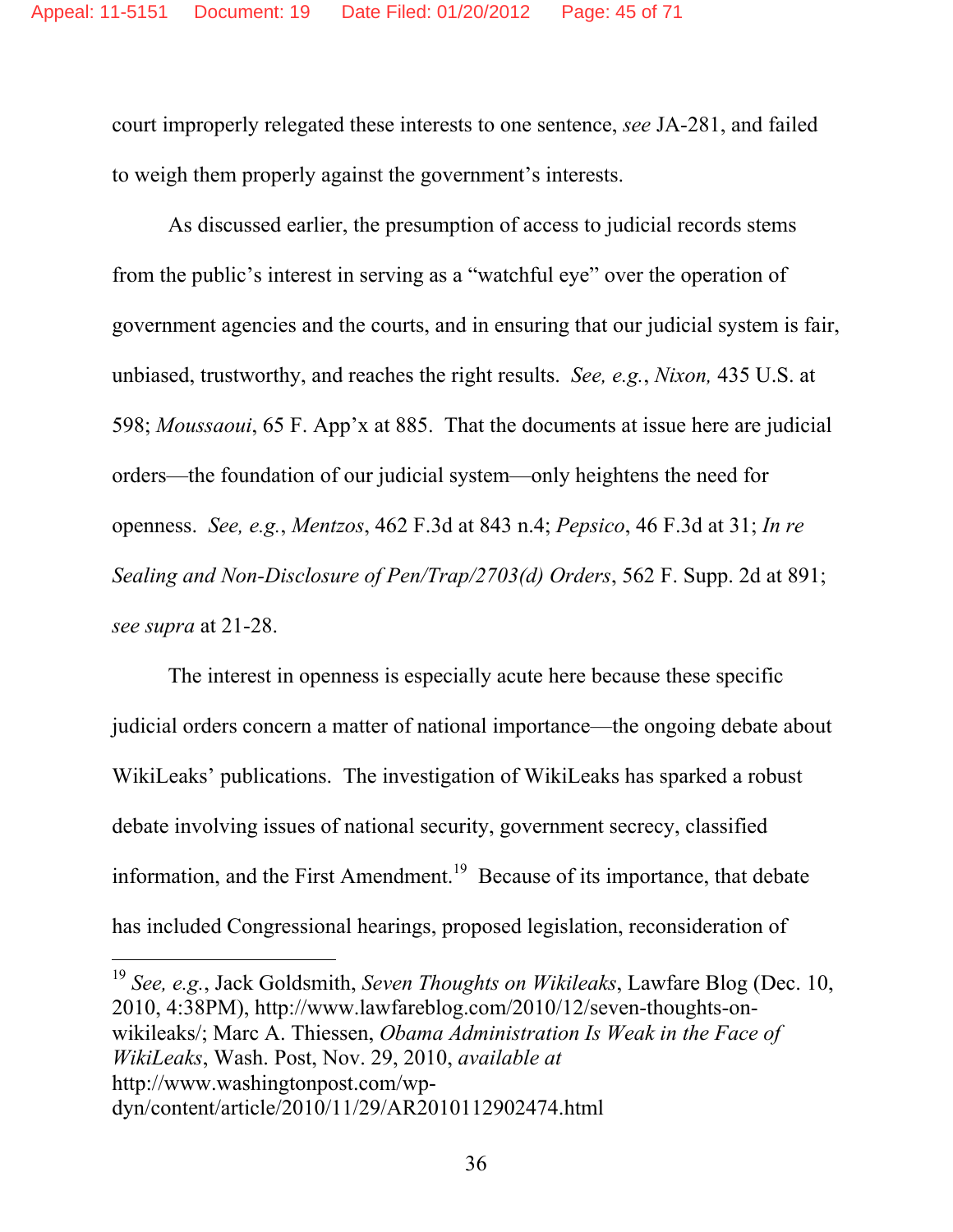Executive Branch information security procedures, and even commentary by the President.<sup>20</sup> Unsealing the other  $\S 2703$  orders and motions would contribute greatly to the public's ability to participate meaningfully in this ongoing debate. The public has a right to know about legal steps that the government is taking to address this matter of national concern and how the courts are responding when, as here, there is not an overriding need for secrecy. Among other things, disclosure would enable the public to reach their own determinations about the appropriateness of the government's actions.

In addition to the significant public interest in this particular investigation, the public also has a substantial interest in knowing about the nature and scope of the government's electronic surveillance of lawful Internet activities. An increasing percentage of personal and business activities are conducted online each year,<sup>21</sup> resulting in an ever-increasing amount of personal data being stored online

<sup>20</sup> *See Espionage Act and the Legal and Constitutional Issues Raised by WikiLeaks: Hearing Before the H. Comm. On the Judiciary*, 111th Cong. (Dec. 16, 2010); *In WikiLeaks' Wake, Administration Tightens Information Security*, OMB Watch, Jan. 11, 2011, http://www.ombwatch.org/node/11452; Obama Calls WikiLeaks' "Deplorable," Reuters, Dec. 11, 2010, *available at* http://www.reuters.com/article/idUSTRE6BA24B20101211.

 $\overline{a}$ 

<sup>21</sup> *See Online Activities, 2000-2009*, Pew Internet & American Life Project, http://pewinternet.org/Static-Pages/Trend-Data/Online-Activities-20002009.aspx (last visited Jan. 19, 2012).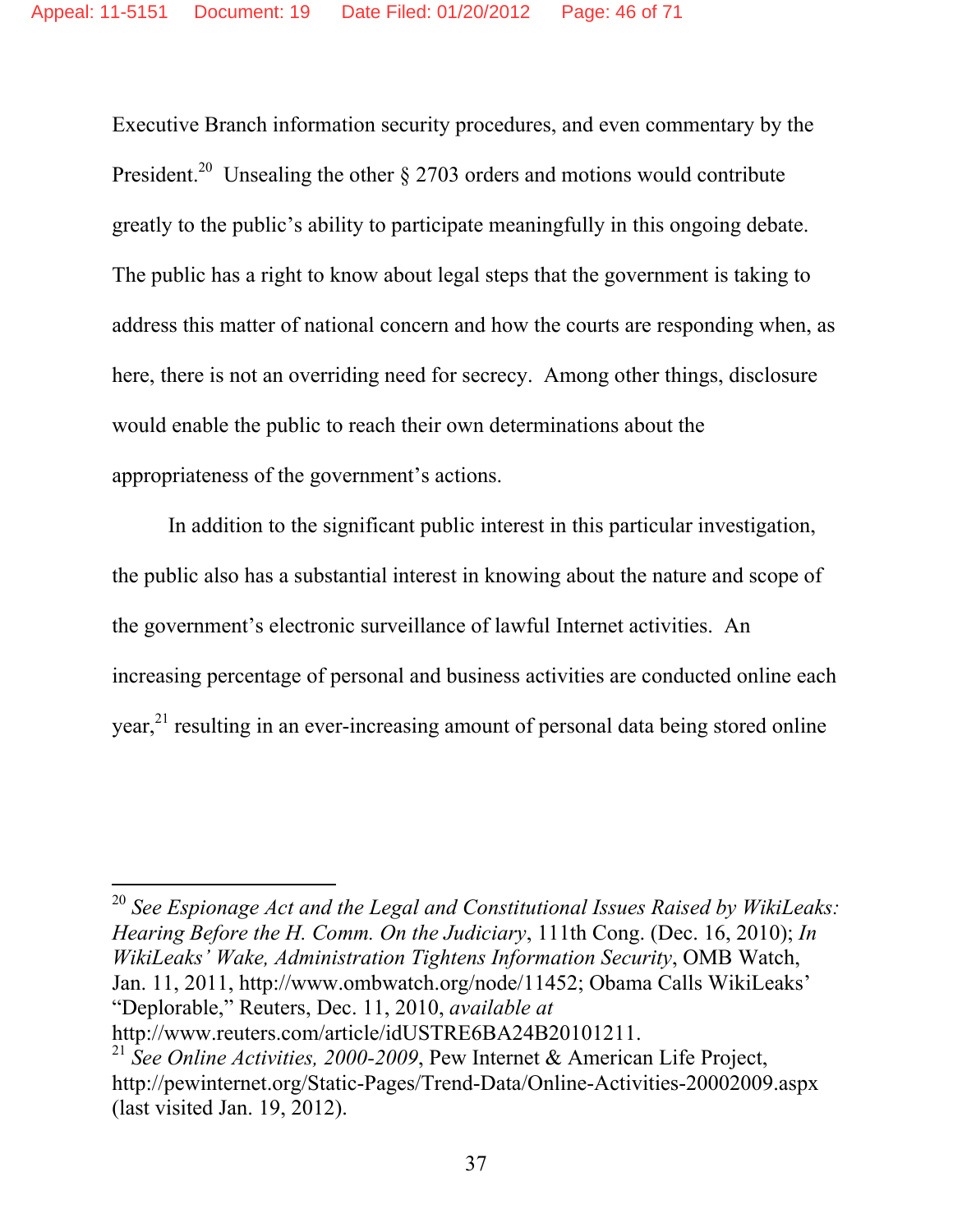and, thereby, potentially available to law enforcement, using techniques like  $$2703(d)$  orders.<sup>22</sup>

Because of these developments, Congress is considering how to update the Electronic Communications Privacy Act, Pub. L. No. 99-508, 100 Stat. 1848 (1986), of which the law at issue here, the Stored Communications Act, constitutes Title II.<sup>23</sup> To be able to consider intelligently how to strike the balance between civil liberties and law enforcement needs in the digital age, the public and Congress need to know as much as possible about how the government is using its surveillance authorities to monitor lawful Internet communications. Because the Twitter Order has been voluntarily unsealed, this case presents a rare and valuable opportunity for the public to learn about electronic surveillance orders and the nature and scope of the government's use of them.

Finally, the public has a significant interest in ensuring that individuals' constitutional rights are not unnecessarily infringed and that individuals have an opportunity to seek to protect those rights before they are infringed. *See, e.g., Legend Night Club v. Miller*, 637 F.3d 291, 303 (4th Cir. 2011) ("upholding constitutional rights is in the public interest") (citing *Giovani Carandola, Ltd. v.* 

-

<sup>22</sup> *See* Paul Lanois, *Caught in the Clouds: The Web 2.0, Cloud Computing, and Privacy?*, 9 Nw. J. Tech. & Intell. Prop. 29 (2010).

<sup>23</sup> *See, e.g.*, Electronic Communications Privacy Act Amendments Act of 2011, S. 1011, 112th Cong. (2011); *ECPA Reform and the Revolution in Cloud Computing: Hearing Before the Subcomm. on the Constitution, Civil Rights, and Civil Liberties of the H. Comm. on the Judiciary*, 111th Cong. (Sept. 23, 2010).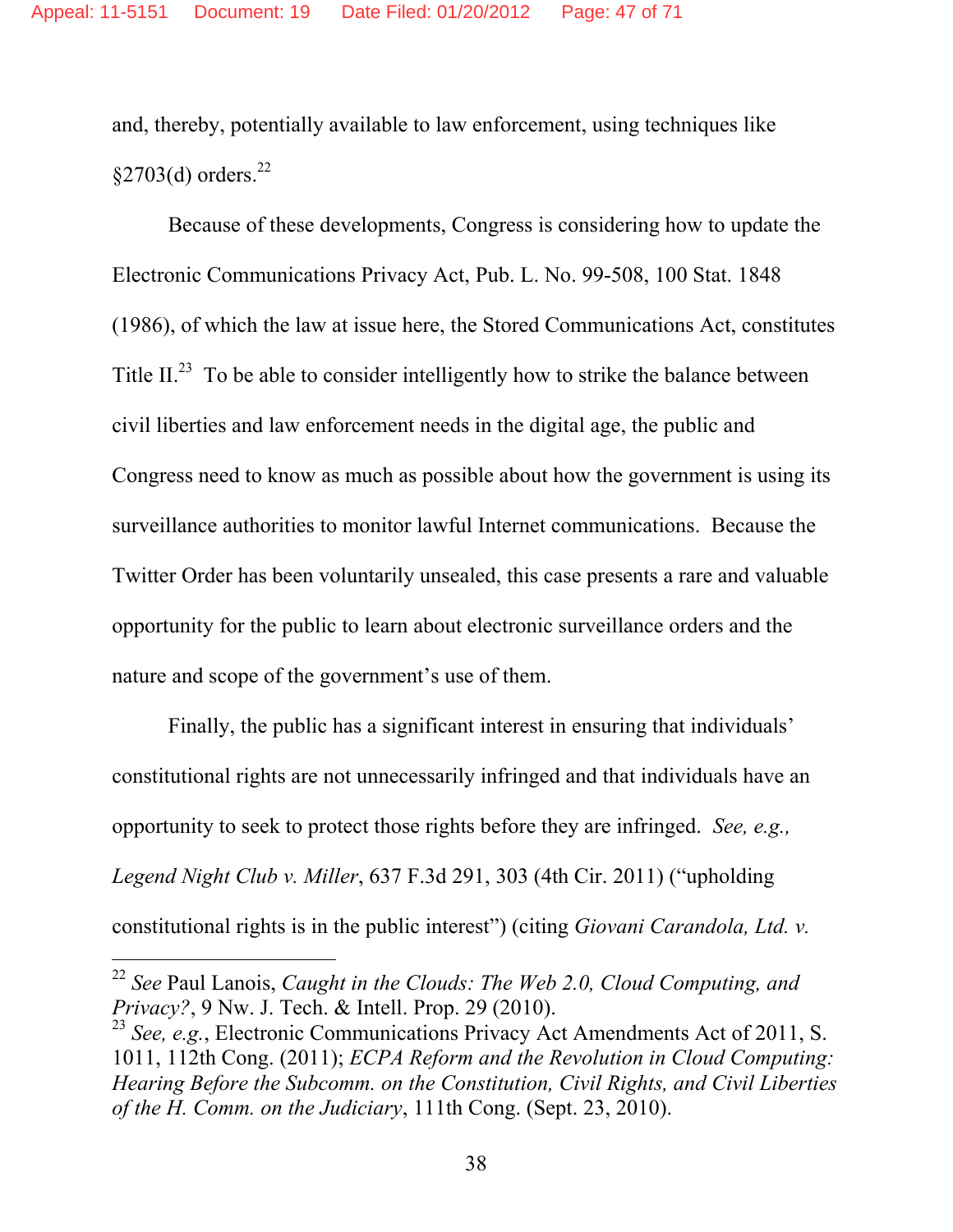*Bason*, 303 F.3d 507, 521(4th Cir. 2002)). Like many members of the public, Movants use multiple electronic communications services for self-expression, publication, association, and communication. The information demanded by the government will reveal personal, intimate matters about their lives, expressive activities, and associations. Because the other orders have been sealed, Movants have not been able to challenge these other attempts to obtain their private information. To the extent any of those orders to other companies have not been complied with already, Movants need to have them unsealed so that they can challenge them. To the extent they have been complied with already, their sealing prevented Movants from taking steps to defend their constitutional rights, in violation of this public interest.

The district court erred in not seriously considering these significant interests in favor of access. It failed to do so, in part, based on its incorrect belief that if the government possesses a substantial reason for desiring secrecy, sealing is appropriate, regardless of the access interests. *See* JA-281. That belief belies a fundamental misunderstanding and undervaluation of the core values underlying the right of access. Sealing does not turn on a straight balancing test. Because of how valuable openness is to our judicial system, there is a strong presumption in favor of access, which means the scales start tipped in favor of access. *See Nixon*, 435 U.S. at 597. To overcome this presumption, and to tip the scales in the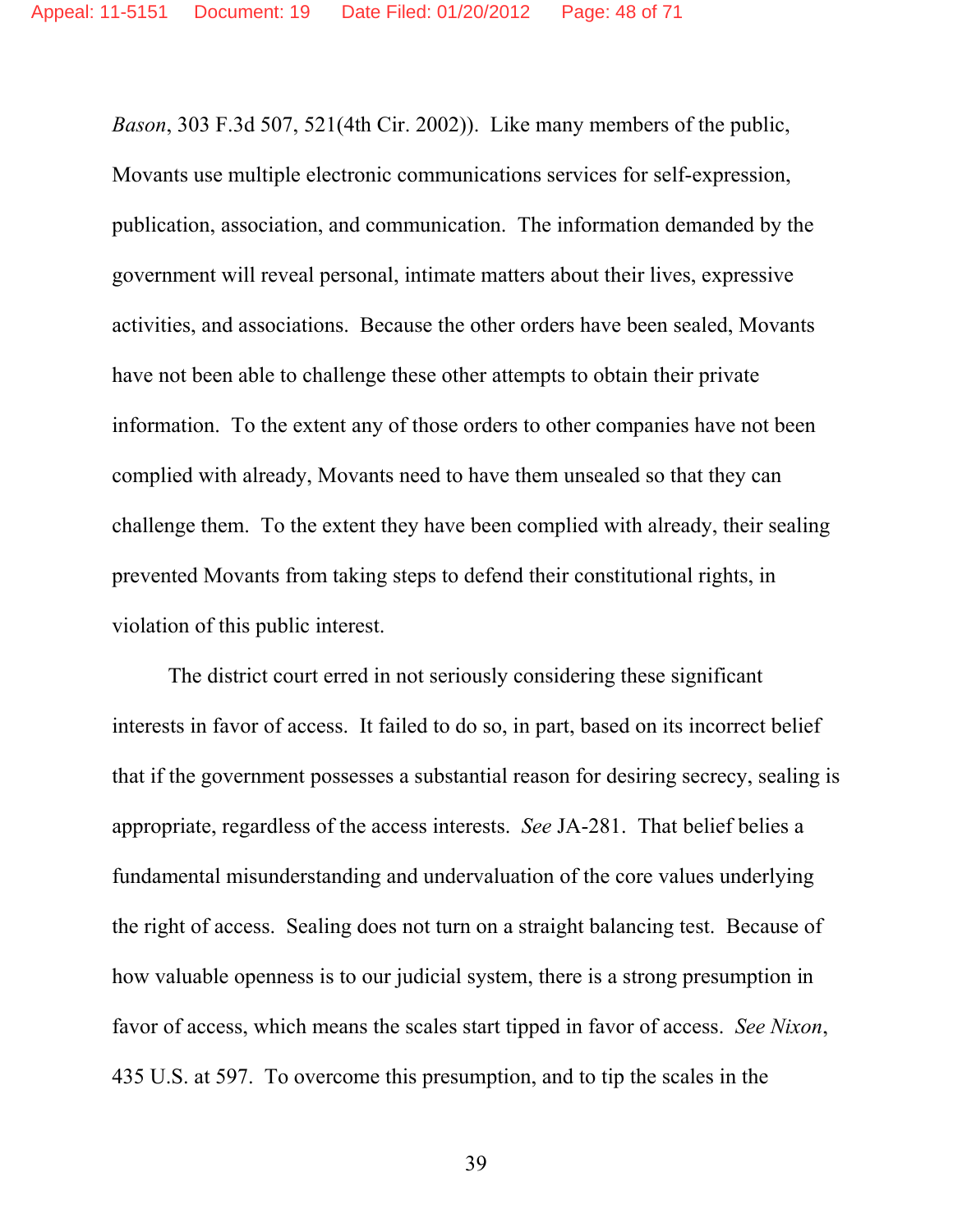government's favor, therefore, the government's secrecy interests must not just "outweigh" the interests in access, as the Magistrate and the district court believed, JA-121–22 (Mag. Mem. Op.); JA-280 (Dist. Ct. Mem. Op.), they must "heavily outweigh" them, *Va. Dep't of State Police*, 386 F.3d at 575 (quoting *Rushford*, 846 F.2d at 253).

Rather than correct the Magistrate's erroneous understanding of the government's burden, the district court defended it, arguing that there is not a material difference between "outweigh" and "heavily outweigh." JA-280. Not so. By using "outweigh," the court eliminated the presumption of access. The district court therefore erred in concluding that the Magistrate did not use the wrong legal test and in failing to require the government to demonstrate that its interests, if any, heavily outweighed the interests in favor of access.

## **4. The District Court Erred By Failing To Require An Individualized Sealing Analysis With Respect To Each Document.**

The district court also erred by not requiring the government to meet its burden with respect to each sealed document. This Court has made clear that courts are required to make a specific determination with respect to "each document" sealed or sought to be sealed. *Stone*, 855 F.2d at 181 (noting that because different levels of protection attach to different judicial records, courts "must determine the source of the right of access with respect to each document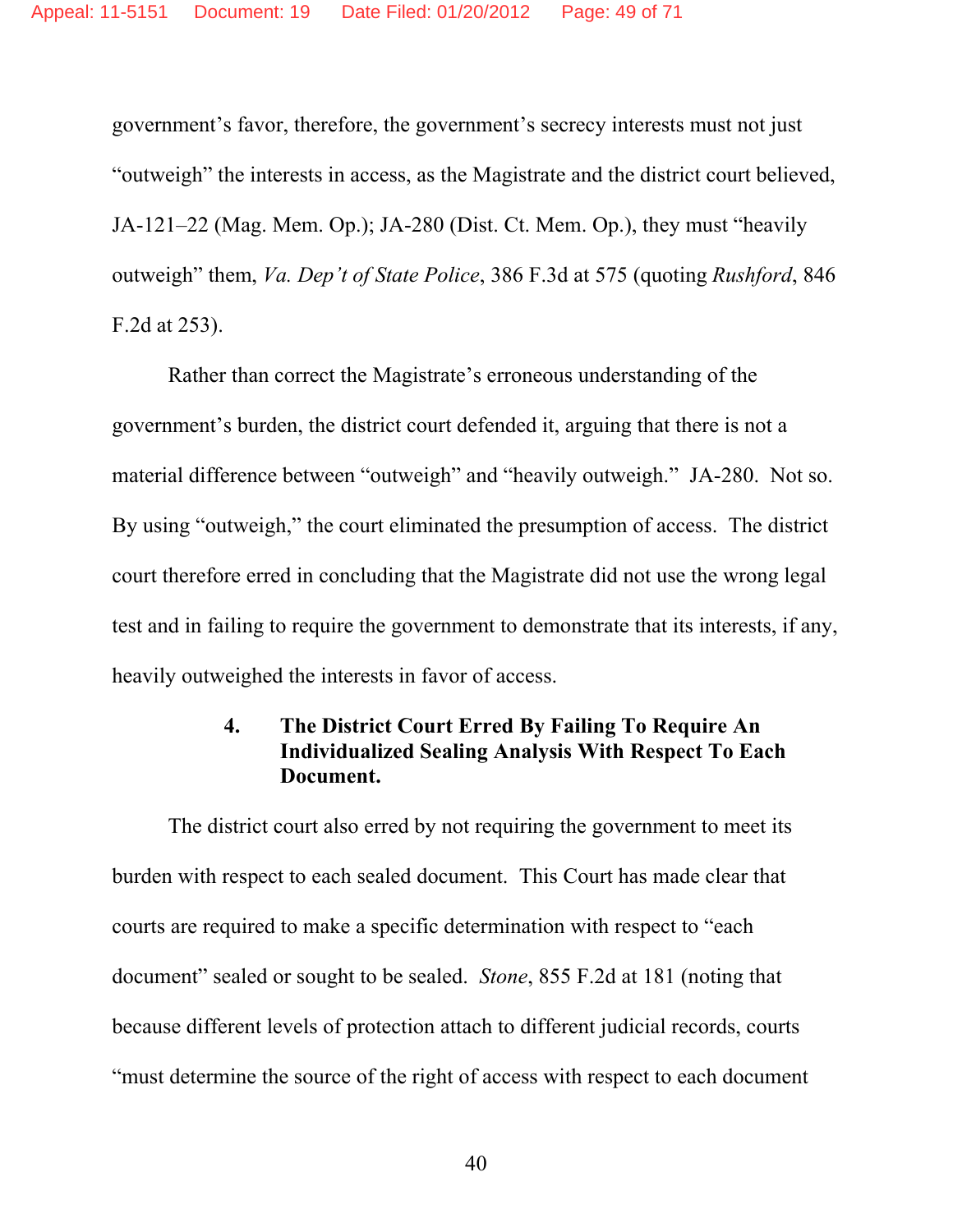sealed" to conduct an accurate sealing analysis); *see also Va. Dep't of State Police*, 386 F.3d at 570 (same).<sup>24</sup> Despite this caselaw, the district court held that "[t]here is no need, as Petitioners put it in one pleading, 'to proceed document-bydocument.'" JA-281 (citation omitted). That was error. The court's disregard of this clear procedural requirement led it to ignore the fact that the Magistrate and the government completely failed to justify the sealing of the other § 2703 orders and motions.

Instead of considering whether the government satisfied its burden for each document, the Magistrate broadly concluded that all of the documents on the 10-gj-3793 docket should remain sealed because there is no right of access to any documents related to an ongoing investigation. JA-120, JA-122. As discussed earlier, that is not the law. *See Va. Dep't of State Police*, 386 F.3d at 575, 579; *Baltimore Sun*, 886 F.2d at 66. The Magistrate's failure to proceed document-bydocument, and the district court's subsequent embrace of that approach, has led to the untenable result that even though the government has agreed that its motion to

-

<sup>&</sup>lt;sup>24</sup> This Court's decision in  $ACLU$  v. Holder, No. 09-2086, 2011 WL 1108252 (4th Cir. 2011), is not to the contrary. In that case, the panel majority held, over a dissent, that it was not necessary to conduct an individualized sealing analysis for each sealed document because the complaint presented only a facial challenge. *Id.* at \*8-9. Where, as here, there is an as-applied challenge to specific sealing decisions, the Court recognized that individualized assessments would be necessary. *Id*.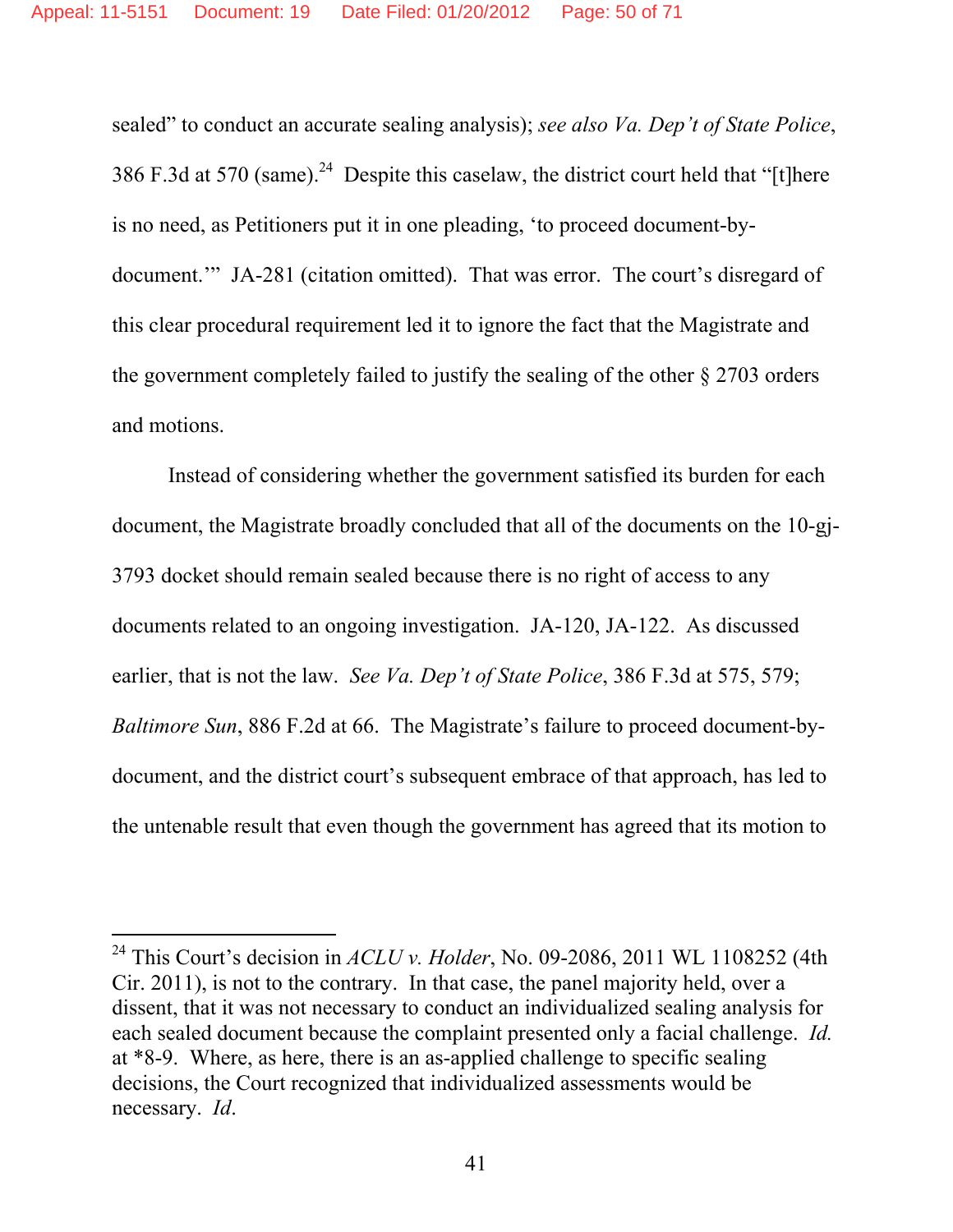unseal the Twitter Order should not be sealed, JA-65, that document still remains sealed.

One of the reasons document-by-document analysis is necessary is to ensure that sealing orders are no broader than necessary. What happened here is a perfect example of that problem. Because the Magistrate did not even analyze whether sealing was appropriate for the other § 2703 orders, and instead lumped them together with the sealing of the § 2703 affidavits and applications, these judicial orders and motions were sealed unnecessarily, despite the fact that they, unlike the affidavits and applications, do not contain any sensitive information that might arguably harm the investigation if disclosed. The district court repeated this error, focusing exclusively on the information contained in the application and affidavits, *see, e.g.*, JA-276 ("[t]he application submitted for the § 2703 order contains sensitive information"); JA-276–77 ("Based on a thorough review of the affidavits…"), and ignoring the differences between the information contained in the affidavits and the § 2703 orders, JA-279 (stating that "[f]or the reasons outlined above"—concerning the affidavits and applications—"the government's interest in secrecy outweigh the interests favoring disclosure). That was error, and it led the district court to seal these other § 2703 orders and motions unnecessarily.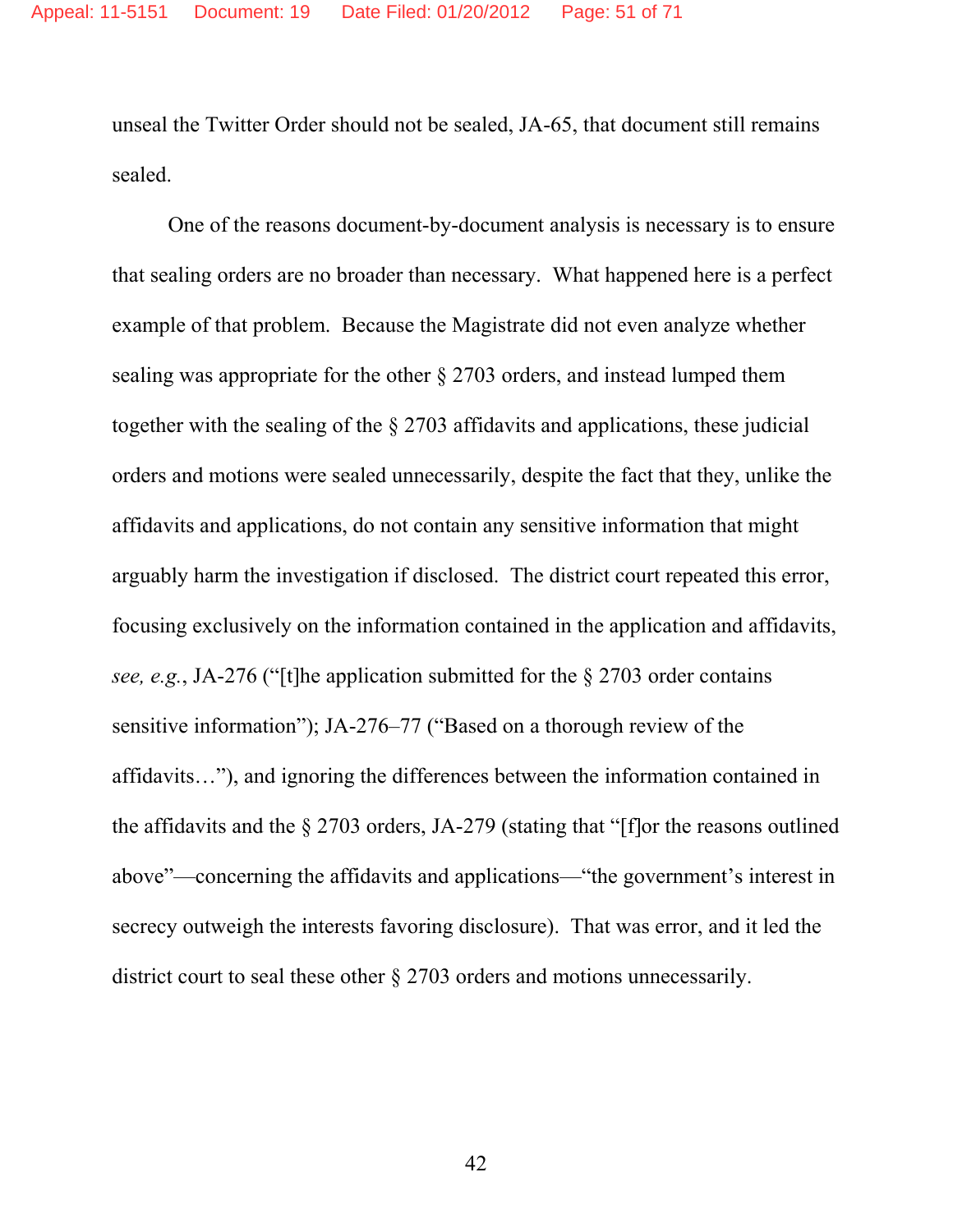## **5. The District Court Failed To Consider Alternatives To Sealing Or To Explain Why They Were Not Sufficient.**

The district court also erred by failing to consider alternatives to complete sealing and/or to explain why such alternatives were not possible. Because the right to access is such a fundamental right, courts must first "consider less drastic alternatives to sealing," and documents cannot be sealed in their entirety if it is possible to accommodate the government's interests by redacting specific information, even in pre-indictment proceedings. *Stone*, 855 F.2d at 181; *see also Baltimore Sun*, 886 F.2d at 66 (holding that the judicial officer "must consider alternatives to sealing the documents," which "ordinarily involves disclosing some of the documents or giving access to a redacted version"). If a court decides that the alternatives are not sufficient, it is required to state "the reasons for rejecting alternatives." *Stone*, 855 F.2d at 181 (quoting *In re Knight Publ'g Co.*, 743 F.2d 231, 235 (4th Cir. 1984)).

Thus, even if the government here had shown that the release of certain information in the other § 2703 orders would cause significant harm to its investigation, the appropriate response would have been for that specific, harmful information to be redacted prior to unsealing. The district court failed to do so. Nor did it attempt to explain why such redactions were not possible. Instead, the district court held that doing so was not necessary. JA-280–81. That is in direct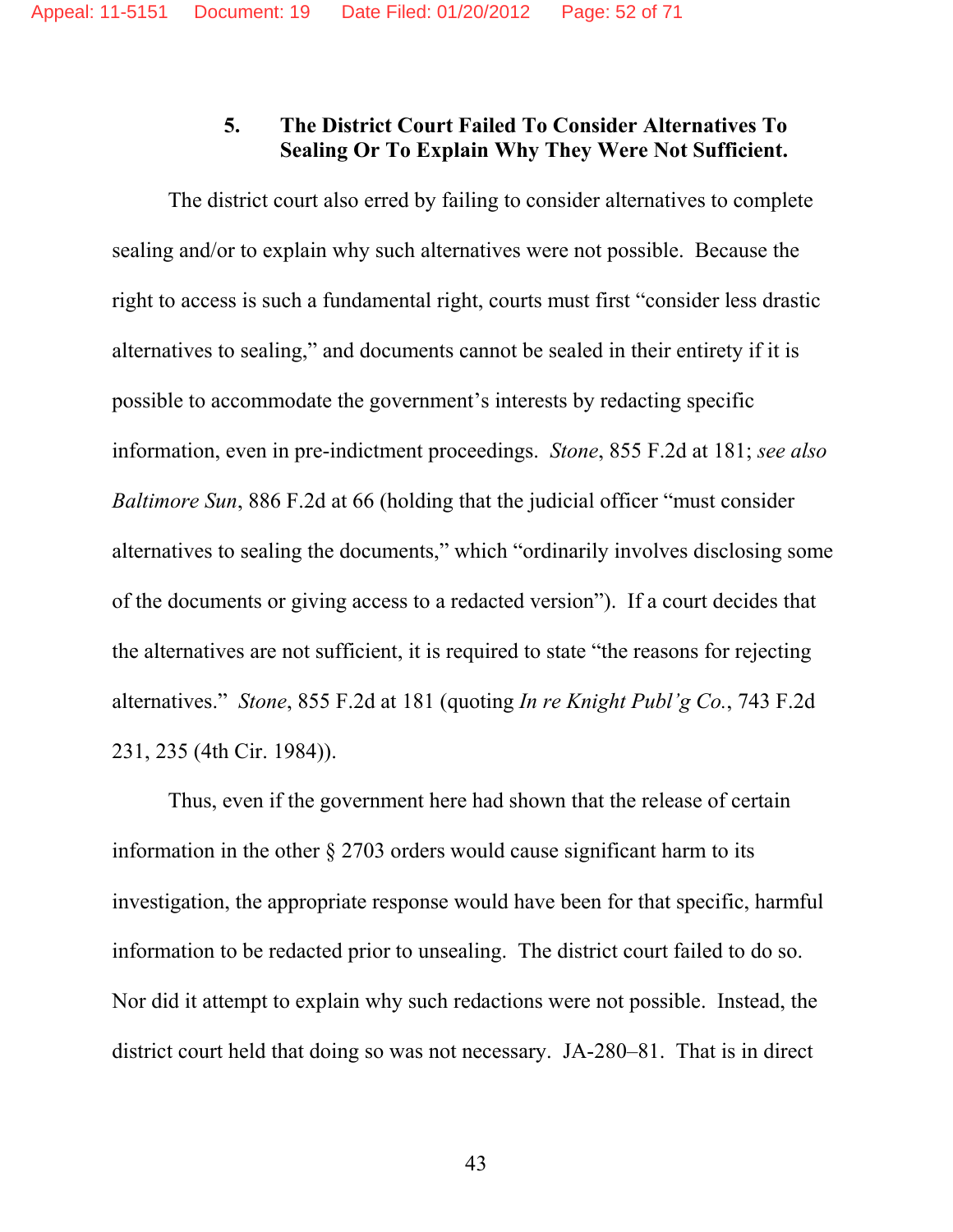violation of long-established Fourth Circuit caselaw. *See. e.g., Baltimore Sun*, 886 F.2d at 66; *Stone*, 855 F.2d at 181; *In re Knight Publ'g Co.*, 743 F.2d at 235.

## **III. THE DISTRICT COURT ERRED IN FAILING TO REQUIRE PUBLIC DOCKETING OF THE SEALED JUDICIAL ORDERS AND RELATED DOCUMENTS.**

Even if these other judicial orders could be sealed, there is no justification for the district court's refusal to docket them or any other related documents filed with the court.

Public docketing is an essential component of the right of access. This Court has therefore repeatedly made clear that even sealed judicial records must be publicly docketed in a manner that "give[s] the public notice" of each document sealed or sought to be sealed, sufficient to give the public "a reasonable opportunity to challenge" the sealing of each document in advance of the sealing. *Stone*, 855 F.2d at 181-82; *see also Baltimore Sun*, 886 F.2d at 65; *In re Wash. Post Co.*, 807 F.2d at 390; 4th Cir. R. 25(c)(2)(C) (requiring any motion to seal to be placed on the public docket at least five calendar days in advance of a ruling on the motion); E.D. Va. Local Crim. R. 49 (stating that every sealing request must be docketed "in a way that discloses its nature as a motion to seal").

Publicly accessible docket sheets containing entries for each judicial document provide this notice to the public. They serve as an "index" that catalogues the proceedings and as a "publication" that "provides the public and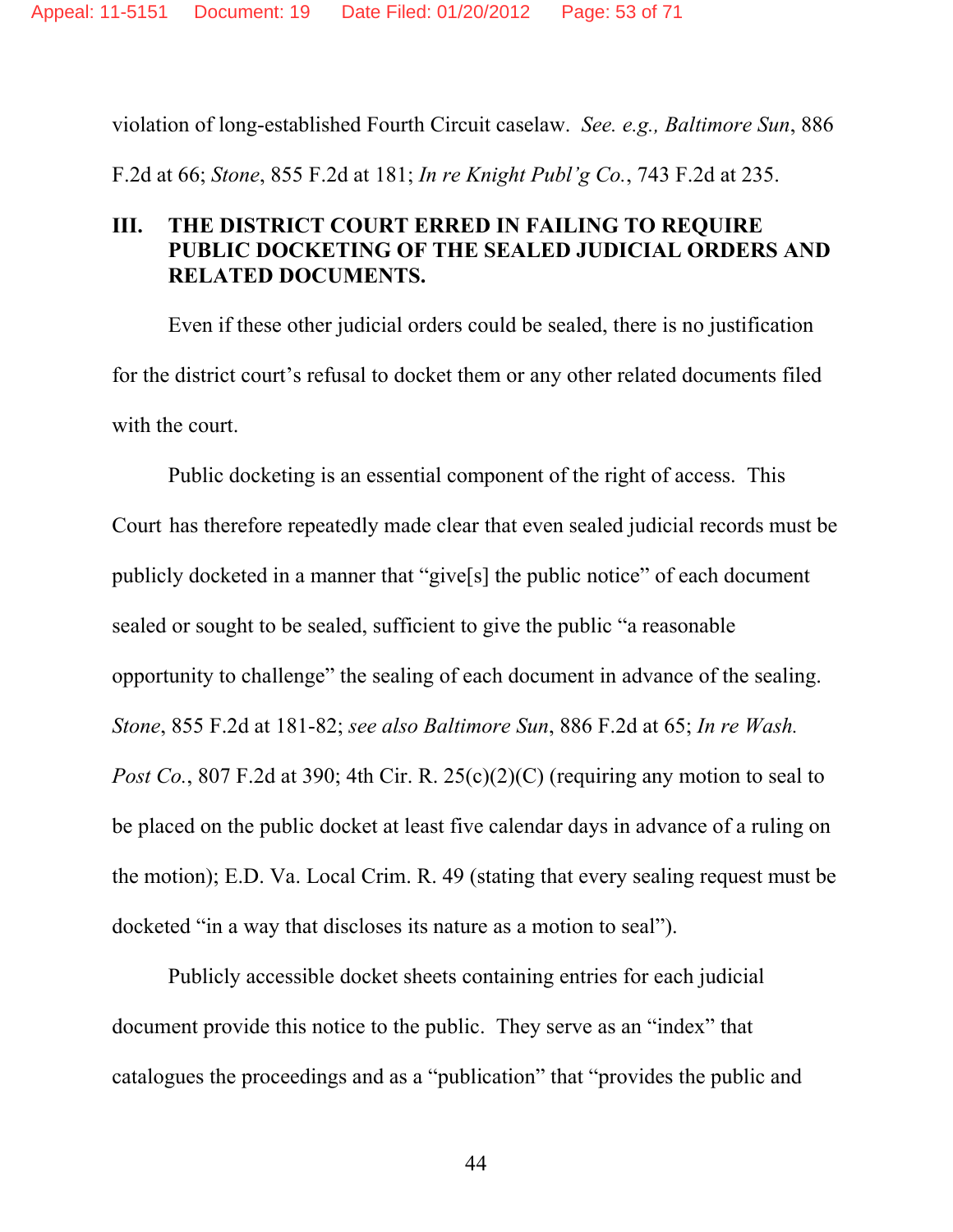press with notice of case developments." *United States v. Ochoa-Vasquez,* 428 F.3d 1015, 1029 n. 15 (11th Cir. 2005) (citing *Hartford Courant,* 380 F.3d at 93- 94). Docket sheets allow the public to determine "the status of a case, the actions of the parties, and the determinations of the judge, without requiring the inspection of every item in the case file." *Id* at 1029 & n.15. In other words, they enable the public to keep a "watchful eye" on the operation of the government and the courts, *Nixon*, 435 U.S. at 598, a role that assumes particular importance when the court is considering sealing a judicial matter, *Ochoa-Vasquez*, 428 F.3d at 1029 & n.15. In so doing, they "endow the public and press with the capacity to exercise their rights guaranteed by the First Amendment," *Hartford Courant*, 380 F.3d at 93, and ensure that the right to access is not just a theoretical right.

Accordingly, this Court has consistently required public docketing, even for matters that merit continued sealing, and even for time-sensitive proceedings. *See, e.g.*, *Baltimore Sun*, 886 F.2d at 65; *Stone*, 855 F.2d at 181-82; *In re Wash. Post Co.*, 807 F.2d at 390. Thus, in the case of search warrants, where the requirement to conduct proceedings "with dispatch to prevent destruction or removal of the evidence" may necessitate moving quickly before the public can be given an opportunity to raise objections, the Court has nevertheless adhered to the requirement of public docketing to provide the public with notice and "an opportunity . . . to voice objections to the denial of access," holding that such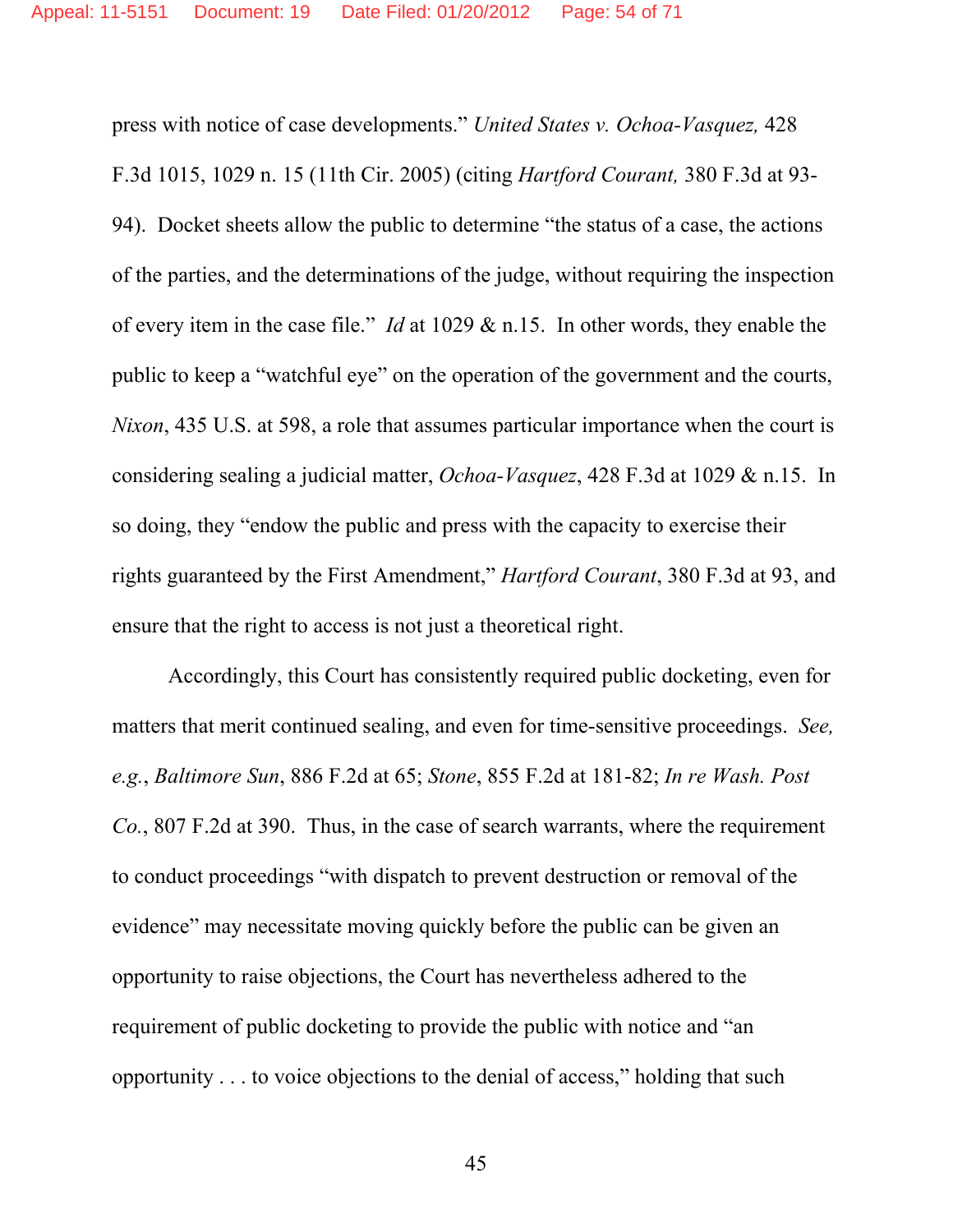notice "can be given by docketing the order sealing the documents." *Baltimore Sun*, 886 F.2d at 65. That is true even in the context of pre-indictment, investigative documents. *Id*.

The district court nevertheless held that the requested public docketing was not required here, under either the First Amendment or the common law. JA-278, JA-281. That decision cannot be reconciled with the extensive caselaw prohibiting secret dockets and sealed docket sheets, which emphasizes the need for *individual*  docket entries for each document filed with or by the court. In *In re State-Record Co., Inc.*, 917 F.2d 124 (4th Cir. 1990), this Court reversed the sealing of docket sheets in two criminal matters, holding that the order requiring such sealing was overbroad and violated the plaintiffs' First Amendment rights. Remarking that "we can not understand how the docket entry sheet could be prejudicial," the Court expressed concern that "harmless" information—the individual docket entries for each event—had "been withheld from the public." *Id.* at 129. Because that harmless information was unnecessarily withheld, the Court held the sealing to be overbroad and in violation of the First Amendment: it "violates one of the cardinal rules that closure orders must be tailored as narrowly as possible." *Id.* As here, in *In re State-Record Co.*, the case number, the name of the assigned judge, and the fact of sealing were already publicly known, but almost all the contents of the docket sheet were entirely sealed. Those publicly known facts were not sufficient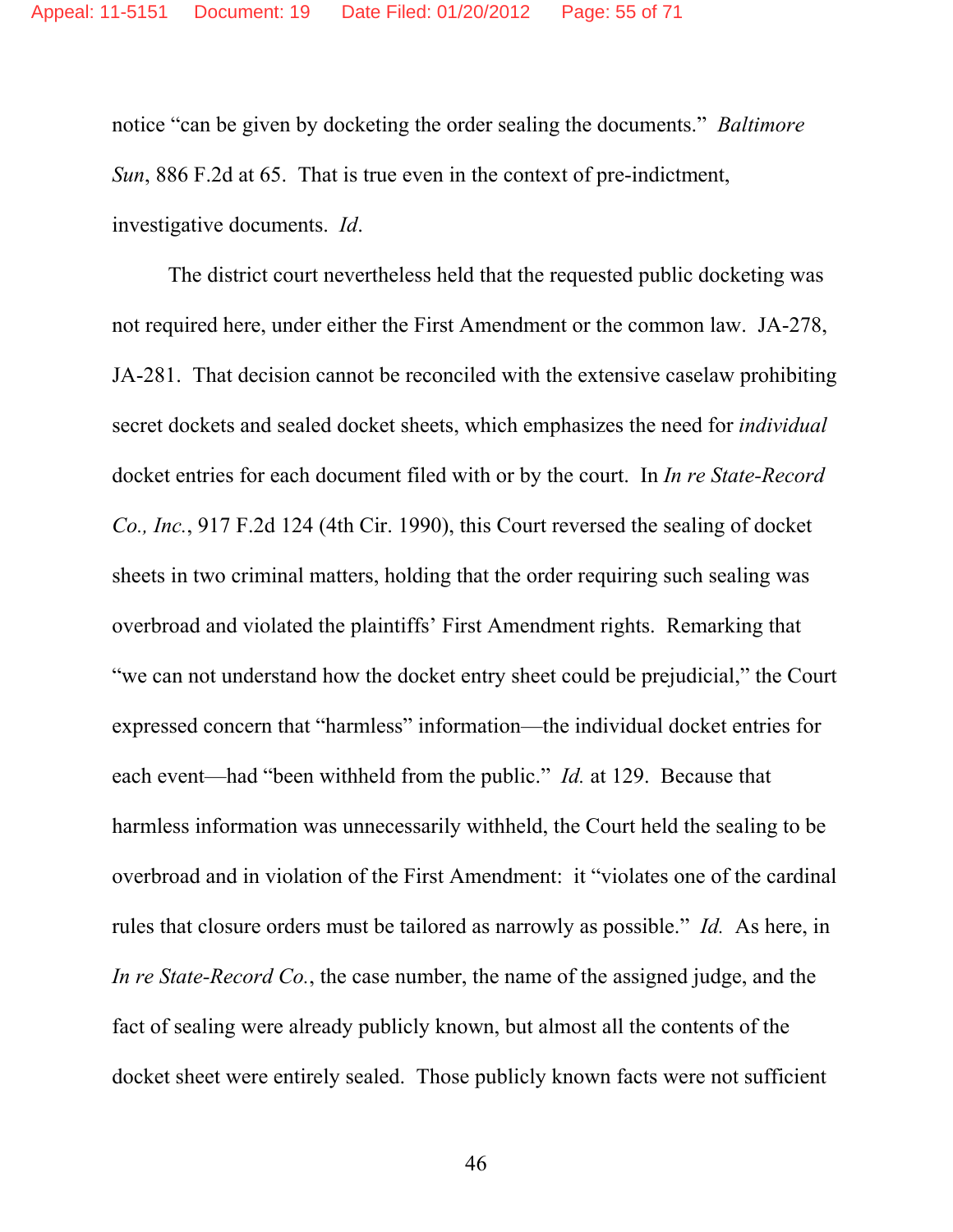to provide adequate public docketing there. *See id.* (vacating the district court's sealing order). Nor are they sufficient here.

Other circuits have similarly invalidated the use of secret, sealed dockets that lack any individual docket information. In *Hartford Courant Co. v. Pellegrino*, 380 F.3d 83 (2d Cir. 2004), the Second Circuit held that the First Amendment requires that docket sheets be presumptively open. "[D]ocket sheets," the court explained, "endow the public and press with the capacity to exercise their rights guaranteed by the First Amendment." *Id.* at 93. The "index" and "information" of which the Second Circuit spoke goes far beyond the existence of a case and the judge's name, the inclusion of which alone is not sufficient to enable the exercise of First Amendment rights.

Similarly, the Eleventh Circuit invalidated a federal court's use of a parallel sealed criminal docketing procedure, explaining that the failure to record certain individual pretrial events on the public docket was impermissible because it "completely hid from public view" the occurrence of those events and "effectively precluded the public and the press from seeking to exercise" their right of access. *Valenti*, 987 F.2d at 715.

Likewise, in *In re Search Warrant for Secretarial Area Outside the Office of Thomas Gunn*, 855 F.2d 569 (8th Cir. 1988), the Eighth Circuit held that the sealing of district court docket sheets in a challenge to the sealing of certain search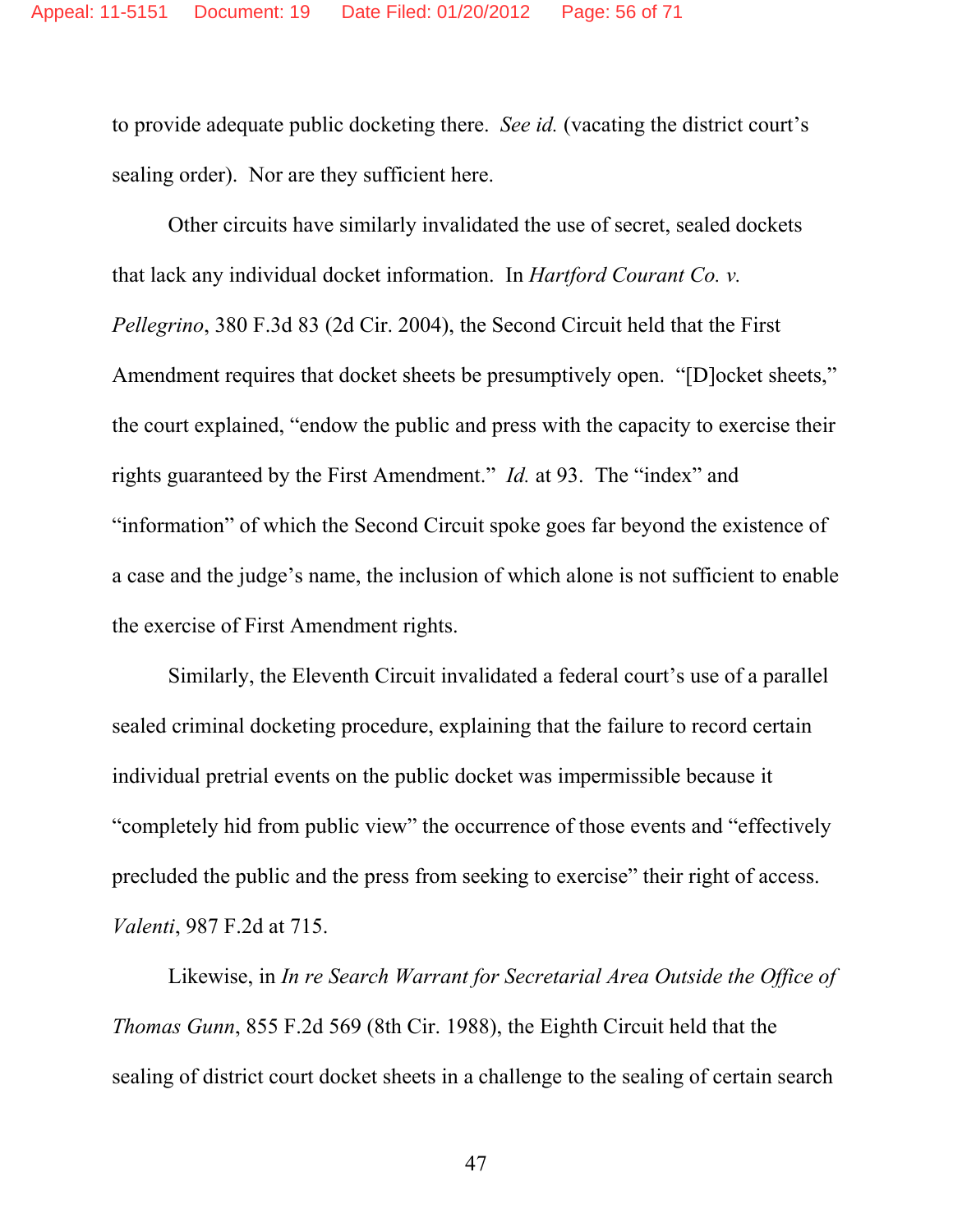warrant affidavits and related materials was "improper." *Id.* at 575. Here, as in *Gunn*, it is not sufficient simply to indicate that a sealed case exists and to leave the public guessing whether an order sealing the documents was ever entered or what other documents may have been filed with a court.

This Court's numerous cases requiring public docketing generally, including *Stone*, *Baltimore Sun*, and *In re Washington Post*, also make clear that individualized docketing is necessary. Although those cases do not expressly discuss the need to docket each specific document or proceeding, that is an implicit holding of each case. In those cases, there was already a public docket for at least a portion of each of the cases. Hence, the issue before the Court was whether there needed to be public docketing of the specific sealed documents or hearings at stake. The Court has consistently answered that question in the affirmative. *See Baltimore Sun*, 886 F.2d at 65-66; *Stone*, 855 F.2d at 181-82; *In re Wash. Post Co.*, 807 F.2d at 390.

One of the reasons that individual docket entries are necessary is that the unavailability of docket sheets noting the existence of specific documents under seal "may thwart appellate or collateral review of the underlying sealing decisions," because "[w]ithout open docket sheets, a reviewing court cannot ascertain whether judicial sealing orders exist," and therefore may not be able to review them. *Hartford Courant,* 380 F.3d at 94 (citing Michael Zachary, *Rules 58*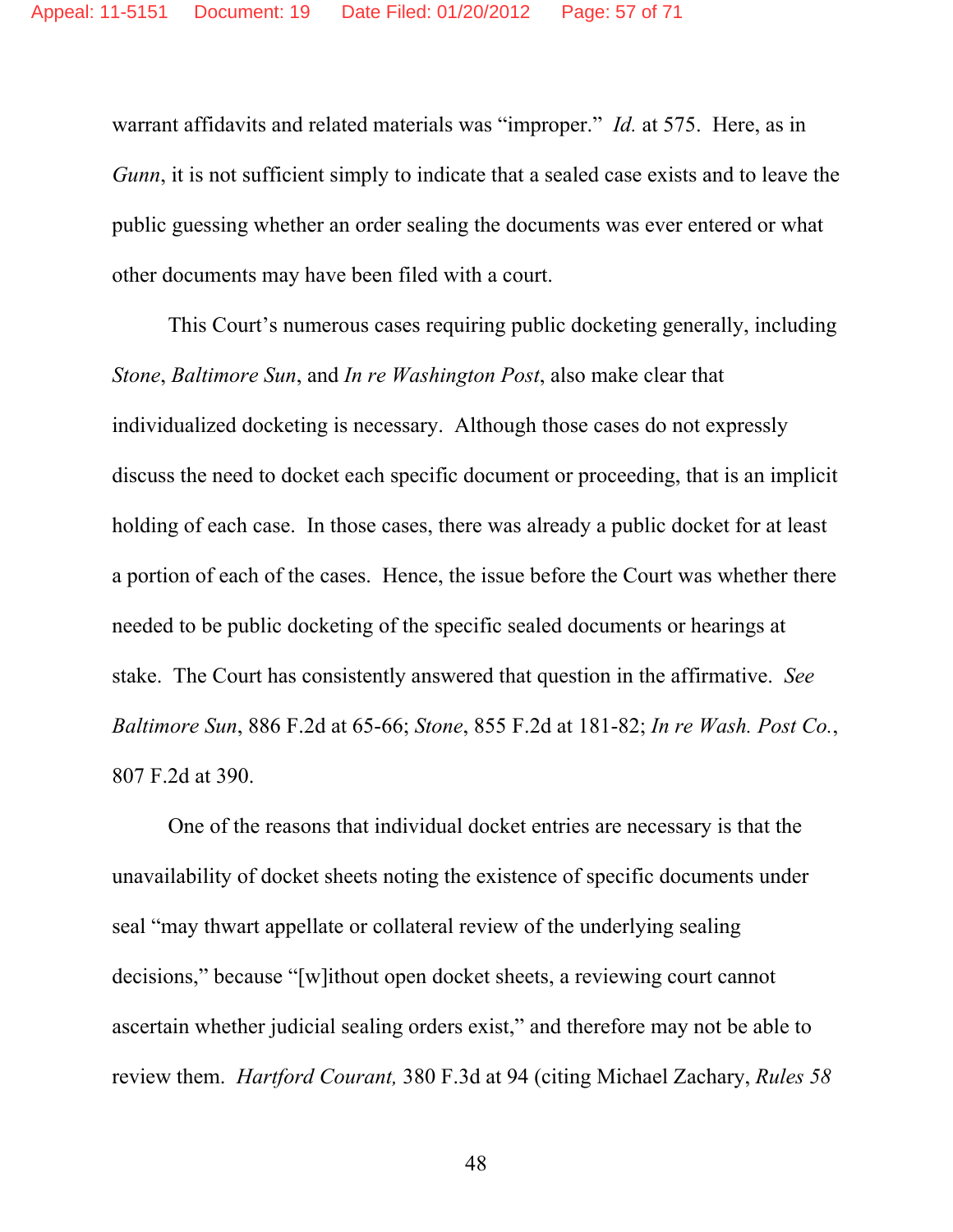*and 79(a) of the Federal Rules of Civil Procedure: Appellate Jurisdiction and the Separate Judgment and Docket Entry Requirements,* 40 N.Y.L. Sc. L. Rev. 409, 434, 451-52, 454 (1996)).

In addition to this extensive caselaw prohibiting sealed docket sheets, the Federal Rules of Civil and Criminal Procedure, the rules of this Court and other courts of appeal and district courts, and Judicial Conference policy all reinforce the necessity of having a public docket identifying each document filed with or issued by a court. Federal Rule of Criminal Procedure 55, for example, provides that "every court order or judgment," along with the "date of entry," "must" be entered by the clerk in the public records of the district court's criminal proceedings.

Individual circuit rules similarly reject the use of sealed dockets. For example, the Third Circuit has adopted a blanket rule that dockets cannot be secret: "Because the text of the docket contains procedural information only, Court of Appeals dockets will not be sealed." Notice to the Bar, United States Court of Appeals for the Third Circuit (Nov. 4, 2011). Similarly, although not adopting a blanket rule per se, this Court has established several measures to ensure public dockets. Thus, the Court's docket is available on the Internet, "even if the district court docket was sealed." *See* Mem. on Sealed and Conference Materials, United States Court of Appeals for the Fourth Circuit (Oct.17, 2011). Motions to seal matters in this Court also must be docketed for at least five days before decisions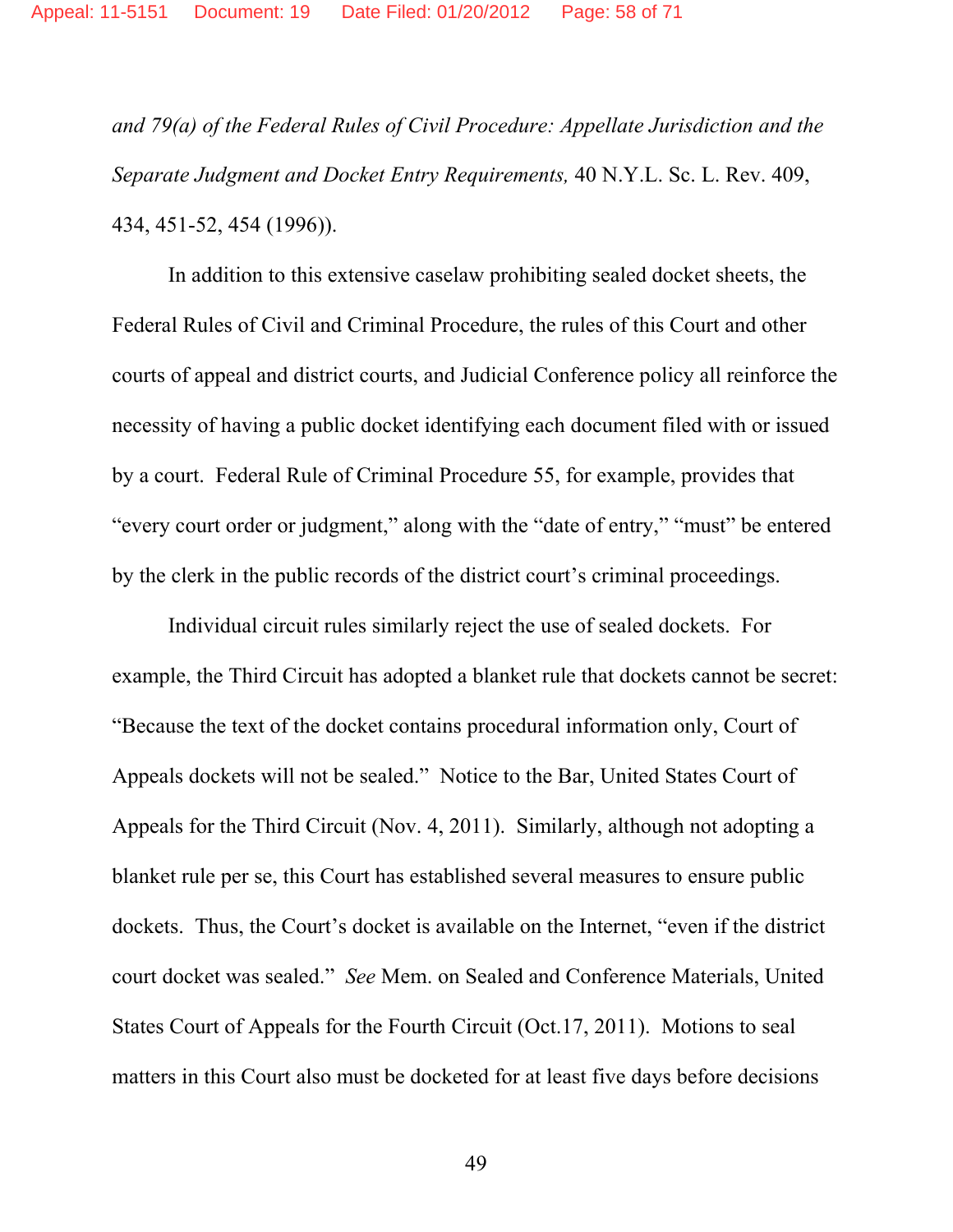are rendered to provide notice and an opportunity to challenge the requested sealing. 4th Cir. R.  $25(c)(2)(C)$ ; 4th Cir. R. 34.3. These rules are similar to the local rule from the Eastern District of Virginia governing the action below. *See*  E.D. Va. Local Crim. R. 49 (requiring the docketing of every sealing request).

The Judicial Conference, for its part, has established that redacted docket sheets should be posted even when cases are otherwise sealed. *See* Tim Reagan & George Cort, Fed. Judicial Ctr., *Sealed Cases in Federal Courts* 2 (2009) (discussing recent Judicial Conference policy). Indeed, the Judicial Conference recently adopted a policy that encourages federal courts to limit the instances in which they seal entire civil case files. Judicial Conference Policy on Sealed Cases, Sept. 13, 2011, *available at* http://www.uscourts.gov/uscourts/News/2011/docs/ JudicialConferencePolicyonSealedCivilCases2011.pdf.

Allowing these § 2703-related documents to be exempt from the generallyapplicable public docketing requirements would create a secret, nonpublic court system for electronic communications orders. That is contrary to the fundamental principles of our judicial system, and the Court should not permit it. *See CBS, Inc. v. U.S. Dist. Ct.,* 765 F.2d 823, 826 (9th Cir. 1985) (Kennedy, J.) (noting that "a two-tier system, open and closed" erodes public confidence in the accuracy of records, and thus denies the public and press its right to meaningful access).

Rather than creating a public docket with entries identifying any other §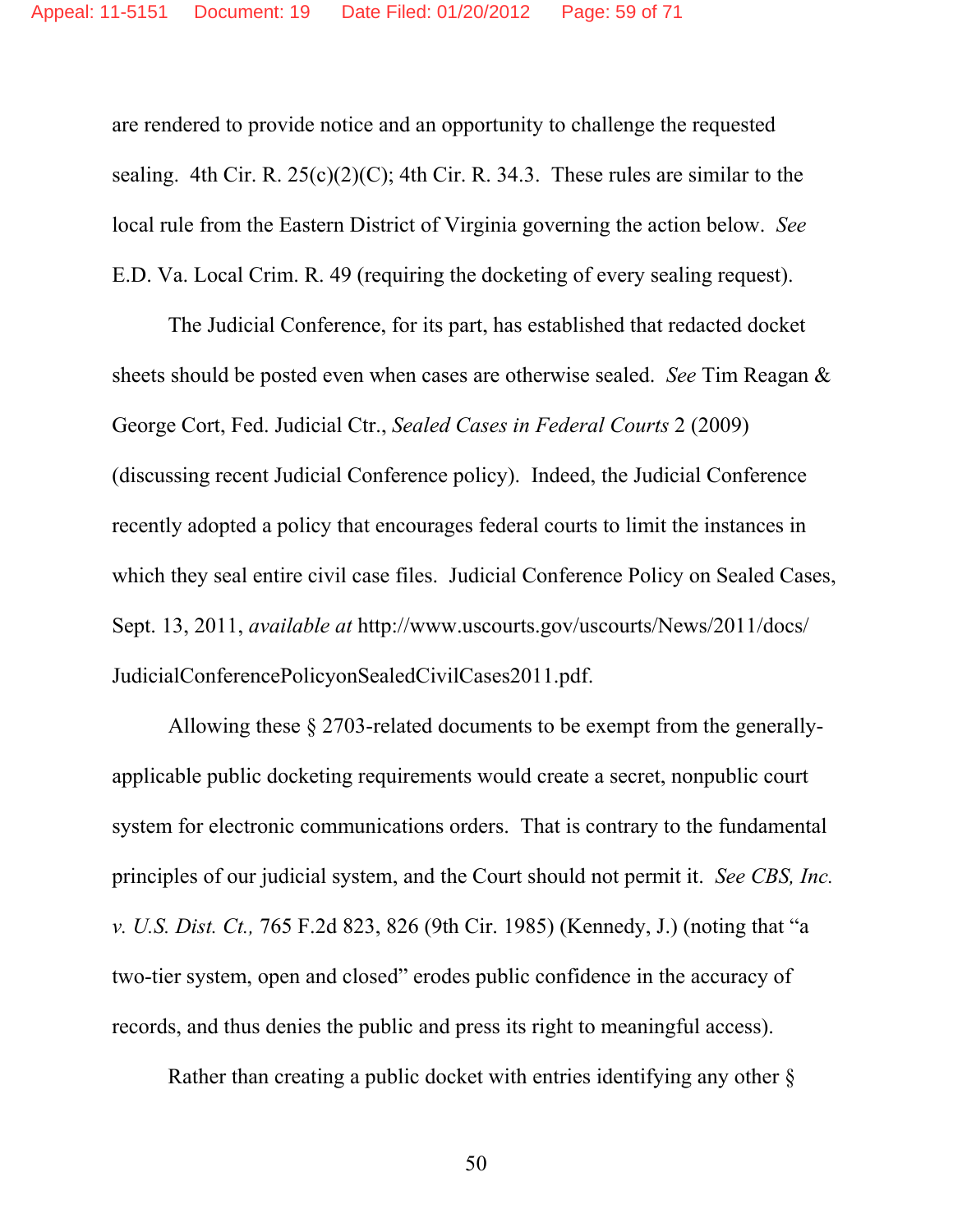2703 orders or related documents, the district court found that the newly-instituted EC "running list" was sufficient.<sup>25</sup> JA-278. With the exception of the docketing of the Twitter documents in 1:11-ec-00003, which Movants do not challenge, however, this new "EC" list violates the requirement that every document filed with the court, including sealed documents, must be publicly docketed. *Baltimore Sun*, 886 F.2d at 65; *Stone*, 855 F.2d at 181; *In re Wash. Post Co.*, 807 F.2d at 390; Fed. R. Crim. P. 55; E.D. Va. Local Crim. R. 49.

Indeed, other than with respect to the Twitter Order documents, the EC running list contains no information aside from the docket number, the date the docket number was assigned, and the name of the assigned judge. JA-175–77. This EC list does not indicate which documents were filed in each matter, whether the Court granted or denied any request for an order or the sealing request, whether any motions have been filed challenging the requests or orders, or the date any such documents were filed. This EC list does not, therefore, even contain the information included on the running list referenced by this Court in *Media General*, after which the district court's new EC running list is presumably

-

<sup>&</sup>lt;sup>25</sup> The term "running list" originally referred to a publicly available hard-copy, "permanent docket book," in which a tracking number for search warrants and pen register orders was assigned by the Clerk's Office. *See Media Gen. Operations, Inc.*, 417 F.3d at 427. Next to the tracking number, the clerk recorded entries for each document, such as "Search Warrant" and "Affidavit Under Seal," identifying each document associated with that tracking number. *Id.*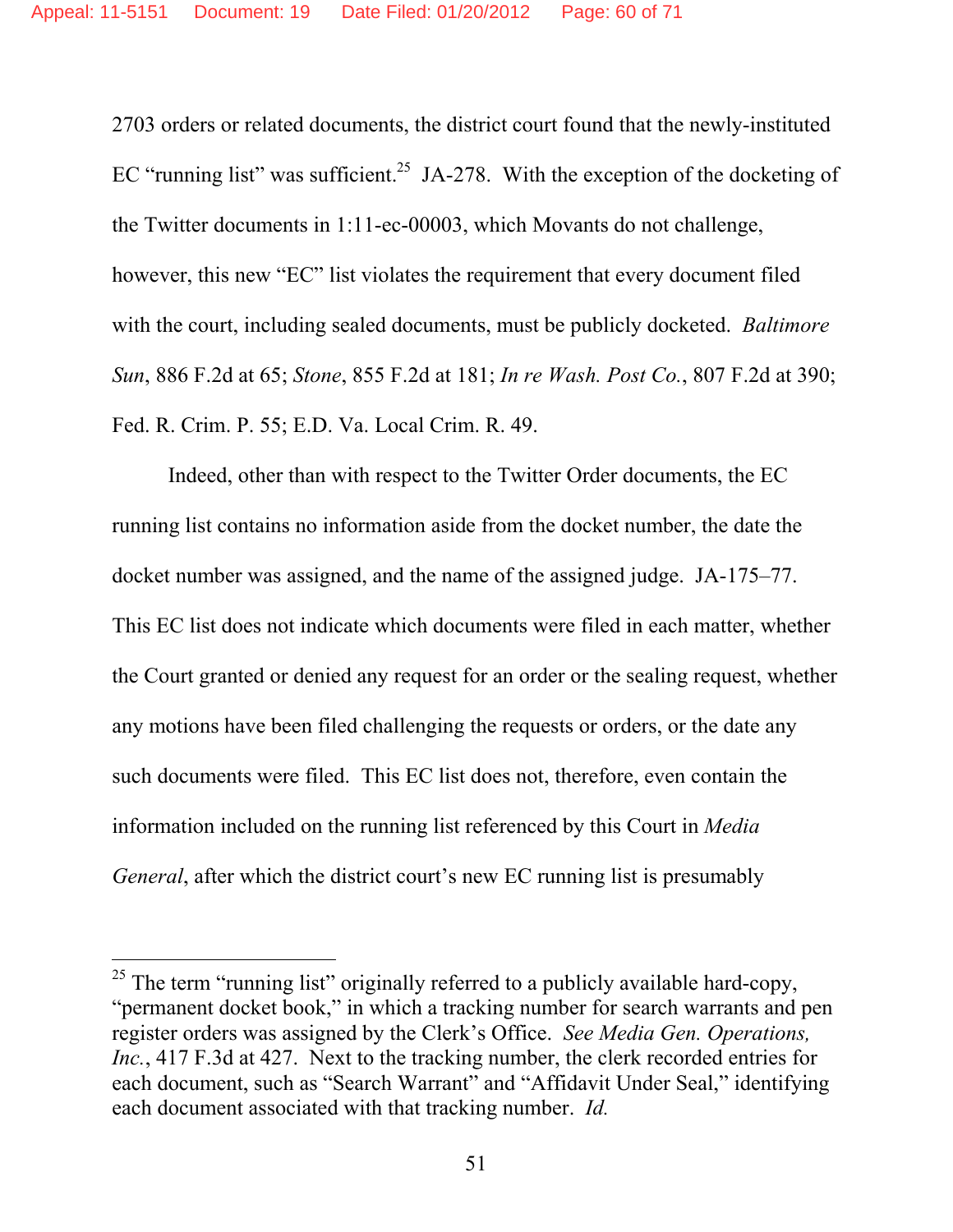modeled. 417 F.3d at 427 (noting that the specific items "Search Warrant" and "Affidavit Under Seal" were individually docketed on the "running list").

Public docketing is particularly important here because absent individualized public docketing, the public will not know whether an entry on the EC list refers to a § 2703 order, a pen register order, a trap and trace order, or some other type of order for which the district court is using the EC list. Nor will the public have any notice of whether the Court has denied any such requests by the government or whether there has been objection by anyone to the orders. As a result, the public will not be able to determine whether it is appropriate to bring a challenge to such sealing, or what legal principles would apply to such a challenge, because different rules may apply to the sealing of different documents. *See, e.g.*, *Baltimore Sun*, 886 F.2d at 65-66 (establishing different principles for sealing of search warrant affidavits).



minimizes, if it does not entirely overlook, the value of 'openness' itself, a value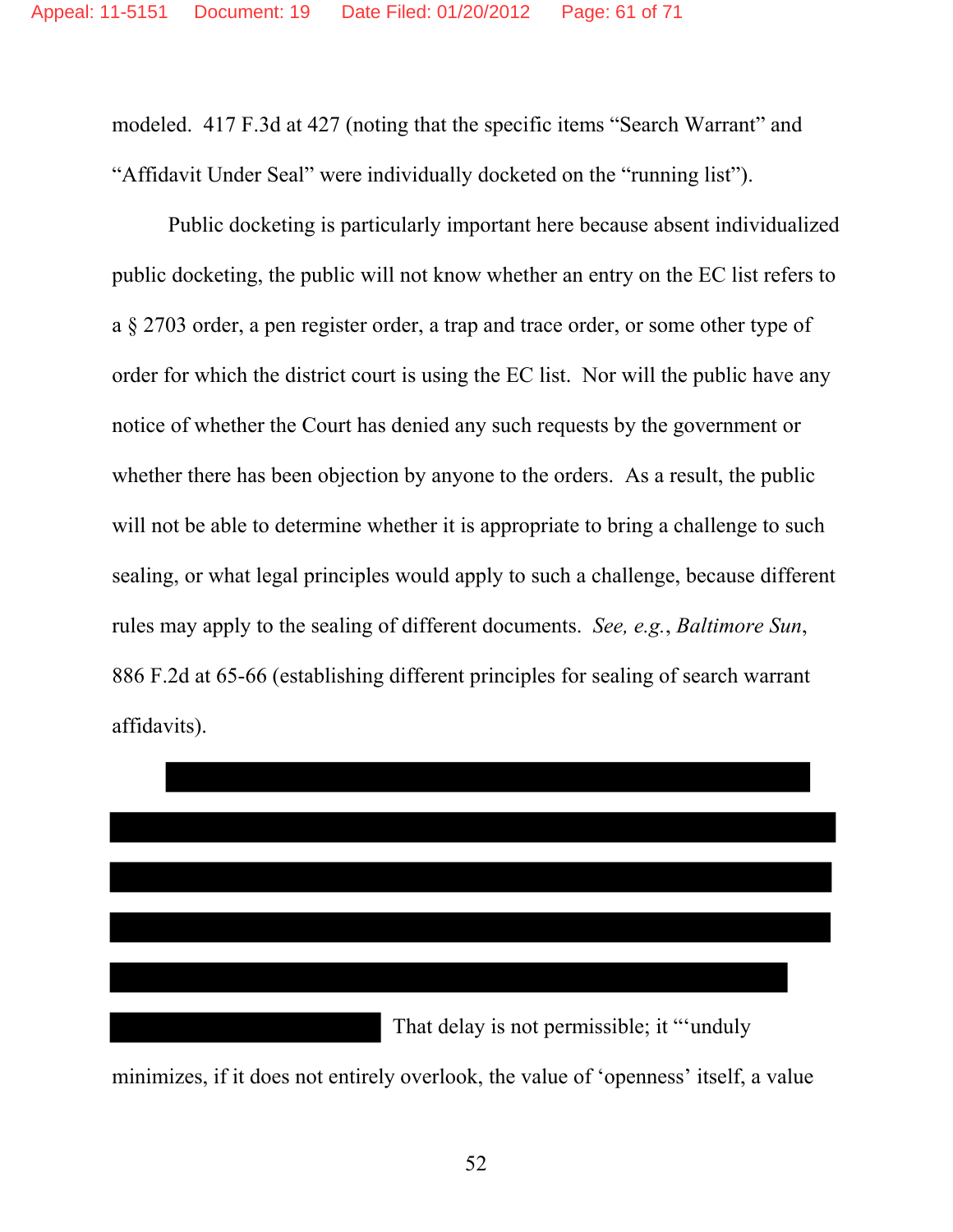which is threatened whenever immediate access to ongoing proceedings is denied, whatever provision is made for later public disclosure.'" *In re Application & Affidavit for a Search Warrant*, 923 F.2d at 331.26



scenario demonstrates why this Court has repeatedly held that there must be a public docket, with sufficient information on it to permit the public to have notice of any sealing requests or orders, and to have an actual opportunity to challenge any such requests or orders.

The district court concluded—without explanation—that public docketing of these judicial orders and related documents is inappropriate because, in its view, it

<sup>-</sup><sup>26</sup> For the same reasons, the district court's conclusion that the government should not be required to file an *ex parte* submission to justify continued sealing of these other orders and documents until 180 days after issuance of its November 10 order, JA-222, unduly minimizes these values of openness. Given that these other orders were likely issued in December 2010 or January 2011, the court has essentially permitted their sealing to last, without further review, for approximately sixteen months.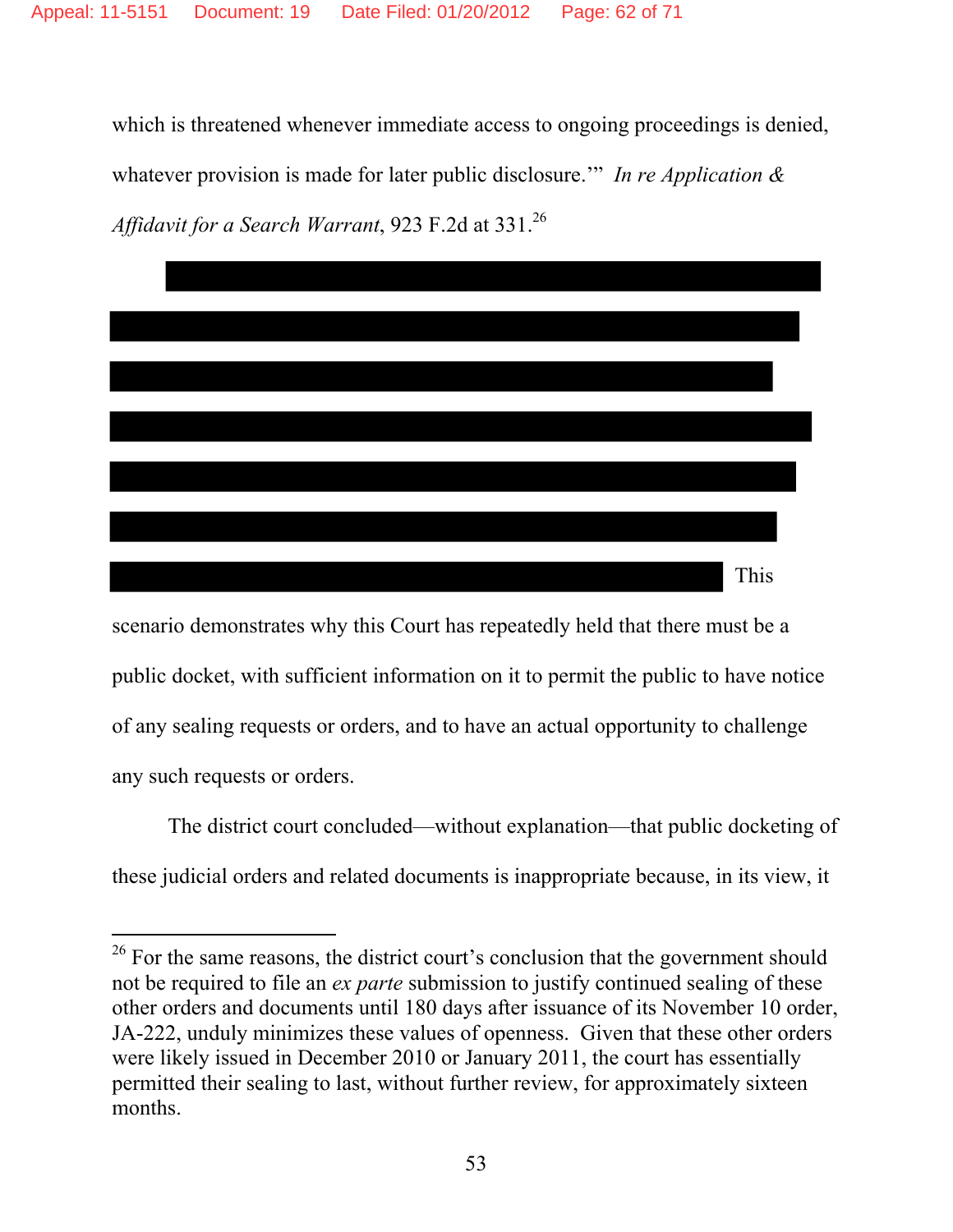"would allow Petitioners (and many others) to observe the progress of a particular investigation, or to analyze the correspondence between government activity and docketing of sealed orders, or even the investigative methodology in a particular case, permitting inferences about the contents of sealed records." JA-278. There is no support for those assertions, either in fact or logic. The public docketing requested here—entries containing the names and dates of documents filed with the court—will not reveal any sensitive details about the government's investigation, such as who the recipients of the orders are, who the targets of the investigation are, or what information the government is requesting, let alone the contents of sealed records. Where the underlying order remains sealed, this information would not appear on the public docket. Nor would it be possible to draw any connection between a docket entry and a particular investigation, as the district court envisaged, because the docket entry—e.g., "Sealed § 2703 Order" would be divorced of any context.

Instead, docketing the name and date of each document filed with the court would simply reveal information such as the type of order sought (§ 2703 order, pen register, or other), whether the court granted or denied any request for an order, whether a non-disclosure order was sought and granted or denied, and whether any motions have been filed challenging the requests or orders. That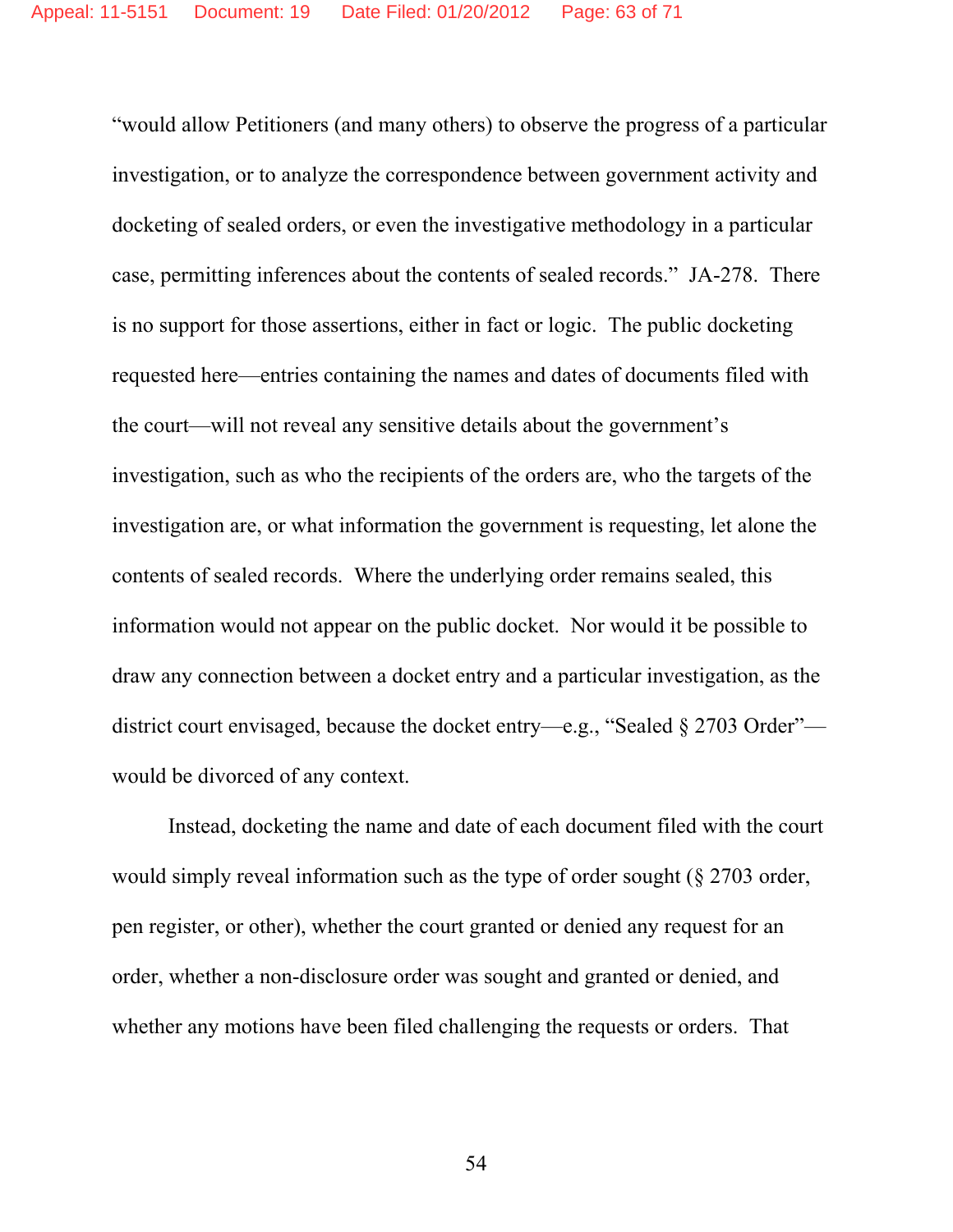information is "harmless" to the government, *see In re State-Record*, 917 F.2d at 129, but it is critical to the public.

That this information is harmless is abundantly demonstrated by the ec-3 docket for the Twitter Order. Several of the items on the ec-3 docket are individually identified, including the still-sealed Application and still-sealed motion to unseal, yet no sensitive investigative details are revealed by those entries. *See* JA-175–77. The district court's refusal to require the same docketing for the non-Twitter orders and documents in the same manner cannot be justified on the grounds suggested by the district court.

Moreover, even if the government had a legitimate reason for not wanting these judicial records to be docketed, this Court has made clear that courts must publicly docket all sealed judicial records, regardless of whether public docketing would allegedly affect important government interests. In *In re Washington Post Co.*, 807 F.2d at 383, a case that involved sensitive national security concerns and classified information, the government argued that the ordinary principle of providing public docketing of a motion to seal documents should not be required "where national security interests are at stake," in part because, much as the district court asserts here, "notice of a closure motion alone could lead the news media to guess at the nature of the covert operations involved." *Id.* at 391 & n.8. The Court rejected that argument, holding that the ordinary "procedural requirements . . . are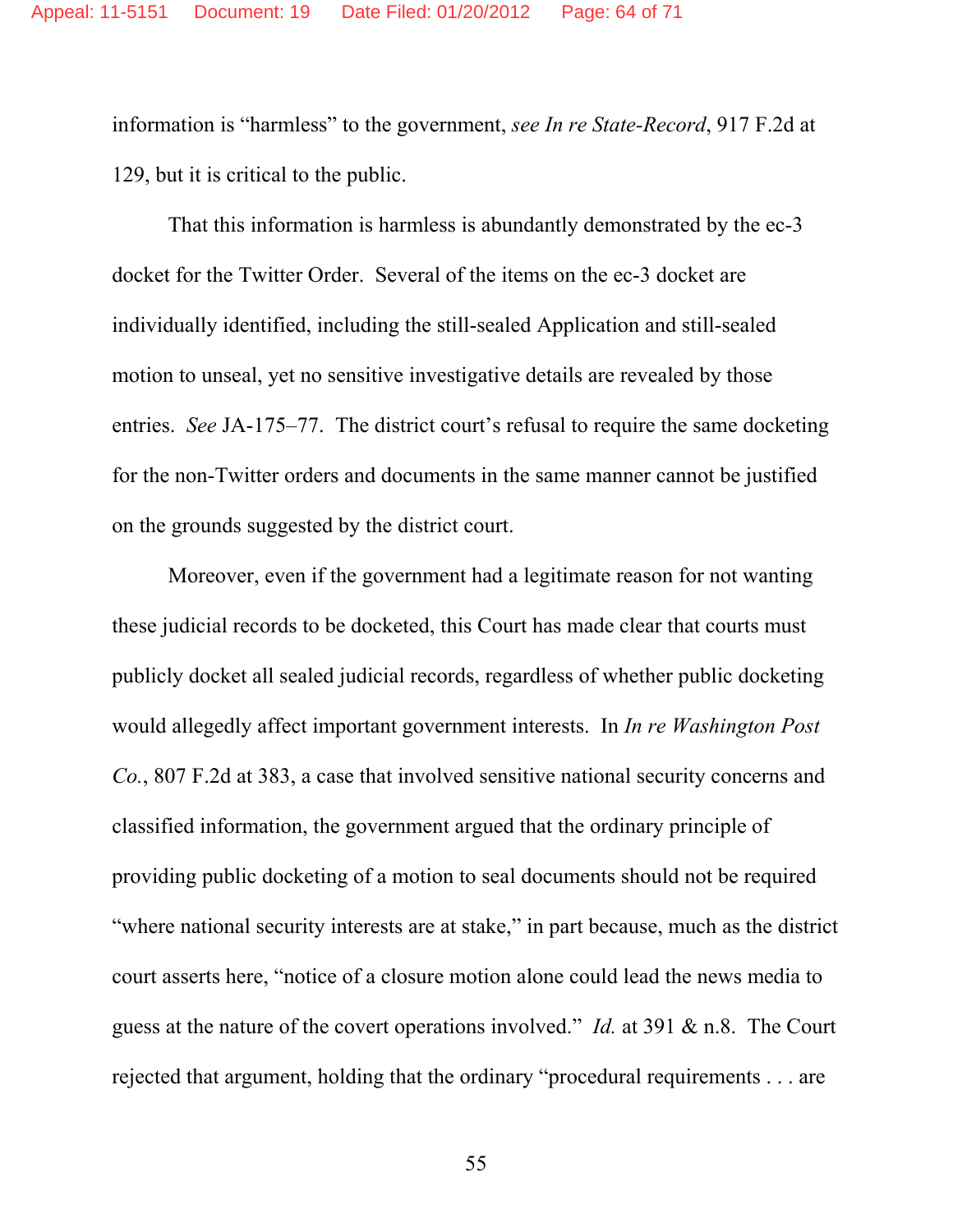fully applicable." *Id.* at 392. Put simply, where sealing is at issue, a court does not have "discretion to adapt its procedures to the specific circumstances." *Id.* at 391.

In this respect, § 2703 orders are no different for public docketing purposes than search warrants, which also are issued in the investigative, pre-charge stage of a case, by a judge, upon a specific showing, but which this Court has made clear are judicial records that must be publicly docketed. *Baltimore Sun*, 886 F.2d at 65- 66. There is no reason for treating § 2703-related documents any differently for public docketing purposes. $27$ 

Movants do not seek the adoption of any particular administrative procedure for public docketing. Movants are not, in other words, challenging the use of the EC "running list" mechanism, instead of the use of a normal case docket. Instead, Movants merely request that the Clerk's Office provide sufficient information through whatever administrative vehicle the Clerk's Office adopts—to give adequate notice to the public of the filing under seal of each judicial record, to provide the public with an opportunity to challenge their sealing. That is what this Court has required, and it is what the First Amendment and common law principles

-

 $27$  Pen register proceedings—another investigative proceeding—have also historically been docketed on the public running list. *See Media Gen. Operations, Inc.*, 417 F.3d at 427.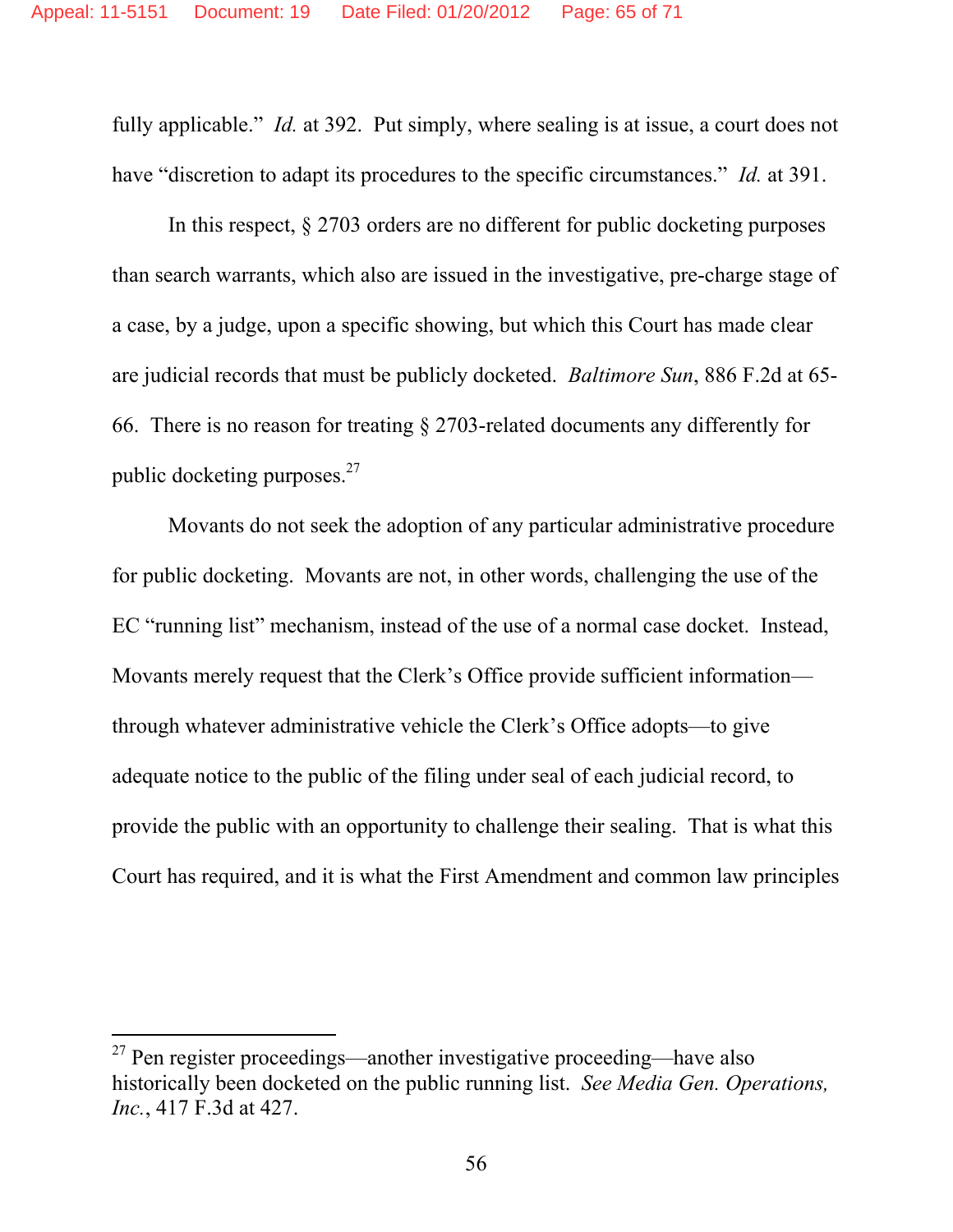of the right of access mandate.<sup>28</sup>

-

 $^{28}$  The district court attempted to defend its denial of public docketing, in part, by claiming that "the Clerk's [docketing] procedures fall well within the standards adopted by the Judicial Conference on March 17, 2009, which allowed individual courts discretion to include information in excess of the case name and number." JA-278. To the extent the Judicial Conference policy permits courts not to maintain a public docket concerning judicial orders, that policy raises serious constitutional concerns, as public docketing is necessary to preserve First Amendment rights. *See Hartford Courant*, 380 F.3d at 93; *Valenti*, 987 F.2d at 715. In any event, the docketing here is not in compliance with the very policy cited by the district court. That policy provides that sealed matters must be publicly accessible on the Internet, through ECF/PACER. *See Report of the Proceedings of the Judicial Conference of the United States*, March 17, 2009, at 11, *available at*

http://www.uscourts.gov/FederalCourts/JudicialConference/Proceedings/Proceedin gs.aspx?doc=/uscourts/FederalCourts/judconf/proceedings/2009-03.pdf. None of the cases on the EC list are publicly accessible on PACER, however.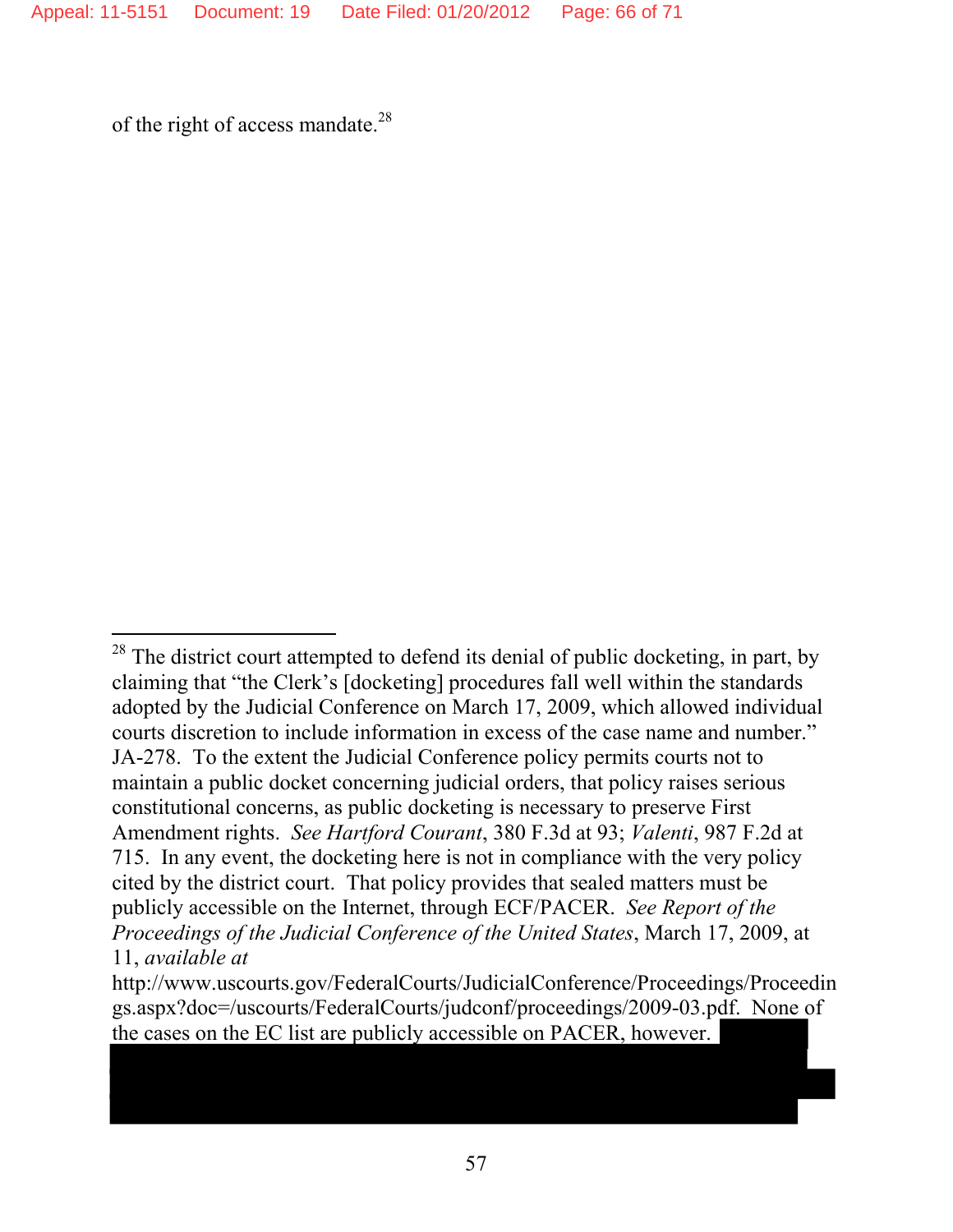#### **CONCLUSION**

 For the foregoing reasons, the Court should vacate the district court's order, unseal the other § 2703 orders and motions, and require the district court to maintain a public docket concerning these other judicial orders and related documents.

## **REQUEST FOR ORAL ARGUMENT**

Oral argument is requested.

Respectfully submitted,

Dated: January 20, 2012 By:  $\frac{\text{S}}{\text{S}}$  Aden J. Fine Aden J. Fine AMERICAN CIVIL LIBERTIES UNION FOUNDATION 125 Broad Street, 18th Floor New York, NY 10004 Telephone: 212.549.2500 Facsimile: 212.549.2651 Email: afine@aclu.org

> Rebecca K. Glenberg AMERICAN CIVIL LIBERTIES UNION OF VIRGINIA FOUNDATION, INC. 530 E. Main Street, Suite 310 Richmond, VA 23219 Telephone: 804.644.8080 Facsimile: 804.649.2733 Email: rglenberg@acluva.org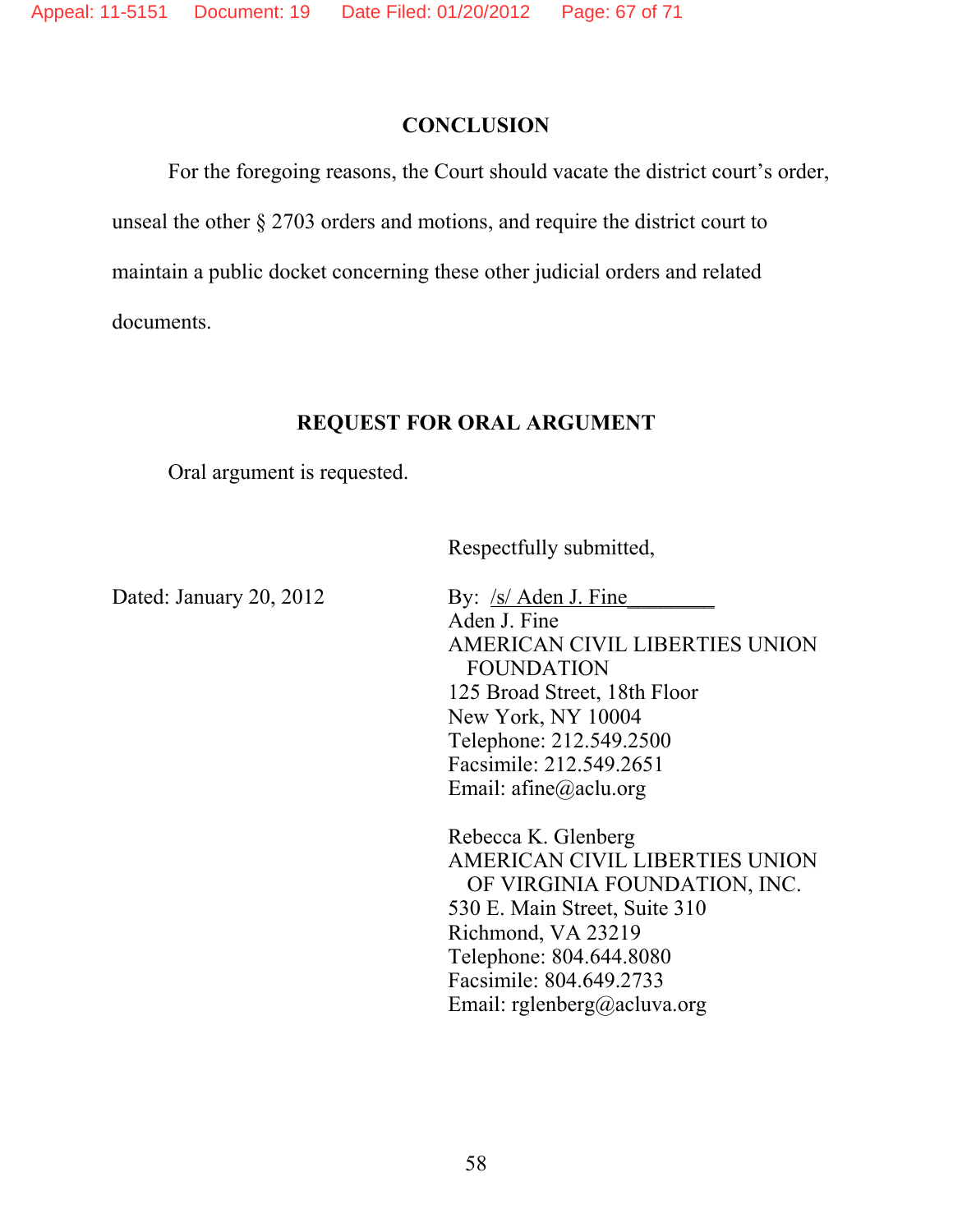Cindy A. Cohn Lee Tien Marcia Hofmann ELECTRONIC FRONTIER FOUNDATION 454 Shotwell Street San Francisco, CA 94110 Telephone: 415.43 6.9333 x108 Facsimile: 415 436.9993 Email: cindy@eff.org Email: tien@eff.org Email: marcia@eff.org

#### **Attorneys for BIRGITTA JONSDOTTIR**

Dated: January 20, 2012 By: /s/ Rachael E. Meny

John W. Keker Rachael E. Meny Steven P. Ragland KEKER & VAN NEST LLP 710 Sansome Street San Francisco, CA 94111-1704 Telephone: 415.391.5400 Facsimile: 415.397.7188 Email: jkeker@kvn.com Email: rmeny@kvn.com Email: sragland@kvn.com

John K. Zwerling Stuart Sears ZWERLING, LEIBIG & MOSELEY, P.C. 108 North Alfred Street Alexandria, VA 22314 Telephone: 703.684.8000 Facsimile: 703.684.9700 Email: JZ@Zwerling.com Email: Stuart@Zwerling.com

#### **Attorneys for JACOB APPELBAUM**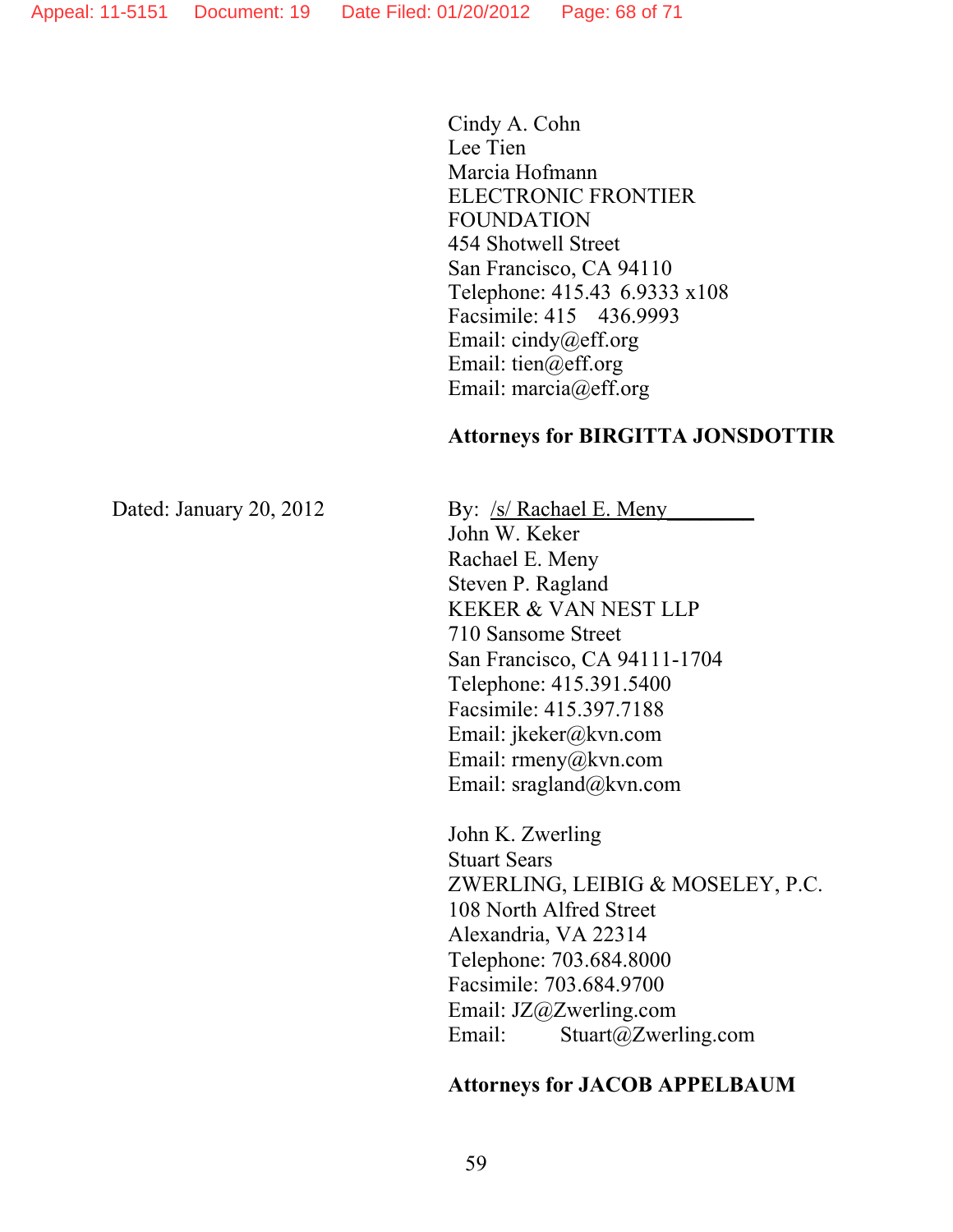Appeal: 11-5151 Document: 19 Date Filed: 01/20/2012 Page: 69 of 71

Dated: January 20, 2012 By: /s/ John D. Cline

John D. Cline LAW OFFICE OF JOHN D. CLINE 235 Montgomery Street, Suite 1070 San Francisco, CA 94104 Telephone: 415.322.8319 Facsimile: 415.524.8265 Email: cline@johndclinelaw.com

K.C. Maxwell LAW OFFICE OF K.C. MAXWELL 235 Montgomery Street, Suite 1070 San Francisco, CA 94104 Telephone: 415.322.8817 Facsimile: 415.888.2372 Email: kcm@kcmaxlaw.com

Nina J. Ginsberg DIMUROGINSBERG, P.C. 908 King Street, Suite 200 Alexandria, VA 22314 Telephone: 703.684.4333 Facsimile: 703.548.3181 Email: nginsberg@dimuro.com

#### **Attorneys for ROP GONGGRIJP**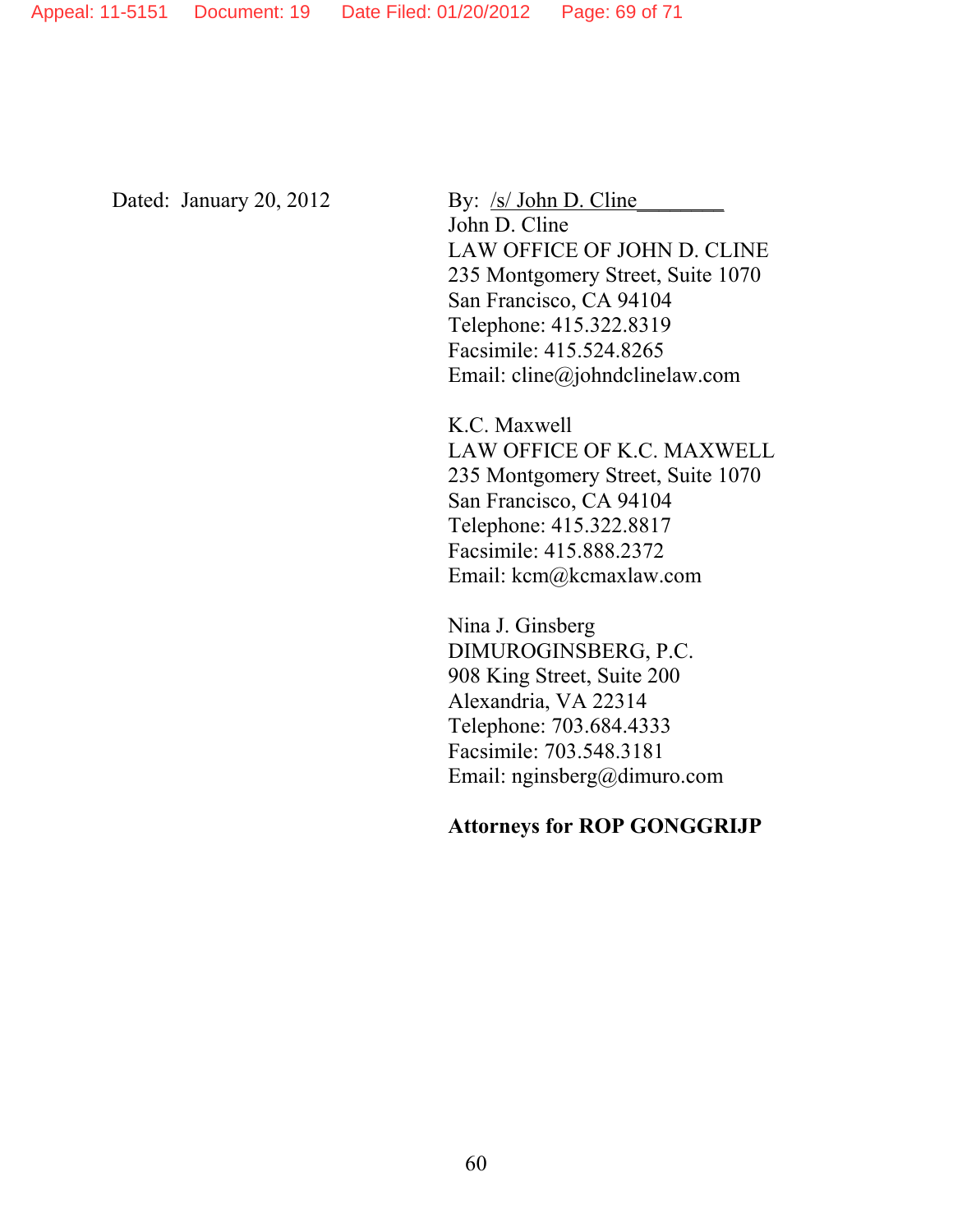## **CERTIFICATE OF COMPLIANCE**

- 1. This brief complies with the type-volume limitation of Federal Rule of Appellate Procedure 32(a) because it contains 13,854 words, excluding the parts of the brief exempted by Federal Rule of Appellate Procedure  $32(a)(7)(B)(iii)$ .
- 2. This brief complies with the typeface requirements of Federal Rule of Appellate Procedure 32(a)(5) and the type-style requirements of Federal Rule of Appellate Procedure 32(a)(6) because it has been prepared in a proportionally spaced typeface using Microsoft Word 2010 in 14-point Times New Roman.

/s/ Aden J. Fine

Aden J. Fine

January 20, 2012